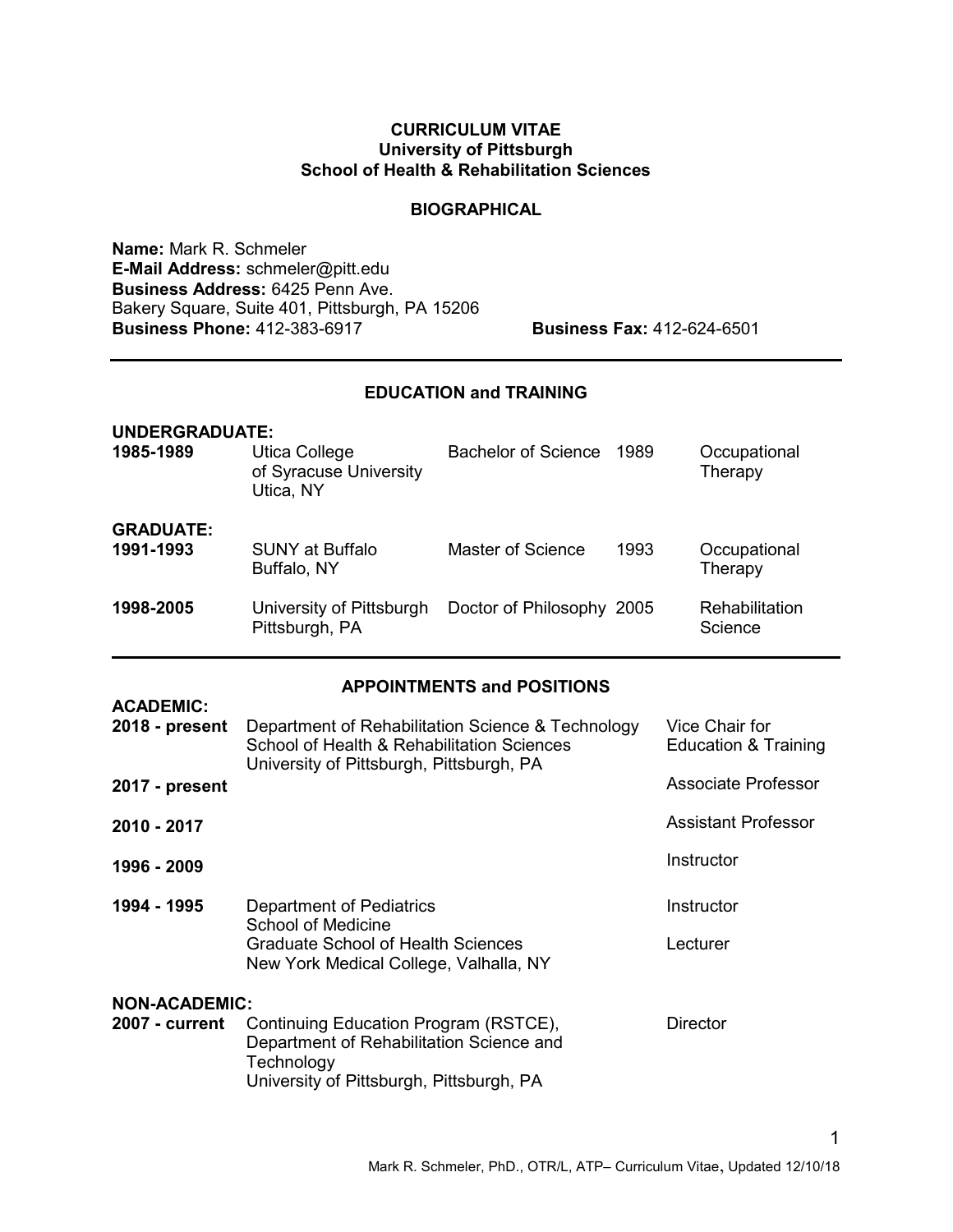| 2009 - 2017                                         | Veterans Administration Polytrauma Rehabilitation<br>Center, Assistive Technology Labs Contract,<br>University of Pittsburgh, Pittsburgh, PA      | <b>Project Director</b>                                             |
|-----------------------------------------------------|---------------------------------------------------------------------------------------------------------------------------------------------------|---------------------------------------------------------------------|
| <b>2005 - current</b><br>2001 - 2005<br>1996 - 2001 | Center for Assistive Technology<br>University of Pittsburgh Medical Center<br>Pittsburgh, PA                                                      | Practitioner<br>Director<br>Director of Clinical<br><b>Services</b> |
| 1993 - 1995                                         | <b>Wheelchair Seating and Mobility Clinic,</b><br>Westchester Institute For Human Development/<br>Westchester County Medical Center, Valhalla, NY | <b>Program Director</b>                                             |
| 1989 - 1991                                         | New England Rehabilitation Hospital, Portland, ME                                                                                                 | <b>Staff Occupational</b><br><b>Therapist</b>                       |

# CERTIFICATION and LICENSURE

l

| <b>SPECIALTY CERTIFICATION:</b><br>Certified Occupational Therapist, Registered (OTR).<br>National Board for Certification in Occupational Therapy, Inc.<br>(NBCOT). Certification #3391. | 1989-present |
|-------------------------------------------------------------------------------------------------------------------------------------------------------------------------------------------|--------------|
| <b>Certified Assistive Technology Professional (ATP).</b><br>Rehabilitation Engineering & Assistive Technology Society<br>of North America (RESNA).                                       | 1997-present |
| <b>PROFESSIONAL LICENSURE:</b><br>Licensed Occupational Therapist (OTR/L).<br>Commonwealth of Pennsylvania. License #OC-002785-L                                                          | 1991-present |

# MEMBERSHIPS in PROFESSIONAL and SCIENTIFIC SOCIETIES

| American Occupational Therapy Association, Inc. (AOTA)           | 1989-present |
|------------------------------------------------------------------|--------------|
| Rehabilitation Engineering & Assistive Technology Society        |              |
| of North America (RESNA)                                         | 1991-present |
| National Registry of Rehabilitation Technology Suppliers (NRRTS) | 2005-present |
|                                                                  |              |

# **HONORS**

| University of Pittsburgh, Office of Technology Management, Pitt Innovator Award | 2016 |
|---------------------------------------------------------------------------------|------|
| Academy of Spinal Cord Injury Professionals, Clinical Performance Award         | 2012 |
| Rehabilitation Engineering & Assistive Technology Society                       |      |
| of North America, Roster of Fellows                                             | 2012 |
| <b>Rehabilitation Engineering &amp; Assistive Technology Society</b>            |      |
| of North America, Certificate of Appreciation                                   | 2009 |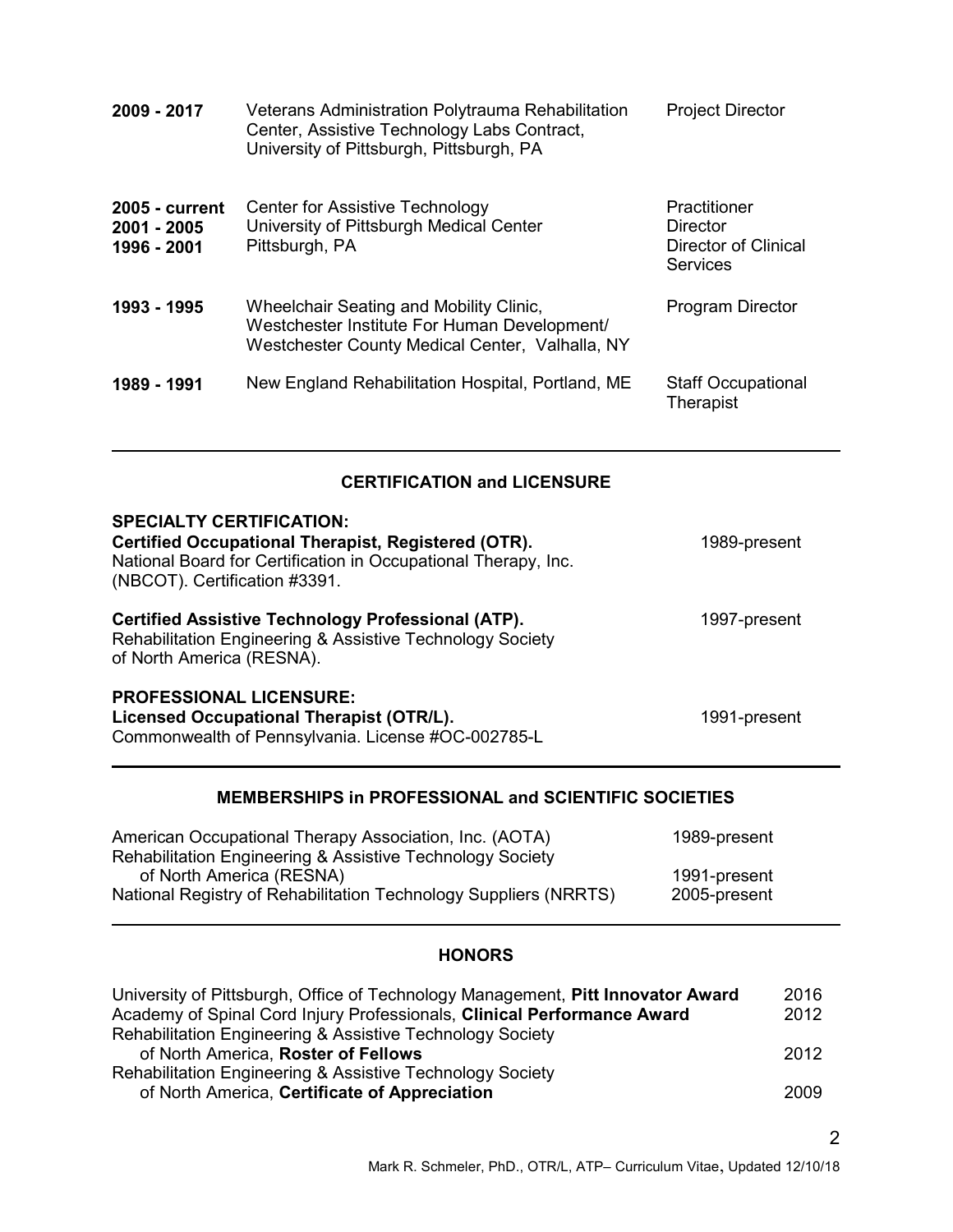| University of Pittsburgh, Office of Technology Management, Pitt Innovator Award | 2008 |
|---------------------------------------------------------------------------------|------|
| Rehabilitation Engineering & Assistive Technology Society                       |      |
| of North America, Certificate of Appreciation                                   | 2008 |
| University of Pittsburgh, Department of Rehabilitation Science & Technology,    |      |
| <b>Distinguished Teaching Award</b>                                             | 2007 |
| Rehabilitation Engineering & Assistive Technology Society                       |      |
| of North America, Certificate of Appreciation                                   | 2007 |
| National Registry of Rehabilitation Technology Suppliers, Friend of NRRTS Award | 2006 |
| American Occupational Therapy Association, Service Commendation                 | 2006 |
| Rehabilitation Engineering & Assistive Technology Society                       |      |
| of North America, Certificate of Appreciation                                   | 2005 |
| United Cerebral Palsy Association of Pittsburgh, Advocacy & Awareness Award     | 2004 |
| University of Pittsburgh, Department of Rehabilitation Science & Technology,    |      |
| <b>Distinguished Teaching Award</b>                                             | 2003 |
| UPMC Health System, Diversified Services Division, President's Award            | 2002 |
| American Occupational Therapy Association, Service Commendation                 | 1999 |
|                                                                                 |      |

## PUBLICATIONS

#### Refereed Articles:

- 1. Beavers, D.B., Holm, M.B., Rogers, J.C., Plummer, T., & Schmeler, M. (2018). Adaptation of the adult Functional Mobility Assessment (FMA) into a FMA‐Family Centred (FMA‐FC) paediatric version. Child: Care, Health and Development, 44(4).1‐6. https://doi.org/10.1111/cch.12571
- 2. Dicianno, B.E., Joseph, J., Eckstein, S., Zigler, C.K. Quinby, E., Schmeler, M.R., Schein, R.M., Pearlman, J. & Cooper, R.A. (2018). The Voice of the Consumer: A Survey of Veterans and Other Users of Assistive Technology. Military Medicine, https://doi.org/10.1093/milmed/usy033
- 3. Dicianno, B.E., Joseph, J., Eckstein, S., Zigler, C.K., Quinby, E.J., Schmeler, M.R., Schein, R.M., Pearlman, J. & Cooper, R.A. (2018) The future of the provision process for mobility assistive technology: a survey of providers, Disability and Rehabilitation: Assistive Technology, DOI: 10.1080/17483107.2018.1448470
- 4. Jeannis, H., Joseph, J., Goldberg. M., Seelman, K., Schmeler, M., & Cooper, R.A. (2018). Full participation of students with disabilities in science and engineering laboratories. Disability & Rehabilitation: Assistive Technology, 13(2). 186-193. PMID: 28338367.
- 5. Laferrier, J.Z., Teodorski, E., Sprunger, N., Cooper. R.A., & Schmeler, M. (2017). Investigation of the Impact of Sports, Exercise and Recreation (SER) Participation on Psychosocial Outcomes in a Population of Veterans with Disabilities Using the Sports Outcome Research Tool and Comprehensive Uniform Survey (Sportacus). A Longitudinal Study. Journal of Novel Physiotherapies, 7(5). 365. DOI: 10.4172/2165-7025.1000365.
- 6. Crytzer, T., Hong, E., Dicianno, B.E., Pearlman, J., Schmeler, M., & Cooper, R.A. (2016). Identifying characteristic back shapes from anatomical scans of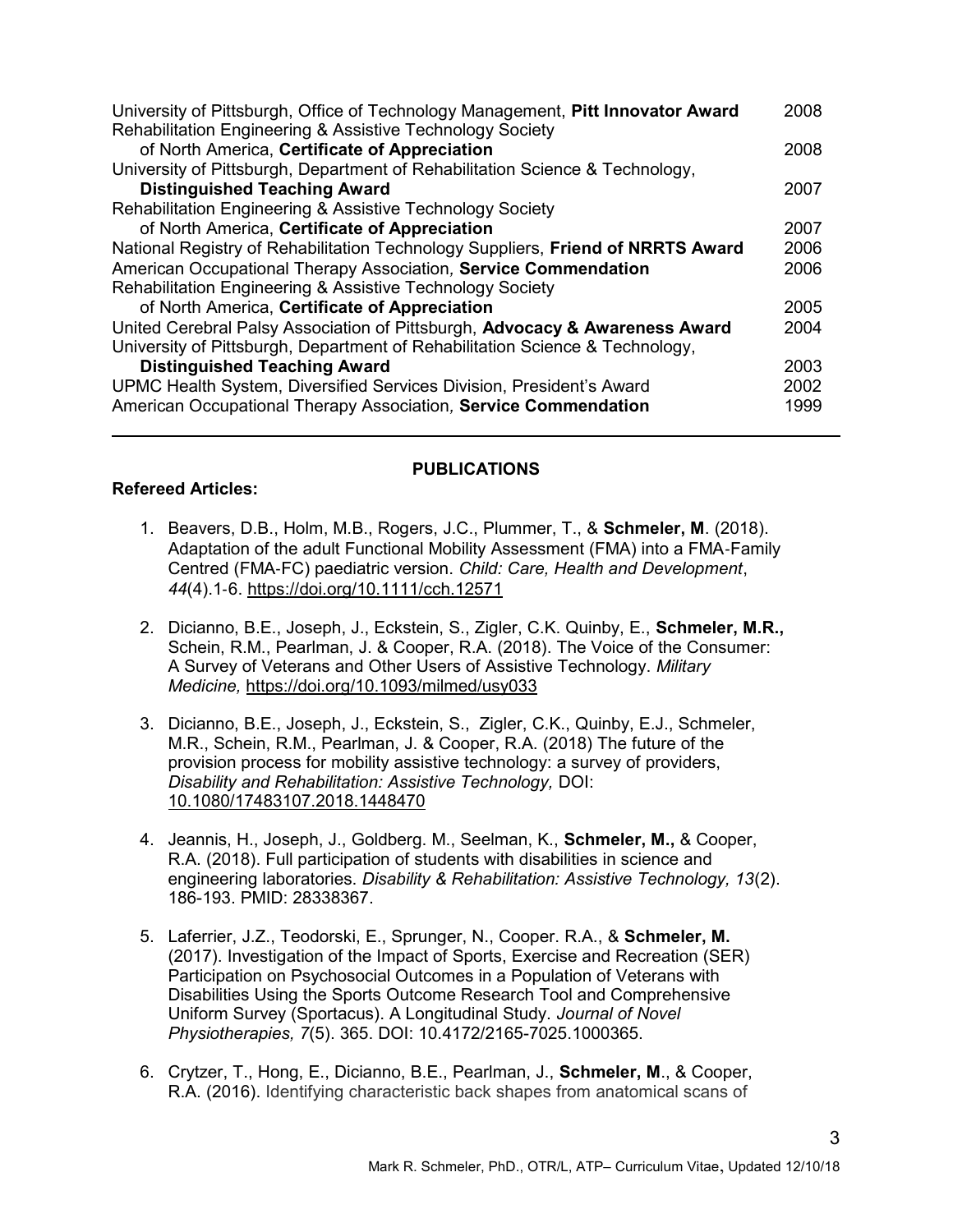wheelchair users to improve seating design. Medical Physics & Engineering. 38(9). 999-1007. PMID: 27426985.

- 7. Gartz, R., Goldberg, M., Miles, A., Cooper, R., Pearlman, J., Schmeler, M., Jonassen Bittman, S. & Hale, J. (2016). Development of a contextually appropriate, reliable and valid basic Wheelchair Service Provision Test. Disability & Rehabilitation: Assistive Technology, 11(4). 1-8. PMID: 27100362.
- 8. Dicianno, B.E., Lieberman, J.M., Schmeler, M.R., Souza, A., Cooper, R., Lange, M., & Jan, Y.K. (2015). RESNA position on the application of tilt, recline, and elevating leg rests for wheelchairs literature update. Assistive Technology, 27(3), 193-198. PMID: 26360821.
- 9. Kumar, A., Schmeler, M.R., Karmarker, A., Collins, D., Cooper, R., Cooper, R.A., Shin, H., & Holm, M.B. (2013). Test-Retest Reliability of the Functional Mobility Assessment (FMA): A Pilot Study. Disability & Rehabilitation: Assistive Technology, 8(3). 213-219. PMID: 22612721.
- 10. Sharma, V., Simpson, R., LoPresti, E., & Schmeler, M. (2012). Driving backwards using a semi-autonomous smart wheelchair system (DSS): A clinical evaluation. Journal of Applied Bionics and Biomechanics, 9(4). 347-365.
- 11. Sharma, V., Simpson, R., LoPresti, E., & Schmeler, M. (2012). Clinical Evaluation of a Semi-Autonomous Smart Wheelchair Architecture (Drive Safe System) with Visually Impaired Individuals. Journal of Rehabilitation Research and Development, 49(1). 35-50. PMID: 22492336.
- 12. Kim, K.Y., Kim, Y.S., & Schmeler, M.R. (2012). Remote decision support for wheeled mobility and seating devices. Expert Systems with Applications, 39, 7345-7354.
- 13. Schein, R.M., Schmeler, M.R., Holm, M.B., Pramuka, M., Saptono, A., & Brienza, D.M. (2011). Telerehabilitation assessment using the Functioning Every day with a Wheelchair-Capacity instrument. Journal of Rehabilitation Research & Development, 48(2). 115–124. PMID: 21480086.
- 14. Brienza, D., Kelsey, S., Karg, P., Allegretti, A., Olson, M., Schmeler, M., Zanca, J., Geyer, M.J., Kusturiss, M.B., & Holm, M. (2010). A randomized clinical trial on preventing pressure ulcers with wheelchair seat cushions. Journal of the American Geriatrics Society, 58(12), 2308-2314. PMID: 21070197.
- 15. Schmeler, M.R., Schein, R.M., Fairman, A., Brickner, M., Mann, W.C., & Justice, J. (2010). Telerehabilitation Position Paper. American Journal of Occupational Therapy, 64(6), S92-S102.
- 16. Schein, R.M., Schmeler, M.R., Holm, M.B., Saptono, A., & Brienza, D.M. (2010). Telerehabilitation Wheeled Mobility and Seating Assessments Compared with In-Person. Archives of Physical Medicine and Rehabilitation, 91(6), 874-878. PMID: 20510977.
- 17. Schein, R.M., Schmeler, M.R., Saptono, A., & Brienza, D.M. (2010). Patient Satisfaction with Telerehabilitation Assessments for Wheeled Mobility and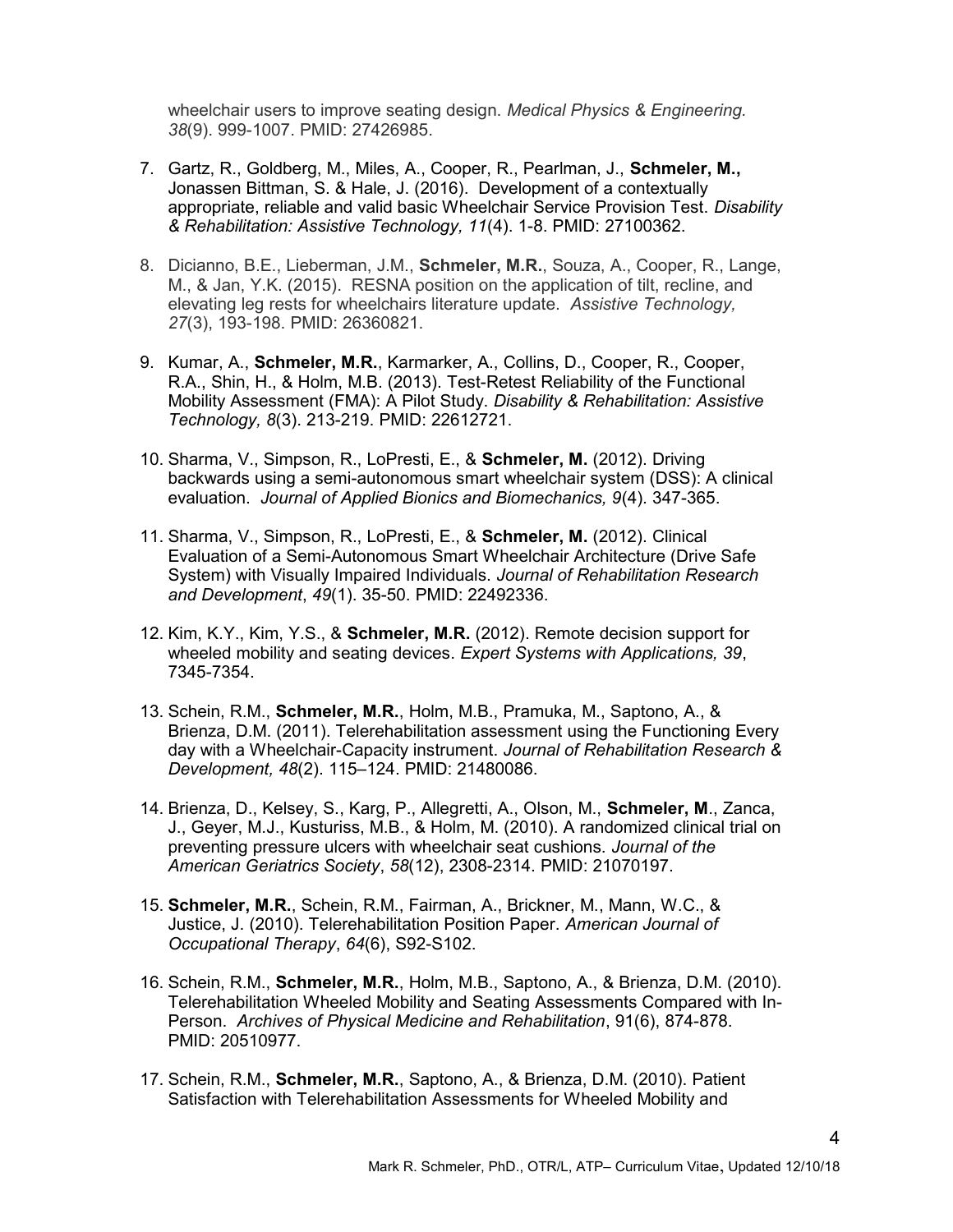Seating. Assistive Technology. 22(4), 215-222. PMID: 21306067.

- 18. Parmanto, B., Saptono, A., Pramana, G., Pulantara, W., Schein, R.M., Schmeler, M.R., McCue, M.P., & Brienza, D.M. (2010). VISYTR: Versatile and Integrated System for Telerehabilitation. Telemedicine and E-health, 16(9), 939- 944. PMID: 21034239.
- 19. Sharma, V., Simpson, R., LoPresti, E., & Schmeler, M. (2010). Evaluation of a Semi-Autonomous Navigation Assistance System for Power Wheelchairs with Blindfolded Nondisabled Individuals. Journal of Rehabilitation Research and Development, 47(9), 877-890. PMID: 21174252.
- 20. Arva, J., Paleg, G., Lange, M.L., Lieberman, J., Schmeler, M.R., Dicianno, B.E., Babinec, M., & Rosen, L. (2009). RESNA position on the application of wheelchair standing devices. Assistive Technology, 21 (3): 161-168. PMID: 19908680.
- 21. Arva, J., Schmeler, M.R., Lange, M.L., Lipka, D.D., & Rosen, L.E. (2009). RESNA position on the application of seat-elevating devices for wheelchair users. Assistive Technology, 21 (2): 69-72. PMID: 19715251.
- 22. Schmeler, M.R., Schein, R.M., McCue, M.P., & Betz, K. (2009). Telerehabilitation and clinical applications: Research, opportunities, and challenges. International Journal of Telerehabilitation, 1(1), 59-72. PMID: 25945163.
- 23. Dicianno, B.E., Margaria, E., Arva, J., Lieberman, J.M., Schmeler, M.R., Souza, A., Phillips, K., Lange, M., Cooper, R., Davis, K., & Betz, K.L. (2009). RESNA position on the application of tilt, recline, and elevating leg rests for wheelchairs. Assistive Technology, 21(1), 13-22. PMID: 19719059.
- 24. Schein, R., Schmeler, M., Brienza, D., Saptono, A., & Parmanto, B. (2008). Development of a service delivery protocol used for remote wheelchair consultation via Telerehabilitation. Telemedicine and e-Health, 14(9). 932-938. PMID: 19035803.
- 25. Jackson, A.B., Carnel, C.T., Ditunno, J.F., Read, M.S., Boninger, M.L., Schmeler, M.R., Williams. S.R., & Donovan, W.H., & Gait and Ambulation Subcommittee. (2008). Outcome measures for gait and ambulation in the spinal cord injury population. Journal of Spinal Cord Medicine, 31(5):487-499 PMID: 19086706.
- 26. Mills, T.L., Holm, M.B., & Schmeler, M.R. (2007). Test-retest reliability and cross validation of the Functioning Every day with a Wheelchair Instrument. Assistive Technology, 19(2). 61-75. PMID: 17727074.
- 27. Wakeford, L., Whitman, P., White, M.W., & Schmeler, M.R. (2005). Telerehabilitation position paper. American Journal of Occupational Therapy, 59(6), 656-660. PMID: 16363187.
- 28. Buning, M.E., Hammel, J., Angelo, J., Schmeler, M., Doster, S., Voelkerding, K., & Garza, E.R. (2004). American Occupational Therapy Association, Commission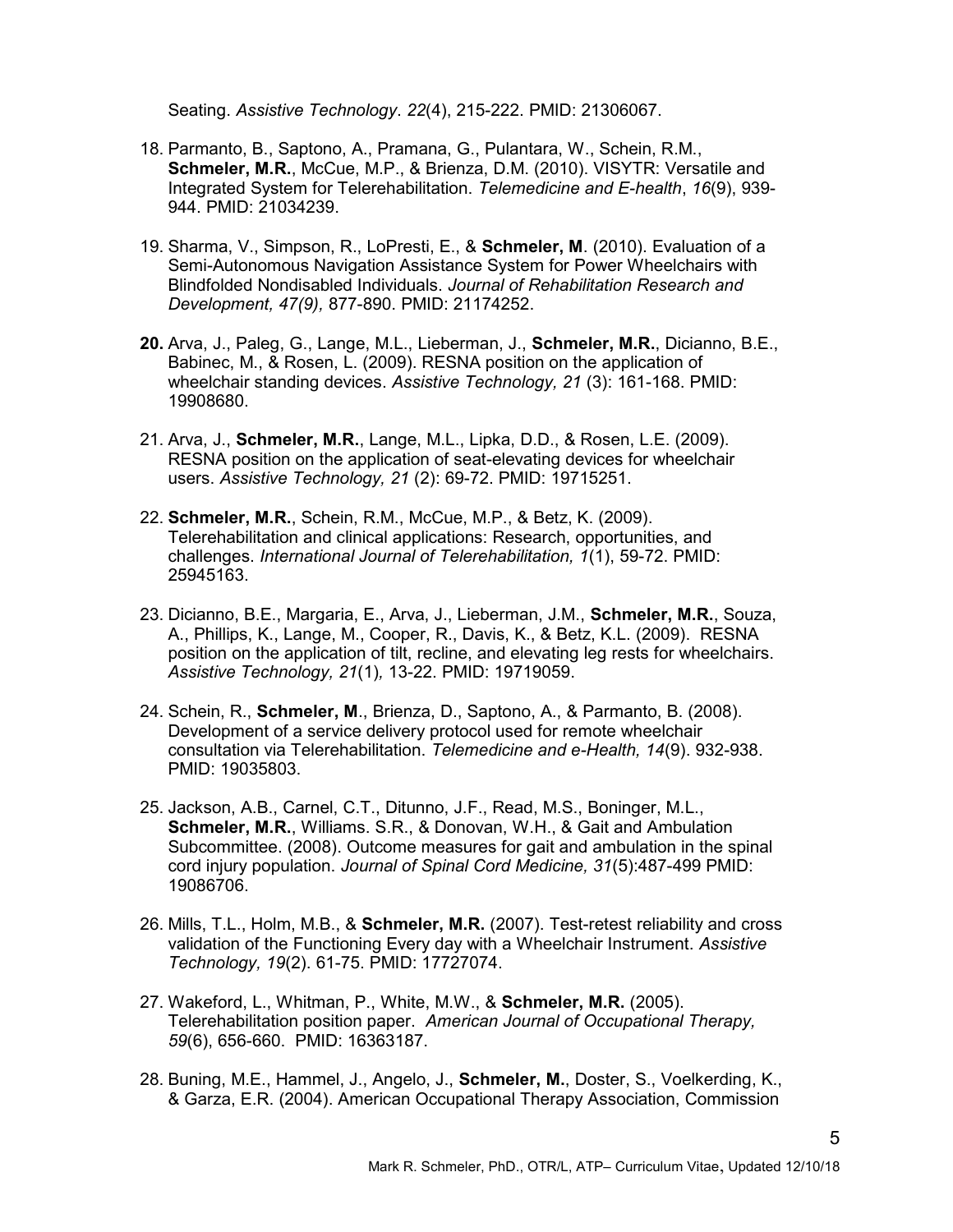on Practice. Assistive technology within occupational therapy practice. American Journal of Occupational Therapy, 58(6), 678-680. PMID: 15568557.

- 29. Fass, J.M., Cooper, R.A., Fitzgerald, S.G., Schmeler, M.R., Boninger, M.L., Algood, S.D. Ammer, W.A., Rentschler, A.J. & Duncan, J. (2004). Durability, value, and reliability of selected electric powered wheelchairs. Archives of Physical Medicine & Rehabilitation. 85(5), 805-814. PMID: 15129406.
- 30. Hunt, P.C., Boninger, M.L., Cooper, R.A., Zafonte, R.D., Fitzgerald, S.G., & Schmeler, M.R. (2004). Demographic and socioeconomic factors associated with disparity in wheelchair customizability among people with traumatic spinal cord injury. Archives of Physical Medicine & Rehabilitation, 85, 1859–1864. PMID: 15520982.
- 31. Geyer, M.J., Brienza, D.M., Bertocci, G.E., Crane, B., Hobson, D., Karg, P., Schmeler, M., Trefler, E. (2003). Wheelchair seating: a state of the science report. Assistive Technology, 15(2), 120-28. PMID: 15137729.
- 32. Cooper, R.A., Boninger, M.L., Cooper, R., Dobson, A.R., Kessler, J., Schmeler, M., & Fitzgerald, S.G. (2003). Use of the Independence 3000 IBOT Transporter at home and in the community. Journal of Spinal Cord Medicine, 26(1), 79-85. PMID: 12830974.
- 33. Cooper, R.A., Boninger, M.L., Brienza, D.M., van Roosmalen, L., Koontz, A.M., LoPresti, E., Spaeth, D.M., Bertocci, G.E., Guo, S., Buning, M.E., Schmeler, M., Geyer, M.J., Fitzgerald, S.G., Ding, D. (2003). Pittsburgh Wheelchair and Seating Biomechanics Research Program. Journal of the Society of Biomechanisms, 27(3), 144-157.
- 34. Mills, T., Holm, M.B., Trefler, E., Schmeler, M., Fitzgerald, S., & Boninger, M. (2002). Development and consumer validation of the Functional Evaluation in a Wheelchair (FEW) instrument. Disability and Rehabilitation, 24, 38-46. PMID: 11827153.
- 35. Bunning, M.E., Angelo, J.A., & Schmeler, M.R. (2001). Occupational performance and the transition to powered mobility: A pilot study. American Journal of Occupational Therapy, 55(3), 339-344. PMID: 11723976.
- 36. Buning, M.E., Hammel, J., Angelo, J., Schmeler, M.R., & Doster, S. (1998). The use of general information and assistive technology within occupational therapy practice (position paper). American Journal of Occupational Therapy, 52(10), 870-871.
- 37. Angelo, J.A., Bunning, M.E., Schmeler, M.R., & Doster, S. (1997). Identifying best practices in the occupational therapy assistive technology evaluation: An analysis of three focus groups. American Journal of Occupational Therapy, 51(10), 916-920. PMID: 9394152.

#### Reviews, Invited Published Papers, Proceedings of Conference and Symposia, Monographs, Books, and Book Chapters:

1. Schiappa, V.J., Lee-Hauser, C., Schmeler, M.R., Schein, R.M., Pramana, I., &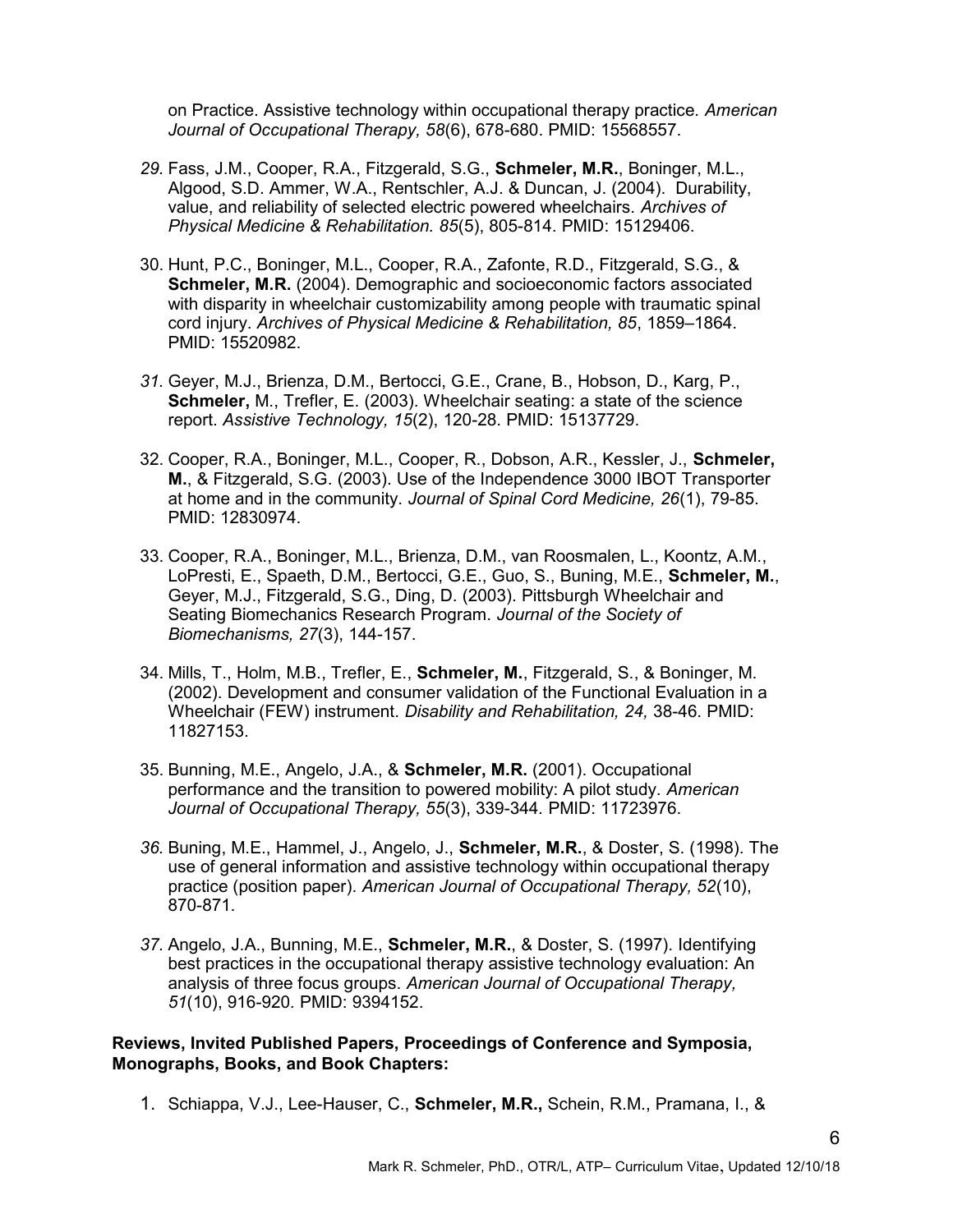Saptono, A. (2018, March). Impact of the Assistive Technology Professional (ATP) in the Provision of Mobility Assistive Equipment. In Proceedings of the  $34<sup>th</sup>$ International Seating Symposium. Vancouver, BC. pp. 98-101. http://www.seatingsymposium.com/images/pdf/ISS2018\_Syllabus\_eVersion.pdf

- 2. Schmeler, M.R., Schiapppa, V.J., Arredondo, J.M., & Straatmann, J. (2018, March). Addressing Issues of Vagueness in Clinical Documentation for Wheeled Mobility & Seating. In Proceedings of the 34<sup>th</sup> International Seating Symposium. Vancouver, BC. pp. 191-193. http://www.seatingsymposium.com/images/pdf/ISS2018\_Syllabus\_eVersion.pdf
- 3. Schiappa, V., Schmeler, M., Schein, R., Betz, K., & DiGiovine, C. (2016, March). Systematic Development of a Clinical Wheelchair Assessment Checklist. In Proceedings of the 32<sup>nd</sup> International Seating Symposium. Vancouver, BC. pp. 92-94.
- 4. Miles, A., Goldberg, M., Gartz, R., Pearlman, J., Schmeler, M. (2016, March). How to Develop a Contextually Appropriate, Reliable, and Valid Wheelchair Service Provision Assessment. In Proceedings of the 32<sup>nd</sup> International Seating Symposium. Vancouver, BC. pp. 37-40
- 5. Altschuler, D., Schmeler, M.R., & Pearlman, J. (2015, February). Optional Safety Equipment and Potentially Opening the Door to Liability. In Proceedings of the  $31^{st}$ International Seating Symposium. Nashville, TN. pp. 121-124.
- 6. Schein, R.M., Schmeler, M.R. Saptono, A., Dicianno, B., & Digiovine, C. (2015, February). Updates on the Functional Mobility Assessment Outcomes Registry. In Proceedings of the 31<sup>st</sup> International Seating Symposium, Nashville, TN. p. 81.
- 7. Schmeler, M.R., Schein, R.M., DiGiovine, C., & Saptano, A. (2014, March). Update on the Functional Mobility Assessment Uniform Dataset Registry. In Proceedings of the 30<sup>th</sup> International Seating Symposium. Vancouver, Canada. pp.
- 8. DiGiovine, C, Rosen, L., Berner, T., Betz, K., Roesler, T., & Schmeler, M.R. (2012). RESNA Position on the Application of Ultralight Manual Wheelchairs. Approved by RESNA BOD March 27, 2012.
- 9. Schein, R.M., Saptano, A., & Schmeler, M.R. (2011, March). Use of Telerehabilitation in Wheeled Mobility & Seating Clinics. In Proceedings of the 27th International Seating Symposium, Nashville, TN. pp. 133-134.
- 10. Allegretti, A. Schein, R.M., Schmeler, M.R., Brienza, D.M. (2011, March). Using Telerehabilitation to Educate Remote Therap0ists in Prescribing Wheeled Mobility and Seating Devi9ces. In Proceedings of the 27th International Seating Symposium, Nashville, TN. pp. 209-210.
- 11. Shea, M., Arledge, S., Armstrong, W., Babinec, M., Dicianno, B., Digiovine, C., Dyson-Hudson, T., Pederson, J., Piriano, J., Plummer, T., Rosen, L., Schmeler, M., & Stogner, J. RESNA Wheelchair Service Provision Guide. Approved by RESNA BOD January 26, 2011.
- 12. Schein, R.M., Saptano, A., Schmeler, M.R., & Parmanto, B. (2011, March). Development and Usability of an On-Line Assistive Technology Outcome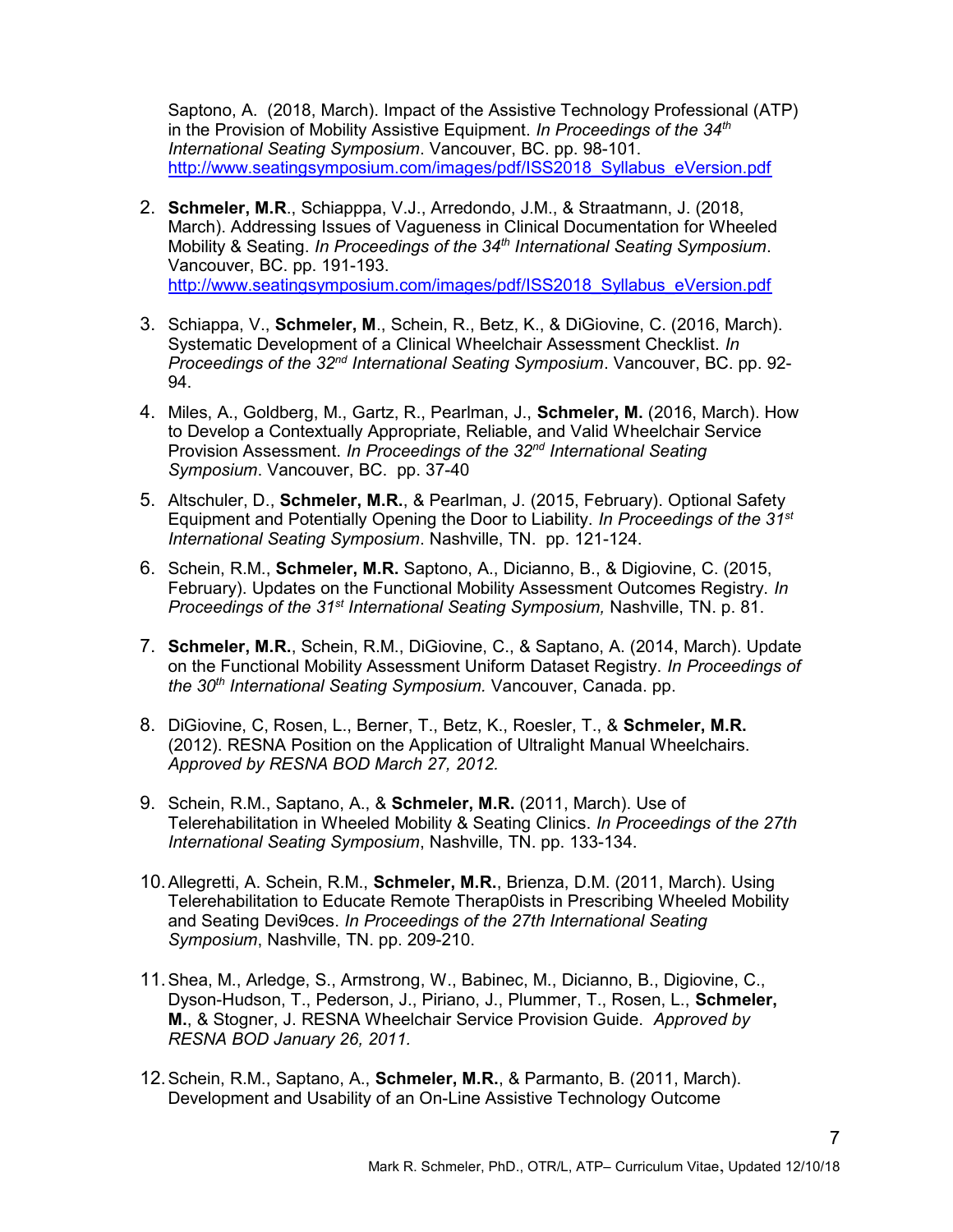Management Database. In Proceedings of the 27th International Seating Symposium, Nashville, TN. pp. 197.

- 13. Boninger, M.L., Schmeler, M.R., McClure, L., Cooper, R.A., Cooper, R. (2010). Wheelchairs. In, W.R. Frontera & J.A. Delisa (Eds.) DeLisa's Physical Medicine & Rehabilitation: Principles and Practice  $(5<sup>th</sup>$  ed.) Philadelphia: Wolters Kluwer/ Lippincott Williams & Wilkins.
- 14. Schmeler, M. (2010, June). Outcome Measures What Can I Use in My Clinic? In Proceedings of the 4th International Interdisciplinary Conference on Posture & Wheeled Mobility, Glasgow, Scotland. p. 7.
- 15. Young-Kim, K., Kim, Y.S., Schmeler, M.R., & Schein, R.M. (2009) Remote Wheelchair Selection: Supporting Wheeled Mobility and Seating Device Stakeholder's Decision in Telerehabilitation. In Crus-Cunha, M, Tavares, AJ, Simoes, R. (Eds.) Handbook of Research on Developments in E-Health and Telemedicine: Technological and Social Perspectives. Hershey: IGI Global.
- 16. Schein, R.M. & Schmeler, M.R. (2009, September). Systematic Development & Outcome of a Protocol for the Provision of Wheelchair Services via Telerehabilitation. In Proceedings of the 2nd European Seating Symposium, Dublin, Ireland. pp. 86-88.
- 17. Schmeler, M. & Betz, K. (2009, September). To Push or Not to Push: The Manual Vs. Powered Mobility Debate. In Proceedings of the 2nd European Seating Symposium. Dublin, Ireland. p. 136.
- 18. Allegretti, A, Brienza, D, Holm, M.B., & Schmeler, M.R. (2009, March). Decision Making Process for Wheelchair and Cushion Selection. In Proceedings of the 25<sup>th</sup> International Seating Symposium, Orlando, FL, p. 163.
- 19. Dicianno, B.E., Lieberman, J.M., Schmeler, M.R., & Rosen, L. (2009, March). Scientific Summary of the Current Mobility-Related RESNA Position Papers. In Proceedings of the  $25<sup>th</sup>$  International Seating Symposium, Orlando, FL. pp. 103-104.
- 20. Schein, R.M. & Schmeler, M.R. (2008). From a distance: Telerehab delivers skilled wheelchair services to remote areas and home-bound patients. Advance for Directors in Rehabilitation 17, 26-28.
- 21. Dicianno, B.E., Lieberman, J.M., & Schmeler, M.R. (2008, March). State of the literature on power seat functions: What is the scientific evidence? In Proceedings of the  $24<sup>th</sup>$  International Seating Symposium, Vancouver, Canada. pp. 225-228.
- 22. Betz, K. & Schmeler, M.R. (2008, March). To push or not to push: An interactive discussion on manual vs. powered mobility choice. In Proceedings of the  $24<sup>th</sup>$ International Seating Symposium, Vancouver, Canada. pp. 220-221.
- 23. Schmeler, M.R., Engstrom, E., Crane, B., & Cooper, R. (2007). Seating biomechanics and systems. In, R.A. Cooper, Ohnabe, H. & D.A. Hobson (Eds.) An introduction to rehabilitation engineering. pp 101-115. New York: Taylor &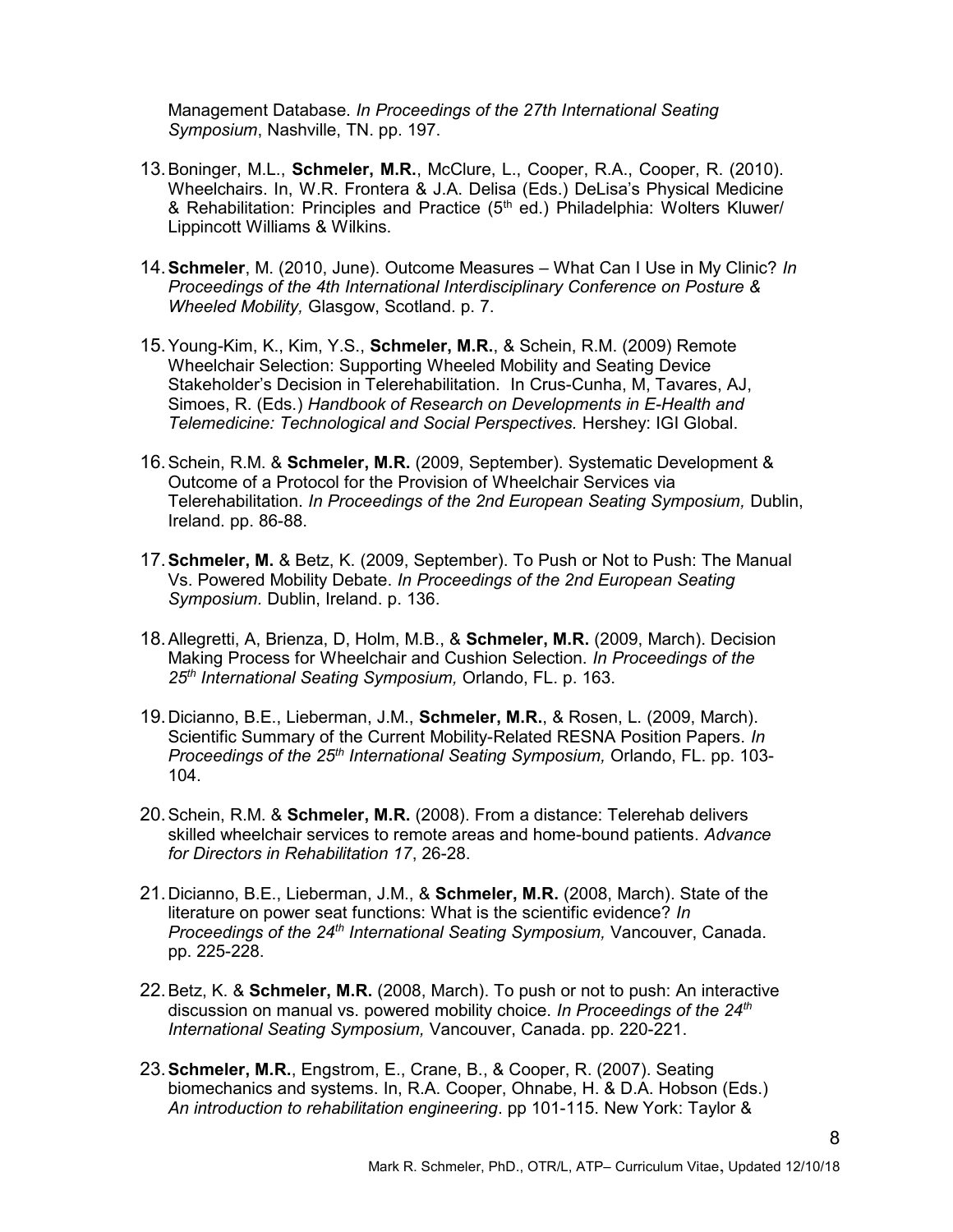Francis.

- 24. Schmeler, M.R. & Chovan, C.D. (2007, June). MAE Assessments Can Lead to Referrals. HME Today, (19).
- 25. Schein, R.M., & Schmeler, M.R. (2007, June). Telerehabilitation: A proposed innovative approach for rural wheelchair service delivery. Rehabilitation Engineering and Assistive Technology Society of North America. Phoenix, AZ.
- 26. Kim, Y.S., Kim, K.Y., Schmeler, M., & Schein, R. (2007, May). A decision support system for remote wheelchair selection in telerehabilitation. Industrial Engineering Research Conference. Nashville, TN.
- 27. Schein, R., & Schmeler, M.R. (20007, May). Telerehabilitation: Expanding access to wheelchair provision and service delivery. American Telemedicine Association. Nashville, TN.
- 28. Schmeler, M.R. & Schein, R.M. (2007, May). Telerehabilitation application and its potential impact on wheelchair provision and service delivery. Proceedings of the 1<sup>st</sup> European Seating Symposium, Dublin, Ireland. p 16.
- 29. Schmeler, M.R. (2007, Winter). Clinical Requirements for Mobility Assistive Equipment: Do they make sense and how can we meet the demand? NRRTS News. pp. 24-25.
- 30. Schmeler, M.R. & Betz, K.L. (2006, December). Weighty Decisions for Lightweight Wheelchairs. Home Health Care Dealer Provider, (18).
- 31. Arva, J. & Schmeler, M.R. (2006, October). RESNA Position Papers on Wheelchair Seat Elevators & Wheelchair Standers. Proceedings of the Canadian Seating & Mobility Conference, Toronto, Canada. pp. 88-89.
- 32. Schmeler, M.R., Holm, M.B., Mills, T.L. (2006, October). Wheelchair functional outcomes measures & Functioning Every day with a Wheelchair. Proceedings of the Canadian Seating & Mobility Conference, Toronto, Canada. pp. 42-45.
- 33. Schmeler, M.R. (2006, September). Assessment & Provision of Wheeled Mobility & Seating Using Best-Practice, Evidence Based Practices & Understanding Coverage Policy. Proceedings of the Integris Jim Thorpe Rehabilitation Hospital Insights into Spinal Cord Injury Conference, Midwest City, OK.
- 34. Schein, R., Schmeler, M.R., Kim, J, Kim, KY, Regulski, A., & Fatulla, A. (2006, June). Proposed protocol for remote wheelchair consultation using telerehabilitation. Rehabilitation Engineering and Assistive Technology Society of North America. Atlanta, GA.
- 35. Schmeler, M.R. & Chovan, C.D. (2006, March). Assessment and provision of wheeled mobility & seating using best practice, evidence based practice and understanding coverage policy. In Proceedings of the 22<sup>nd</sup> International Seating Symposium, Vancouver, Canada. pp. 182-185.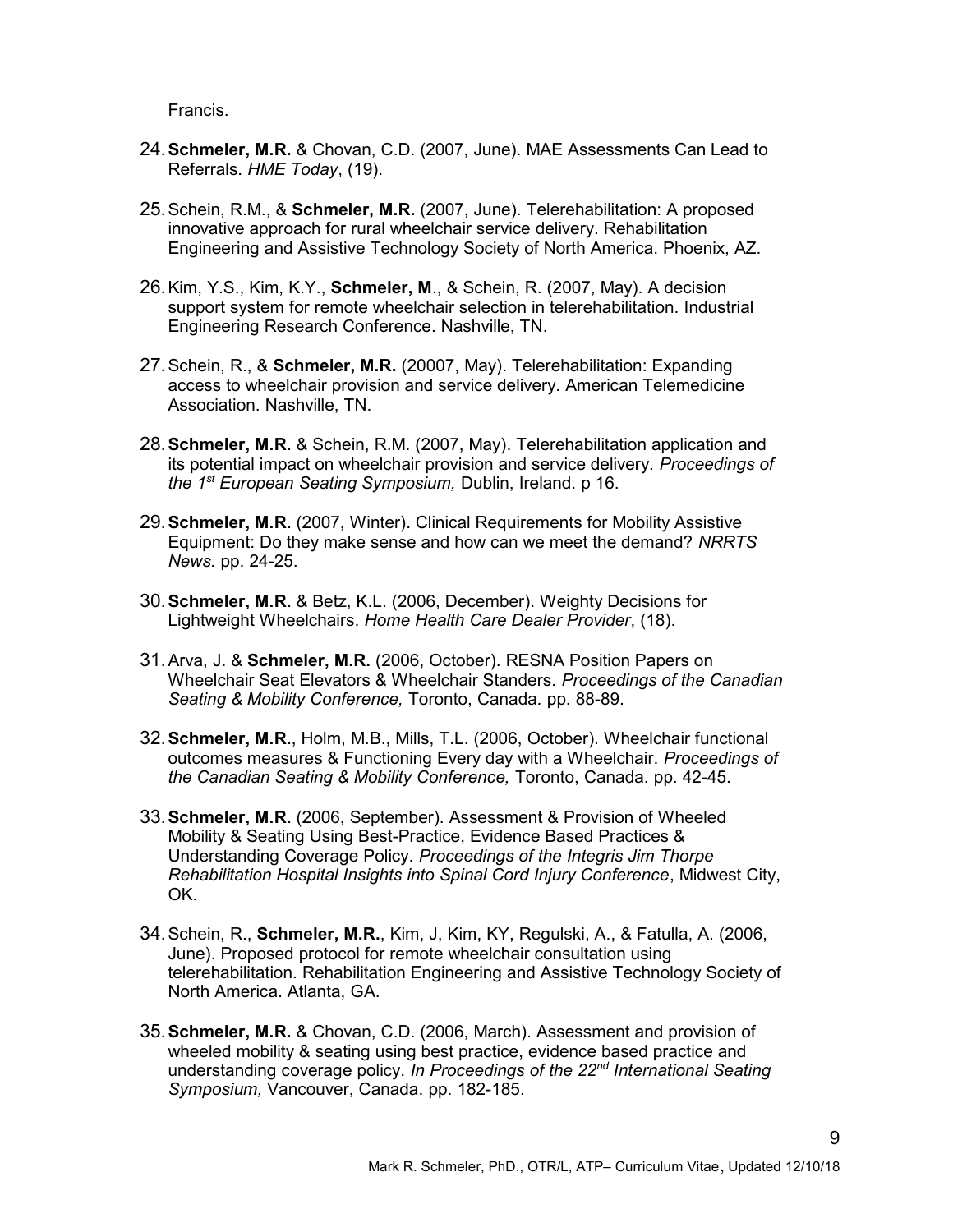- 36. Allegretti, A. & Schmeler, M.R. (2006, March). Summary of selected evidence in the use of pressure reducing wheelchair cushions for at-risk nursing home residents. In Proceedings of the 22<sup>nd</sup> International Seating Symposium, Vancouver, Canada. pp. 150-151.
- 37. Schmeler, M.R. & Dicianno, B.E. (2006, February). Doctors and documentation. Home Health Care Dealer Provider, (18).
- 38. Schmeler, M. (2006, Winter). Future Direction of the CRTS. NRRTS News. pp. 1, 9, & 11.
- 39. Schmeler, M.R. (2005). Development and Testing of a Clinical Outcome Measurement Tool to Assess Wheeled Mobility and Seating Interventions. Doctoral Dissertation. University of Pittsburgh. etd-11032005-153241.
- 40. Schmeler, M.R. (2005, April). A Systematic Review of Wheelchair Functional Outcome Measures. In Proceedings of the 2005 International Conference on Posture & Wheeled Mobility, Exeter, England. pp. 115-116.
- 41. Mills, T. & Schmeler, M.R. (2005, January). Functioning Every day with a Wheelchair (FEW): Application for Assessing Wheelchair Function in Clinic, Home, and Community Environments. Presentation at the 21st International Seating Symposium, Orlando, FL. pp 137-139.
- 42. Bunning, M.E., Angelo, J.A., & Schmeler, M.R. (2004). Transitioning to power: The effect on occupational performance. Rehab & Community Care Medicine, 13(3), 12, 14.
- 43. Boninger, M.L., Cooper, R.A., Schmeler, M., Cooper, R. (2004). Wheelchair prescription and adaptive seating. In, J.A. Delisa B.M. Gans (Eds.) Rehabilitation medicine: Principles and practice (4<sup>th</sup> ed.) Philadelphia: Lippincott-Raven.
- 44. Arva, J. & Schmeler, M.R. (2004, March). Vertical mobility: An overlooked necessity. In Proceedings of the 20<sup>th</sup> International Seating Symposium, Vancouver, Canada. pp. 277-280.
- 45. Cooper, R.A., Cooper, R., Schmeler, M.R., & Boninger, M.L. (2004, March/April). Push for power. Rehab Management: The Interdisciplinary Journal of Rehabilitation, 17(2). pp. 32, 34-36.
- 46. Allegretti, A., Fitzgerald, S., Schmeler, M., Cooper, R.A., Boninger, M.L., & Shapcott, N. (2004, March). Pelvic positioning evaluations for wheelchair selection: A comparison between in-person and video conferencing. In Proceedings of the 20<sup>th</sup> International Seating Symposium, Vancouver, Canada. pp. 215-216.
- 47. Schmeler, M.R., Boninger, M.L., Cooper, R.A., & Cooper, R. (2004, January/February). Freestyle seating. Rehab Management: The Interdisciplinary Journal of Rehabilitation, 17(3). pp. 38-42.
- 48. Schmeler, M.R., Kelleher, A., Cooper, R.A., & Cooper, R. (2003, October). On mobility. Show me the money: Medicare coverage policies for wheelchairs can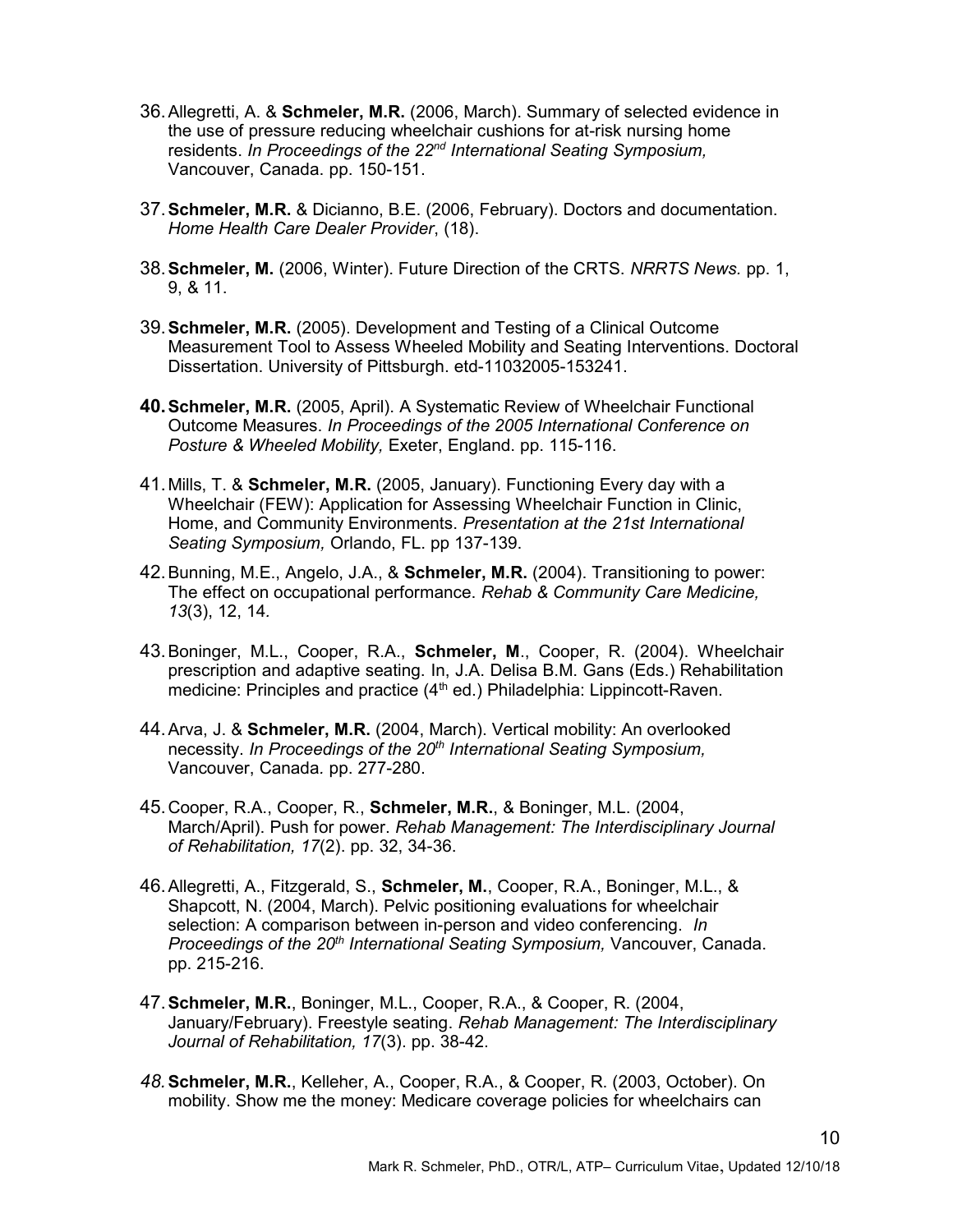be restrictive and outdated. Advance for Directors in Rehabilitation. 12(10). pp. 31-2, 34.

- 49. Buning, M.E. & Schmeler, M.R. (2003). Manual wheelchair seating & mobility. In, E. B. Crepeau, E. S. Cohn & B. A. B. Schell (Eds.) Willard and Spackman's occupational therapy (10th ed.), pp. 652-659. Philadelphia: Lippincott Williams and Wilkins.
- 50. Schmeler, M.R., Bundy, A., Petro, T., & Stonfer, M.J. (2003, March). Cost and quality outcome of a power wheelchair leasing program for persons with terminal disease. In Proceedings of the 19<sup>th</sup> International Seating Symposium, Orlando, FL. pp. 187-188.
- 51. Schmeler, M.R. (2003, February). Raising the bar. Home Health Care Dealer Provider, (15)2, pp. 36-38.
- 52. Cooper, R.A., Schmeler, M., Cooper, R., Thorman, T., & Boninger, M.L. (2002, December). The future of manual wheelchairs - Cover Story. Advance for Occupational Therapy Practitioners, 18(25). pp. 12-14.
- 53. Mills, T, Holm, M.B., Schmeler, M.R., Trefler, E., Fitzgerald, S, Boninger, M.L., Buning, M.E., & Shapcott, N.G. (2002, June). The functional evaluation in a wheelchair (FEW) instrument: Test-retest reliability and cross-validation with consumer goals. In R. Simpson (Ed.), RESNA 2002 Annual Conference Proceedings (pp. 327-329). Minneapolis, MN: RESNA Press.
- 54. Cooper, R. Fitzgerald, S., Boninger, M.L., Cooper, R.A., Shapcott, N., Cohen, L., Thorman, T., & Schmeler, M. (2002, June). Using telerehabilitation to aid in selecting a wheelchair. In R. Simpson (Ed.), RESNA 2002 Annual Conference Proceedings (pp. 245-247). Minneapolis, MN: RESNA Press.
- 55. Schmeler, M.R., Boninger, M.L., Cooper, R., & Vitek, M. (2002). Using peerreviewed literature and other evidence to justify wheelchair seating and mobility interventions. In Proceedings of the  $18<sup>th</sup>$  International Seating Symposium, Vancouver, Canada. pp. 173-184.
- 56. Schmeler, M.R., Boninger, M.L., & Cooper, R. (2002, February). Burden of proof. Advance for Directors in Rehabilitation, 11(2). pp. 25-26.
- 57. Mills, T, Holm, M.B., Trefler, E., Schmeler, M.R., Fitzgerald, S, & Boninger, M.L. (2001, June). Development of an outcome measure tool for wheelchair seating & mobility interventions: A work in progress. In R. Simpson (Ed.), RESNA 2001 Annual Conference Proceedings (pp. 345-347). Reno, NV: RESNA Press.
- 58. Schmeler, M.R., Tovey, E.S., Shapcott, N.G., & Stonfer, M.J. (2001, March). The use of modular high strength lightweight wheelchairs as a fleet. Proceedings of the 17<sup>th</sup> International Seating Symposium, Orlando, FL. pp. 133-137.
- 59. Cooper, R.A., Schmeler, M.R., Cooper, R., Thorman, T. & Boninger, M.L. (2000, December). On the lighter side. Advance for Providers of Post-Acute Care, 3(11), pp. 71, 73.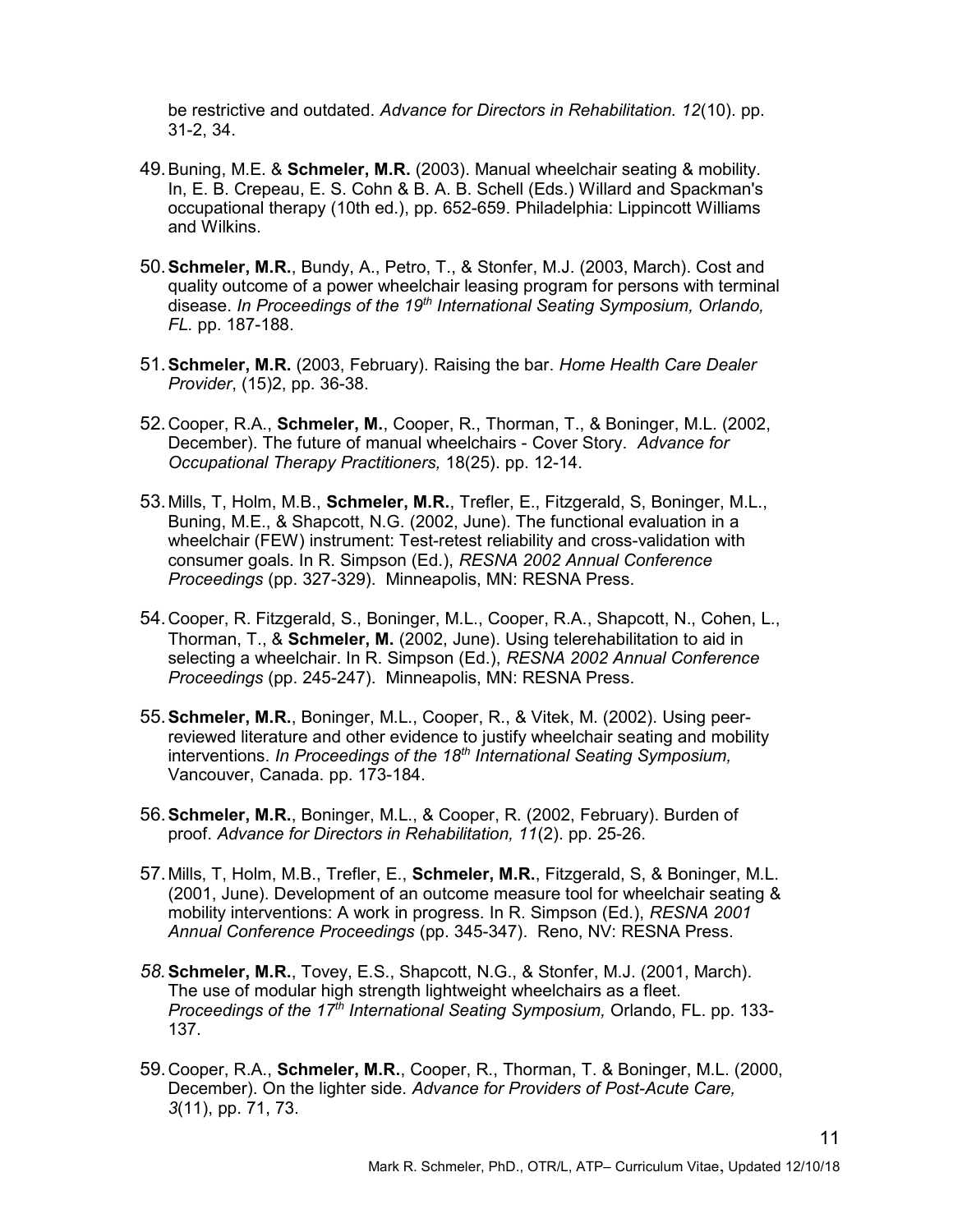- 60. Cooper, R.A., Schmeler, M.R., Cooper, R., & Boninger, M.L. (2000, April/May). Advanced Seating Systems: Part II. Rehab Management, 13(3), pp. 60,62-64.
- 61. Cooper, R.A., Schmeler, M.R., Cooper, R., & Boninger, M.L. (2000, February/March). Advanced Seating Systems: Part I. Rehab Management, 13(2), pp. 58, 60, 61.
- 62. Sanna, J., Lego, F., & Schmeler, M.R. (1998). The certified occupational therapy assistant in assistive technology; Perspectives from a vocational rehabilitation setting. American Occupational Therapy Association, Technology Special Interest Section Quarterly, 8(3), 1-4.
- 63. Schmeler, M.R. (1998, August). Guest Column: 10 Tips on Documenting the need for Assistive Technology. Team Rehab Report, 9(8), 16-17.
- 64. Malagodi, M., Schmeler, M.R., Shapcott, N.G., & Pelleschi, T. (1998). The use of telemedicine in assistive technology service delivery: Results of a pilot study American Occupational Therapy Association, Technology Special Interest Section Quarterly, 8(1), 1-4.
- 65. Shapcott, N.G., Schmeler, M.R., Pelleschi, T., Malagodi, M., & Garrand, S. (1998, February). TeleRehab: Telemedicine in rural assistive technology and service delivery. In Proceedings of the 14th International Seating Symposium (pp. 175-178). Vancouver, British Columbia, Canada: University of British Columbia.
- 66. Schmeler, M.R. (1997). Strategies in documenting the need for assistive technology: An analysis of documentation procedures. American Occupational Therapy Association, Technology Special Interest Section Quarterly, 7(3), 1-4.
- 67. Schmeler, M.R. & Dickerson, G. (1995). Powered mobility: Alternative and integrated controls. In Proceedings of the AOTA 75th Annual Conference. Denver, CO: AOTA.
- 68. Schmeler, M.R. (1995). Performance validation of a powered wheelchair mobility simulator. In Proceedings of the Eleventh International Seating Symposium (pp. 146-149). Pittsburgh, PA: University of Pittsburgh.
- 69. Schmeler, M.R., Johnson, D., & Granic, J. (1993). Powered wheelchair mobility simulator. In J.J. Presperin (Ed.), Proceedings of the RESNA Sixteenth Annual Conference (pp. 357-359). Las Vegas, NV: RESNA Press.
- 70. Schmeler, M.R. & Deputat, M. (1992) The intelligent microwave oven. In J.J. Presperin (Ed.), Proceedings of the RESNA Fifteenth Annual Conference (pp. 649-651). Toronto, Canada: RESNA Press.

l

### PROFESSIONAL ACTIVITIES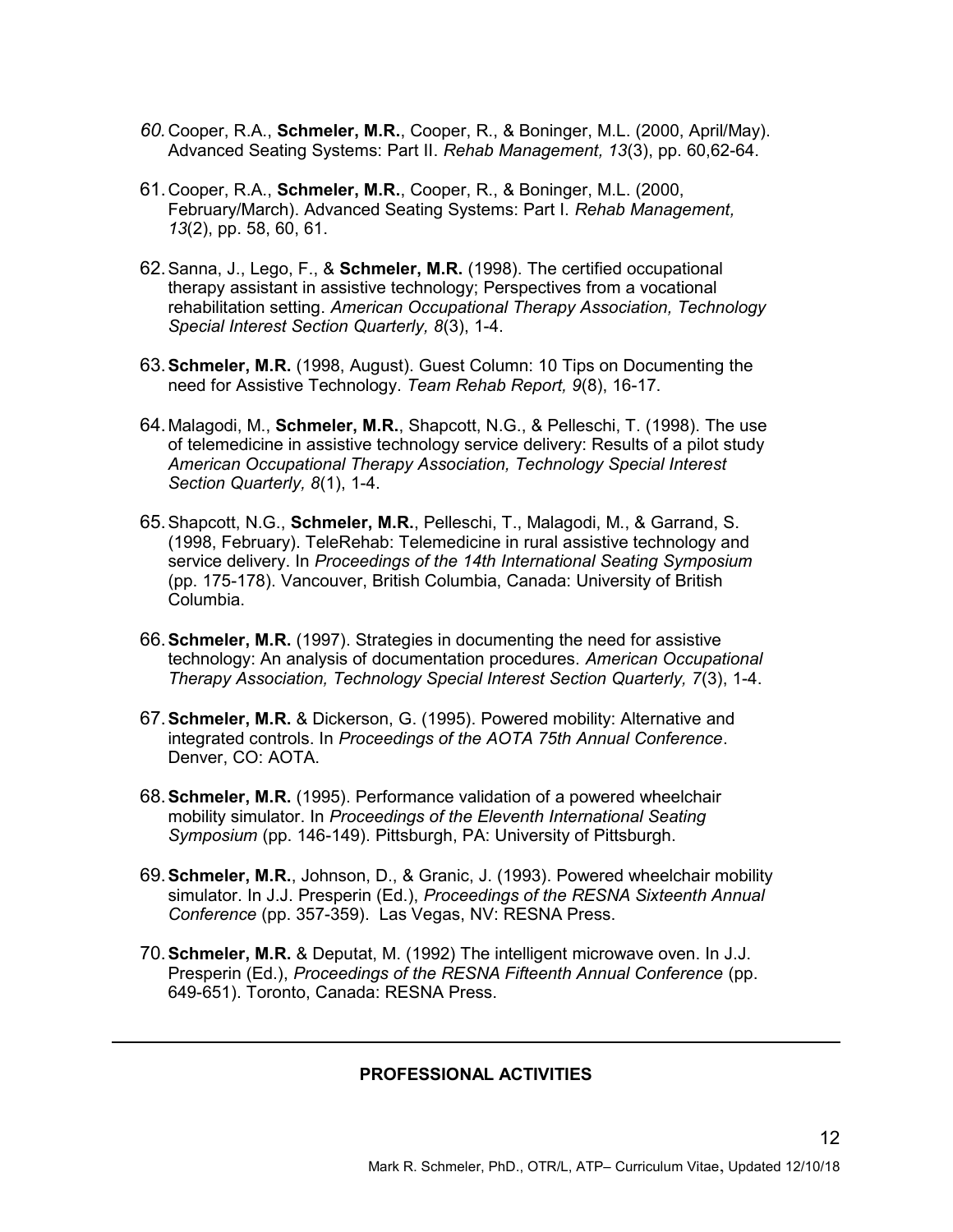# TEACHING:

# Courses Taught:

- Fall 1999-present: HRS 2724: Assistive Technology Funding, Policy, & Management. 3 Credits: 54 Hours of Lecture/Seminar, Average Enrollment: 8-12 students. Role: Co-Instructor with Daniel Fisher & Richard Schein
- Spring 1999-present: HRS 3710: Clinical Applications of Wheelchair Seating & Mobility. 4 Credits: 54 Hours of Lecture and 18 Hours Lab/Clinic. Average Enrollment: 4-8 students. Role: Co-Instructor with Rosemarie Cooper
- Spring 2005-2011: HRS 2705: Rehabilitation Engineering and Assistive Technology Practices. 3 Credits: 54 Hours of Lecture & Case-Based Projects. Average Enrollment: 15 to 25 Students. Role: Co-Instructor
- Fall 2000-present: OT 2113: Rehabilitation Theory and Practice. 3 Credits: 54 Hours of Lecture, Fall Semesters. Average Enrollment: 60. Role: Guest Lecturer. Teach 8 hours of didactic content (online) related to wheelchair seating & mobility and 4 hours of lab (in-person).
- Fall 2000-present: PT 2062: Neuromuscular Causes II. 3 Credits: 54 Hours of Lecture. Average Enrollment: 60. Role: Guest Lecturer. Teach 8 hours of didactic content (online) related to wheelchair seating & mobility and 4 hours of lab (in-person).

# Former Trainees:

- 1. Kaila Grenier: M.S. Student, (2017-18) Current Position: Clinical Rehabilitation Engineer: Rocky Mountain Regional VA Medical Center, Denver, CO.
- 2. Joy Nix: M.S. Student (2017-18) Current Position: Assistive Technology Professional NuMotion, Slidel, LA.
- 3. Abbas Husain Quamar: Ph.D. Student (2014-18) Current Position: Assistant Professor, University of Arkansas, Little Rock, AK.
- 4. Mauricio Jaime Arredondo: M.S. Student (2016-18) Current Position: Territory Sales Representative for Permobil, Inc., San Antonio, TX.
- 5. Karl Kemmerer: M.S. Student (2015-16) Current Position: Online Continuing Education Coordinator for the Department of Rehabilitation Science & Technology Continuing Education (RSTCE) Program, University of Pittsburgh. Pittsburgh, PA.
- 6. Dalthea Beavers: Ph.D. Student (2014-16) Current Position: Physical Therapist at Children's Specialized Hospital, Mountainside, NJ.
- 7. Vincent Schiappa: M.S. Student (2014-16) Current Position: Ph.D. Student, University of Pittsburgh.
- 8. Amit Kumar: M.S. Student (2008-10) Current Position: Post-Doctoral Fellowship at Brown University.
- 9. Ana Elisa Souza: M.S. (2005-07) Current Position: Employed as Faculty in Brazil.
- 10. Thomas Bursick: M.S. Student (1999-2001) Current Position: Assistive Technology Professional NuMotion, Pittsburgh, PA.
- 11. Julianna Arva: M.S. Student (1998-2000) Current Position: Assistive Technology Product Manager in Abu Dhabi.

# Current Trainees: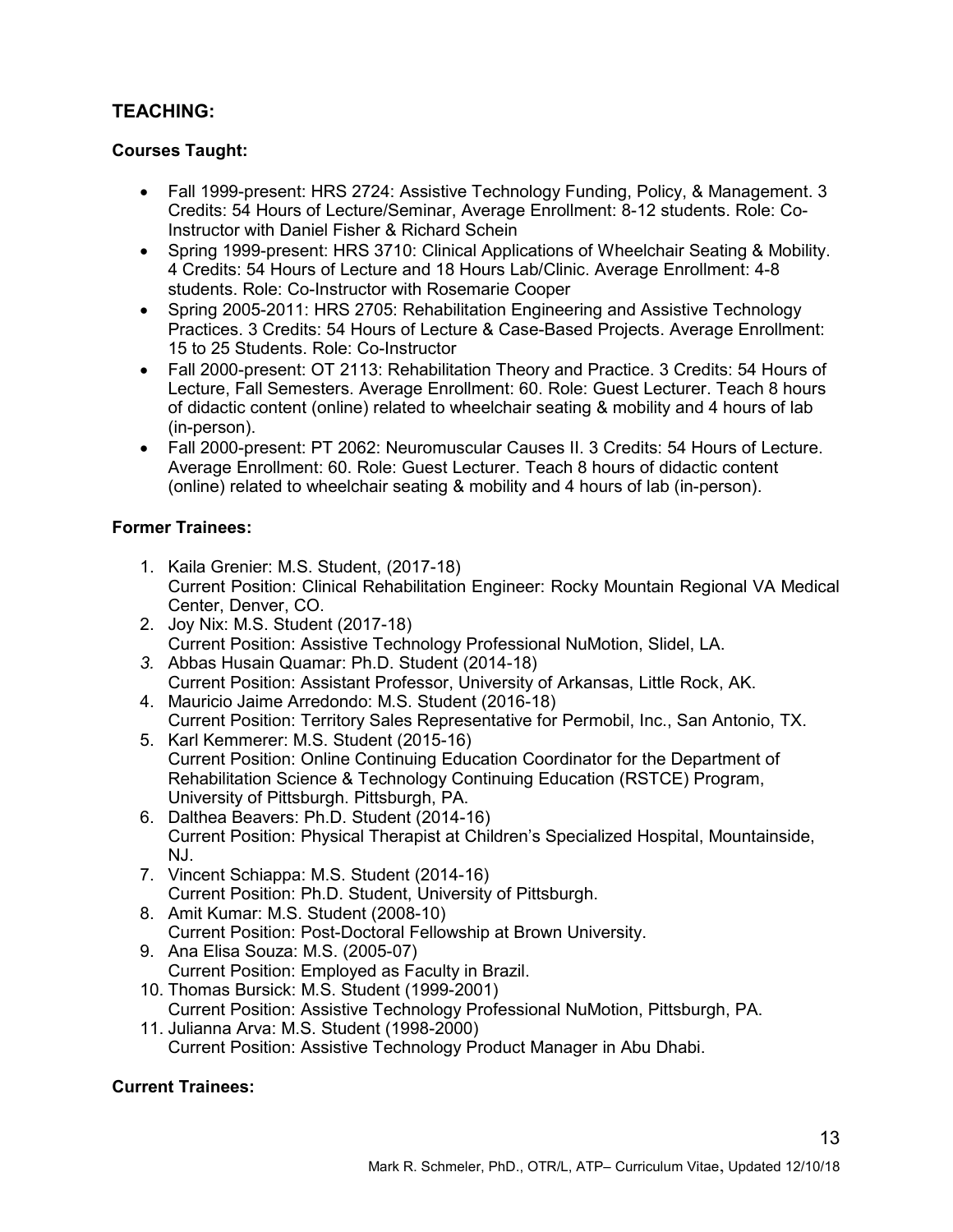- 1. Siew Seang Ong: M.S Student, Department of Rehabilitation Science & Technology (2018-present)
- 2. Jeffrey Ruffing: M.S Student, Department of Rehabilitation Science & Technology (2018-present)
- 3. Grishma Thakrar: M.S Student, Department of Rehabilitation Science & Technology (2018-present)
- 4. Bethany Semancik: M.S Student, Department of Rehabilitation Science & Technology (2018-present)
- 5. Mitchell Bell: M.S. Graduate Student, Department of Rehabilitation Science & Technology (2017-present)
- 6. Anthony Yang: M.S. Graduate Student, Department of Rehabilitation Science & Technology (2017-present)
- 7. Vincent Schiappa: Ph.D. Student, School of Health & Rehabilitation Sciences (2016 present)

## Current Service on Dissertation Committees:

- 2017-present: Dissertation committee for Alexandria Miles, Rehabilitation Science & Technology Ph.D. Student (PI: Goldberg)
- 2017-present: Dissertation committee for Brandon Daveler, Rehabilitation Science & Technology Ph.D. Student (PI: Cooper)
- 2014-present: Dissertation committee for Deepan Kamaraj, Rehabilitation Science & Technology Ph.D. Student (PI: Dicianno)

# Former Service on Master's and Doctoral Committees:

- 2017-2018: Academic Advisor and Thesis Committee Chair for Kaila Grenier, Rehabilitation Science & Technology M.S. student (PI: Schmeler)
- 2016-2018: Academic Advisor and Thesis Committee Chair for Mauricio Jaime Arredondo, Rehabilitation Science & Technology M.S. student (PI: Schmeler)
- 2017-2018: Academic Advisor and Scholarly Paper Committee Chair for Joy Nix, Rehabilitation Science & Technology M.S. student (PI: Schmeler)
- 2014-2018: Dissertation committee Chair for Abbas Husain Quamar, Rehabilitation Science & Technology Ph.D. Student (PI: Schmeler)
- 2016-2018: Dissertation committee for Annand Mathre, Rehabilitation Science & Technology Ph.D. Student (PI: Pearlman)
- 2014-2018: Dissertation committee for Jorge Candiotti, Rehabilitation Science & Technology Ph.D. Student (PI: Cooper)
- 2014-2018: Dissertation committee for Hervens Jeannis, Rehabilitation Science & Technology Ph.D. Student (PI: Cooper)
- 2017-2017: Dissertation committee for Garrett Grindle, Rehabilitation Science & Technology Ph.D. Student (PI: Cooper)
- 2014-2016: Academic Advisor and Thesis Committee Chair for Vincent Schiappa, Rehabilitation Science & Technology M.S. student (PI: Schmeler)
- 2015-2016: Academic Advisor and Scholarly Paper Committee Chair for Karl Kemmerer, Rehabilitation Science & Technology M.S. student (PI: Schmeler)
- 2014-2017: Dissertation committee Chair for Dalthea Beavers, Rehabilitation Science & Technology Ph.D. Student (PI: Schmeler)
- 2014-2017: Dissertation committee for Prerna Poojary, Rehabilitation Science & Technology Ph.D. Student (PI: Brienza)
- 2012- 2016: External dissertation committee for Jenny Lieberman, New York University Ph.D. student (PI: Hinojosa)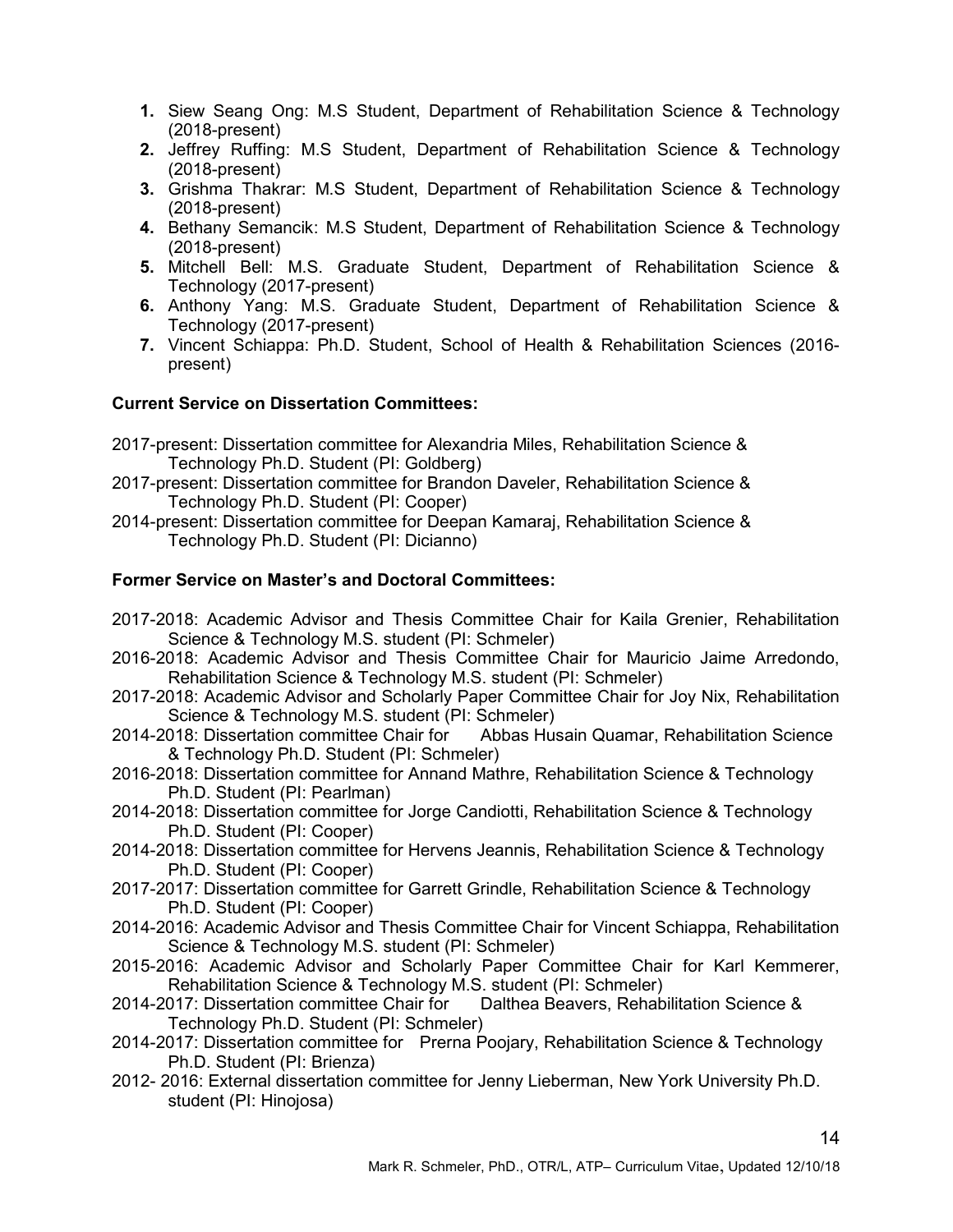- 2013-2015: Dissertation committee for Eun-Kyoung Hong, Rehabilitation Science & Technology Ph.D. Student (PI: Cooper)
- 2013-2014: Thesis committee for Eric Sinagra, Rehabilitation Science & Technology M.S. Student (PI: Pearlman)
- 2012-2013: external dissertation committee for Mary Rohland Goldberg, School of Education (PI: Lang)
- 2011- 2013: Dissertation committee for Hsin-yi Liu, Rehabilitation Science & Technology Ph.D. Student (PI: Cooper)
- 2010-2012: Dissertation committee for Justin Z. Laferrier, Rehabilitation Science & Technology Ph.D. Student (PI: Cooper)
- 2010-2011: Dissertation committee for Ana Elisa Souza, Rehabilitation Science & Technology Ph.D. Student (PI: Cooper)
- 2010-2011: Thesis committee for Pallavi Sood, Rehabilitation Science & Technology M.S. Student (PI: Brienza)
- 2009-2010: Dissertation committee for Laura McClure, Rehabilitation Science & Technology Ph.D. Student (PI: Bonniger)
- 2007- 2009: Dissertation committee for Vinod Sharma, Rehabilitation Science & Technology Ph.D. Student (PI: Simpson)
- 2007-2009: Dissertation committee for Richard M. Schein, Rehabilitation Science & Technology Ph.D. Student (PI: Brienza)
- 2007-2008: External thesis committee for Michelle Spirtos: Master of Science student University College of Dublin/Trinity College Dublin, Ireland.
- 2006-2008: Dissertation committee for Ana Luiza Allegretti, Rehabilitation Science & Technology Ph.D. Student (PI: Holm)
- 2004-2005: Scholarly paper committee for Richard Schein, Rehabilitation Science & Technology M.S. Student (PI: Seelman)
- 2003-2004: Thesis committee for Eliana Chaves: Rehabilitation Science & Technology M.S. Student (PI: Cooper)
- 2003-2004: Thesis committee for Ana Luiza Allegretti, Rehabilitation Science & Technology M.S. Student (PI: Cooper)
- 2002-2003: Scholarly paper committee for Roberta White, Rehabilitation Science & Technology M.S. Student (PI: McCue)

# Mentoring of Trainees in Field Placements:

#### 1998-present: Center for Assistive Technology, University of Pittsburgh Medical Center, Pittsburgh, PA.

Supervised the following RST graduate student interns: Julianna Arva (1998), Mary Ellen Bunning (1998), Thomas Bursick (2000), Megan Vitek (2002), Elianna Chaves (2003), Sean Reeves (2003), Ana Allegretti (2004), Richard Schein (2004), Ana Souza (2006), Amit Kumar (2009), Bethany Simancik (2018).

Supervised the following students in the CAT from the Department of Occupational Therapy as part of required Level I Fieldwork: Caitlin Sanford (2006), Lisa Pitre (2007), Travis Bell (2008), Carla Tcruz (2009), Catharine Wallace (2012), Johanna Keiper (2013), Courtney Sloan (2014), Tracy Maschoff (2015), Robert Evans (2016), Sarah Baron (2017).

# Continuing Education:

2012-present: Course Director: Rehabilitation Science & Technology Assistive Technology Certification Program (RST/Cert). 10-month - 36 hour (3.6 CEUs). Average Enrollment: 50 per cohort. Hybrid directed online (synchronous and asynchronous) and in-person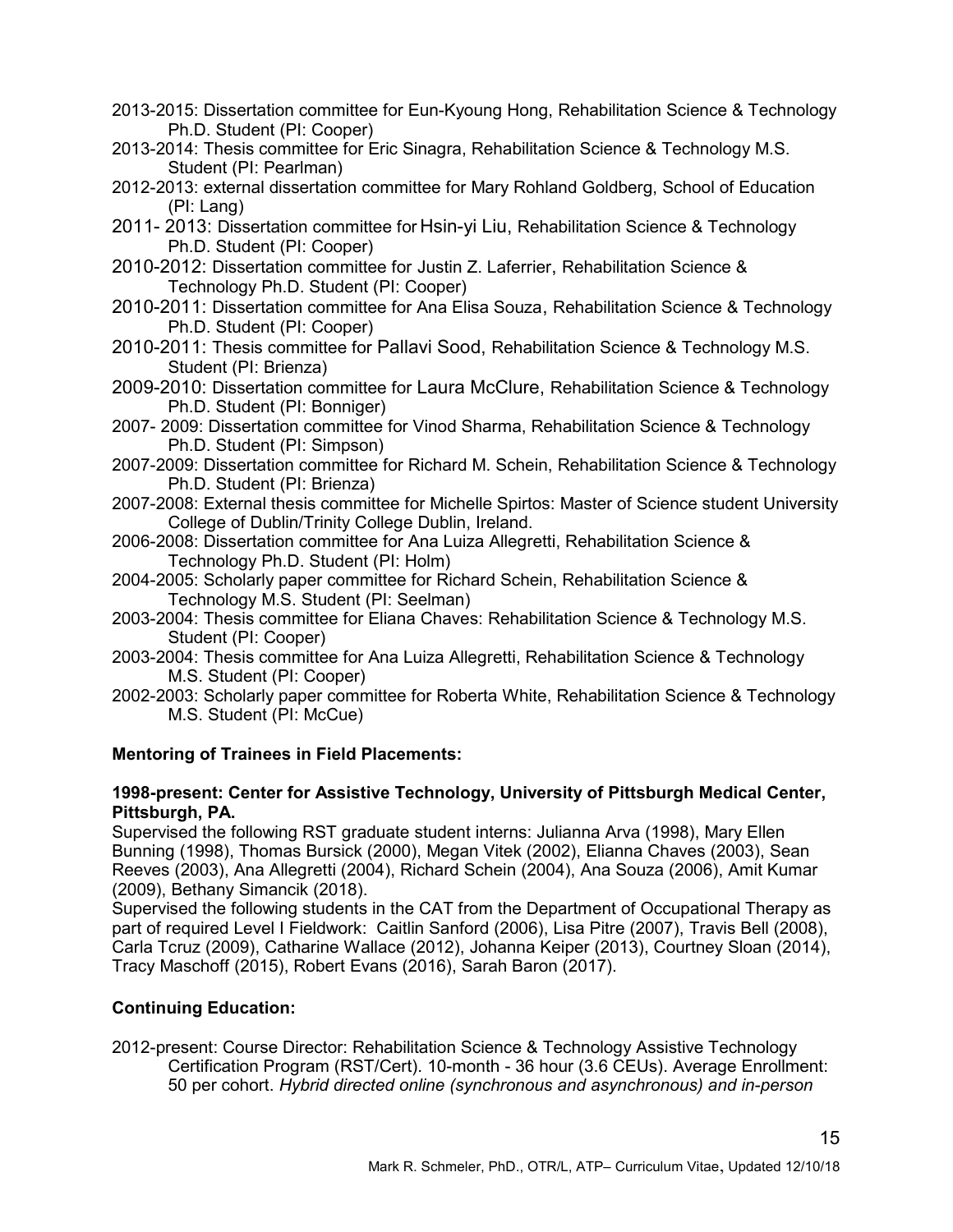hands-on (Deep Dive) training program to prepare rehabilitation professionals for the RESNA Assistive Technology Professional (ATP) certification exam.

- 2009-present: Course Director: International Seating Symposium (ISS). Average Attendance: 2000. Bi-annual conference that is recognized in the field of wheeled mobility and seating as the premier event that brings together, clinicians, suppliers, manufacturers, researchers, and policy makers from around the world.
- 2007-present: Scientific & Planning Committee: European Seating Symposium (ESS). Dublin, Ireland. Average Attendance: ~800. Bi-Annual Conference modeled after the ISS.
- 2014: Course Co-Chair: Asia Pacific Region Seating Symposium (APRSS). Xi'An, China. May, 19-20, 2014. Attendance: ~400. First official Asian Pacific Region Seating Symposium modeled after the ISS and subsequent other Seating Symposia around the World.
- 2013-present: Scientific & Planning Committee: Latin American Seating Symposium (LASS). Buenos Ares (2013) & Cordoba (2015), Argentina. Average Attendance: 600. Bi-Annual conference modeled after ISS and previous symposia in Brazil and Argentina.
- 2012: Scientific & Planning Committee: Indian Seating & Mobility Conference (ISMC). New Delhi, India. Attendance: ~150. First symposium in India modeled after the ISS and similar symposia in Brazil, Argentina, and Europe.
- 2006-2010: Scientific & Planning Committee: Brazilian Seating Symposium (BSS). São Paulo, Brazil. Average Attendance: ~400. Bi-Annual Conference modeled after the ISS. Transformed into the Latin American Seating Symposium (LASS).
- 2001-2006: Course Director: Three-Day Workshop in Wheeled Mobility & Seating. Average Attendance: 30. Annual in-person training to rehabilitation professionals interested in advancing knowledge and skills in wheelchair seating and mobility.

# RESEARCH:

### Current Grant Support:

- 1. FMA 03233. Systematic Analysis of Functional Mobility Assessment (FMA) Outcomes Data. 2016-9. Role: Primary Investigator. 10% effort. VGM/US Rehab/OPGA (corporate research agreement). \$330,000.
- 2. RERC 90REGE0001. RERC on Improving Health and Function Through Use of Performance Standards in Wheelchair Selection. 2017-22. Role: Research Task Leader. 10% 10% effort. National Institute on Disability, Independent Living and Rehabilitation Research, ACL, DHHS. \$5,000,000.

## Past Grant Support:

- 1. VA244-17-C-0288. Pittsburgh Telehealth Assessment for Wheeled Mobility Devices for Rural Veterans. 2017-8. Role: Primary Investigator. 10% effort. U.S. Department of Veterans Affairs. \$169,000.
- 2. VA-791-12-C-0021. (Supplement). Veterans Administration Assistance and Advisory Services for Spinal Cord Injury & Disorders (SCI/D). 2016-7. Role: Primary Investigator. 10% effort. U.S. Department of Veterans Affairs. \$339,500.
- 3. VA-791-12-C-0021. Veterans Administration Assistance and Advisory Services for Polytrauma Rehabilitation Center Assistive Technology Labs. 2013-6. Role: Primary Investigator. 25% effort. U.S. Department of Veterans Affairs. \$2,000,000.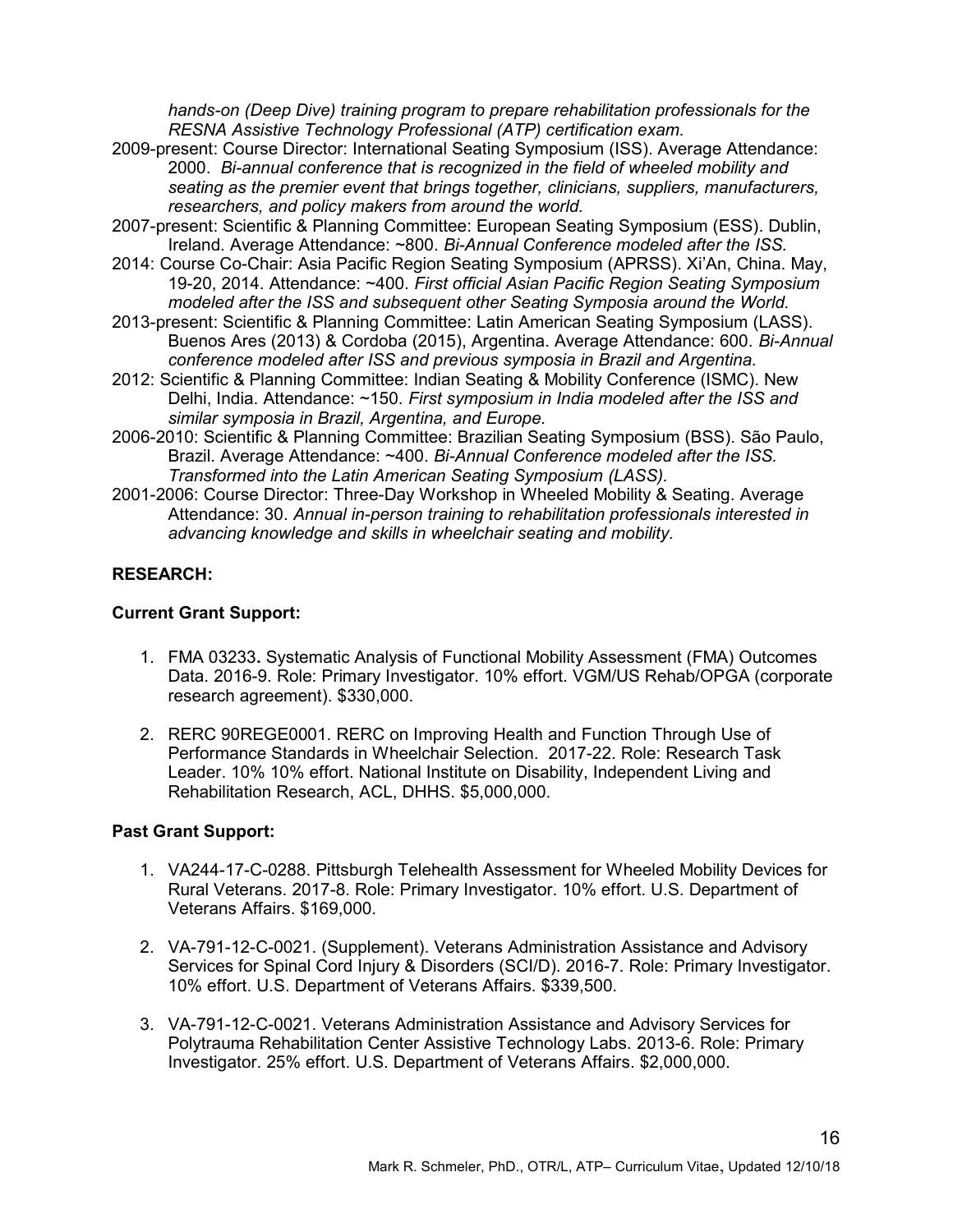- 4. FMA 03233. Systematic Analysis of Functional Mobility Assessment (FMA) Outcomes Data. 2015-6. Role: Primary Investigator. 10% effort. VGM/US Rehab (corporate research agreement). \$77,211.
- 5. N/A. Feasibility for a Standardized Home Environmental and Physical Assessment and Assistive Technology Rehabilitation. 2015-6. Role: Co-Investigator for University of Pittsburgh sub-contract from VA. 25% effort. U.S. Department of Veterans Affairs, Office of Rural Health. \$646,000.
- 6. APC-GM-0068. Wheelchair Secretariat. 2014-5. Role: Task Leader. 10% effort. U.S. Agency on International Development. \$2,298,287.
- 7. N/A. Veterans Administration Assistance and Advisory Services for Traumatic Brain Injury (TBI) Comprehensive Evaluation Teleconsultation Clinic. 2013-5. Role: Co-Investigator for University of Pittsburgh sub-contract from VA. 25% effort. U.S. Department of Veterans Affairs. \$734,000.
- 8. 2R01HD04149006A2. Randomized Clinical Trial (RCT) on Wheeled Mobility for Preventing Pressure Ulcers. 2010-5. Role: Investigator/Clinical Consultant. 10% effort. National Institutes of Health. \$2,600,000.
- 9. VA-791-08-RP-0058. Veterans Administration Assistance and Advisory Services for Polytrauma Rehabilitation Center Assistive Technology Labs. 2009-13. Role: Primary Investigator. U.S. Department of Veterans Affairs. \$3,640,000.
- 10. 596. Fundamentals of Wheeled Mobility & Seating Web-Based Education Program. 2008-11. Role: Primary Investigator. 10% effort. Paralyzed Veterans of America Education Foundation. \$98,788.
- 11. 1R43HD040023-01A1. Smart Wheelchair Component System. 2006-08. Role: Clinical Consultant. 10% effort. National Institutes of Health. \$750,000.
- 12. H133E040012. Rehabilitation Engineering & Research Center on Telerehabilitation (RERCTR). 2004-10. Role: Task Leader. 30% effort. National Institute on Disability & Rehabilitation Research. \$4,250,000.
- 13. 1R01HD04109. Randomized Clinical Trial on Prevention of Pressure Ulcers with Seat Cushions. 200-8. Role: Investigator/Clinical Consultant. 10% effort. \$2,100,000.
- 14. H133N000019. University of Pittsburgh Model Center of Spinal Cord Injury. 2000-6. Role: Investigator. 5% effort. National Institute on Disability & Rehabilitation Research. \$1,900,000.
- 15. H133E990001. Rehabilitation Engineering and Research Center on Technology to Improve Wheeled Mobility. 1999-2005. Role: Co-Investigator. 10% effort. National Institute on Disability & Rehabilitation Research. \$4,650,000.
- 16. F2181C. Center of Excellence in Wheelchairs and Related Technology. 1999-2004. Role: Co-Investigator. 5% effort. Department of Veterans Affairs. \$4,000,000.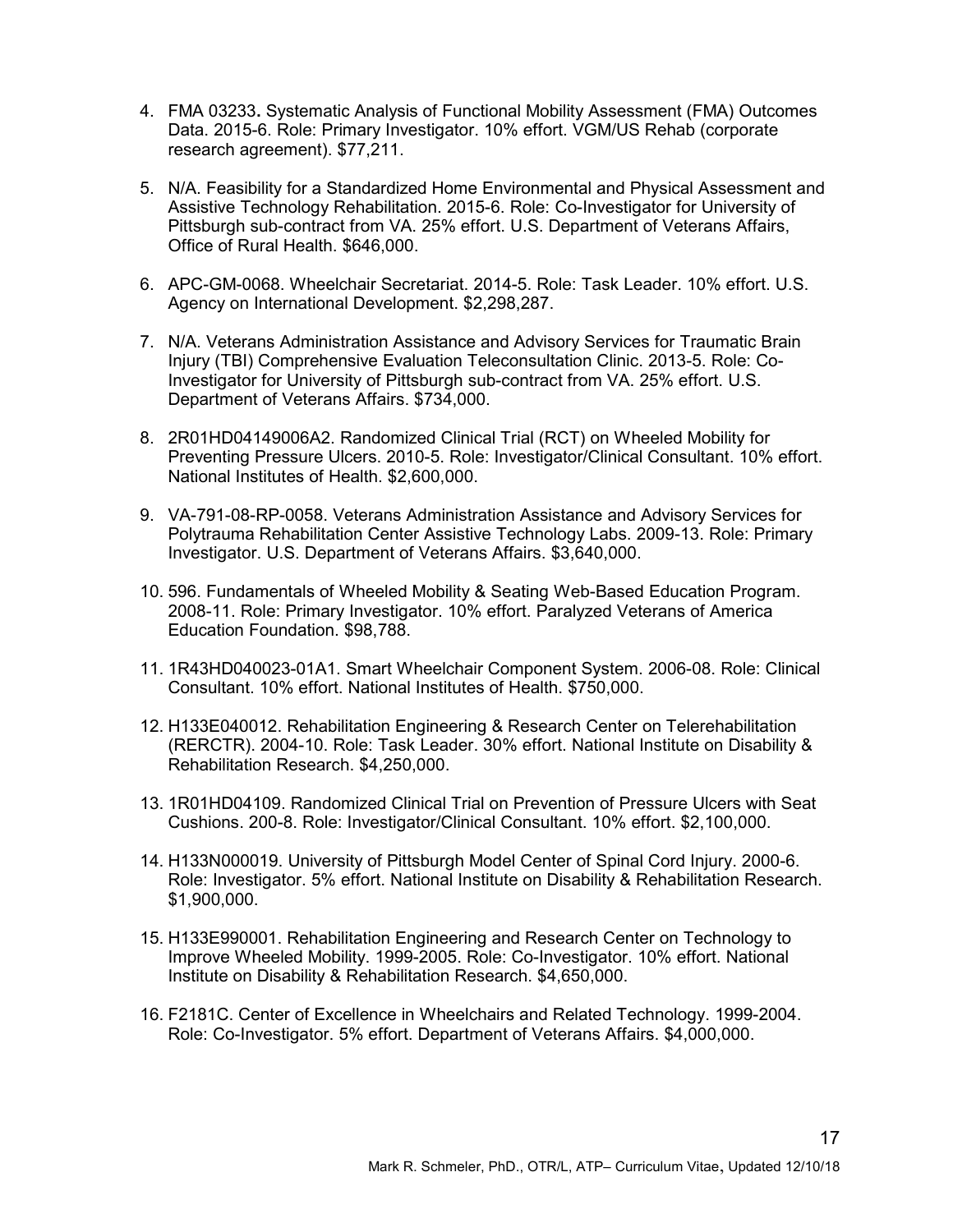- 17. Center for Assistive and Rehabilitation Technology. 1999-2004. Role: Clinical Service Delivery. 10% effort. Pennsylvania Department of Labor & Industry, Office of Vocational Rehabilitation. \$3,750,000.
- 18. West Virginia Assistive Technology Services. 1999-2000. Role: Director of Clinical Services. 10% effort. West Virginia University. \$45,000.
- 19. Polk Center. 1998-9. Role: Director of Clinical Services. 20% effort. Pennsylvania Department of Health, Office of Mental Health & Mental Retardation. \$50,000.

#### Seminars and invited lectureships related to your research:

- 1. Schmeler, M.R. & Packer, G. (2018, October). Outcomes Analyses of the Functional Mobility Assessment & Uniform Dataset Registry. Presentation at the Alpine Home Medical 6th Annual Rehab Conference, Salt Lake City, UT.
- 2. Schmeler, M.R. & Kilbane, M.J. (2018, September). Large Data Analysis of Mobility Equipment Outcomes in Spinal Cord Injury/Disorders. Presentation at the Academy of Spinal Cord Injury Professionals Annual Conference, New Orleans, LA.
- 3. Schmeler, M.R. (2018, August). Access, Quality, & Cost of Rehab Technology, Keynote Presentation Sunrise Medical Annual National Training & Sales Meeting, Colorado Springs, CO.
- 4. Schmeler, M.R. Schiappa, V.J., Schein, R.M., & Saptono, A. (2018, August). Outcomes Analyses of the Functional Mobility Assessment & Uniform Dataset Registry. Presentation at the Latin American Seating Symposium, Medellin, Columbia.
- 5. Schmeler, M.R., Schein, R.M, Schiappa, V.J., & Saptono, A. (2018, July). Analysis of the Sport Participation Outcomes Research Tool and Comprehensive Survey. Presentation at the RESNA Annual Conference, Arlington, VA.
- 6. Schmeler, M.R. & Grindle, G. (2018, June). Performance Standards for Selecting Wheelchair Technology. Presentation at the Van G. Miller Group Heartland Conference, Waterloo, IA.
- 7. Mahler, K., Packer, G., Schiappa, V.J., Schmeler, M.R., & Turzy, R. (2018, June). Analyses and Future Iterations of the Functional Mobility Assessment (FMA) and Uniform Dataset (UDS) Outcomes Project. Presentation at the Van G. Miller Group Heartland Conference, Waterloo, IA.
- 8. Schmeler, M.R., Schiappa, V.J., Schein, R.M., & Saptono, A. (2018, June). Update on the Functional Mobility Assessment and Uniform Dataset Registry. Presentation at the  $6<sup>th</sup>$  European Seating Symposium, Dublin, Ireland.
- 9. Schmeler, M.R., Schiappa, V.J., & Semancik, B.L. (2018, June). Addressing Issues of Vagueness in Clinical Documentation for Wheeled Mobility & Seating. Presentation at the  $6<sup>th</sup>$  European Seating Symposium, Dublin, Ireland.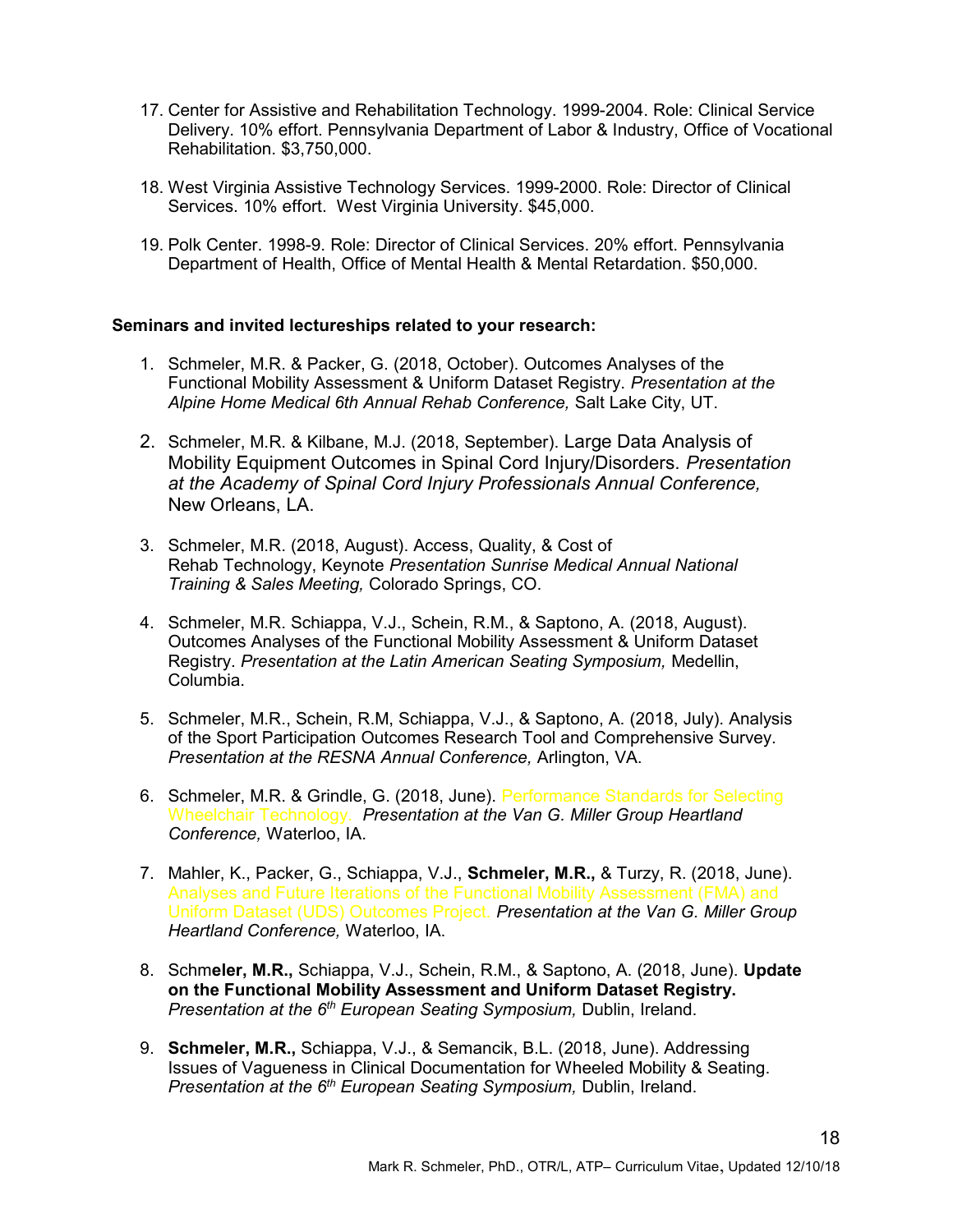- 10. Schiappa, V.J., Lee-Hauser, C., Schmeler, M.R., Schein, R.M., Pramana, I., & Saptono, A. (2018, March). Impact of the Assistive Technology Professional (ATP) in the Provision of Mobility Assistive Equipment. Presentation at the  $34<sup>th</sup>$ International Seating Symposium, Vancouver, BC, Canada.
- 11. Schmeler, M.R., Schiappa, V.J., Arredondo, J.M., & Straatmann, J. (2018, March). Addressing Issues of Vagueness in Clinical Documentation for Wheeled Mobility & Seating. Presentation at the 34<sup>th</sup> International Seating Symposium. Vancouver. BC. Canada.
- 12. Betz, K., Laferrier, J., Schmeler, M., Lanouette, M., Gates, D., Fay, D. Nelson, L., & Glasberg, J. (2018, February). Let's Play! Adaptive Sports Roles & Opportunities for Physical Therapy. Federal Section Full-Day Pre-Conference Workshop at the American Physical Therapy Association Combined Sections Meeting, New Orleans, LA.
- 13. Schmeler, M.R., Schiappa, V.J., Schein, R.M., & Saptono, A. (2017, November). Update on the Functional Mobioity Assessment Rgistry: What's the Data Telling Us? Presentation at 1<sup>st</sup> Oceania Seating Symposium, Rotorua, New Zealand.
- 14. Schmeler, M.R., Schein, R.M., Saptono, A., & Schiappa, V. (2017, October). Update on the Functional Mobility Assessment Rgistry: What the Data Says. Presentation at the  $5<sup>th</sup>$  Alpine Home Medical 6th Annual Rehab Conference, Salt Lake City, UT.
- 15. Schmeler, M.R., Schein, R.M., Saptono, A., & Schiappa, V. (2017, September). Update on the Functional Mobility Assessment Rgistry: What the Data Says. Presentation at the Latin American Seating Symposium, Rosario, Argentina.
- 16. Schmeler, M.R., Packer, G., DiGiovine, C., Schein, R.M., & Schiappa, V.J. (2017, June). Analyses of Mobility Outcomes: What the Data Says. Presentation at the Rehabilitation Engineering and Assistive Technology Society of North America (RESNA) 2017 Conference, New Orleans, LA.
- 17. DiGiovine, C., Schein, R.M., & Schmeler, M.R. (2017, June). Leadership and Mentorship in Assistive Technology and Rehabilitation Engineering. Presentation at the Rehabilitation Engineering and Assistive Technology Society of North America (RESNA) 2017 Conference, New Orleans, LA
- 18. Schmeler, M.R. (2017, June). Sillas de ruedas manuales vs. Sillas de ruedas motorizadas: elementos para tomar una decision (Manual wheelchairs vs power wheelchair: criteria for decision making). Presentation at the 1er Ciclo Académico de Movilidad y Sedestación (1st Academic Cycle on Seating and Mobility) Universidad CES. Medellin, Columbia.
- 19. Schmeler, M.R. & Betz, K.L. (2017, June). Curso experiencial en sillas de ruedas (Experiental course on wheelchair-related topics). One & a Half Day Pre-Conference Workshop at 1er Ciclo Académico de Movilidad y Sedestación (1st Academic Cycle on Seating and Mobility) Universidad CES. Medellin, Columbia.
- 20. Schmeler, M.R., Schein, R.M., Saptano, A., & Schiappa, V. (2017, June). Update on the Fyunctional Mobioity Assessment Rgistry: What the Data Says. Presentation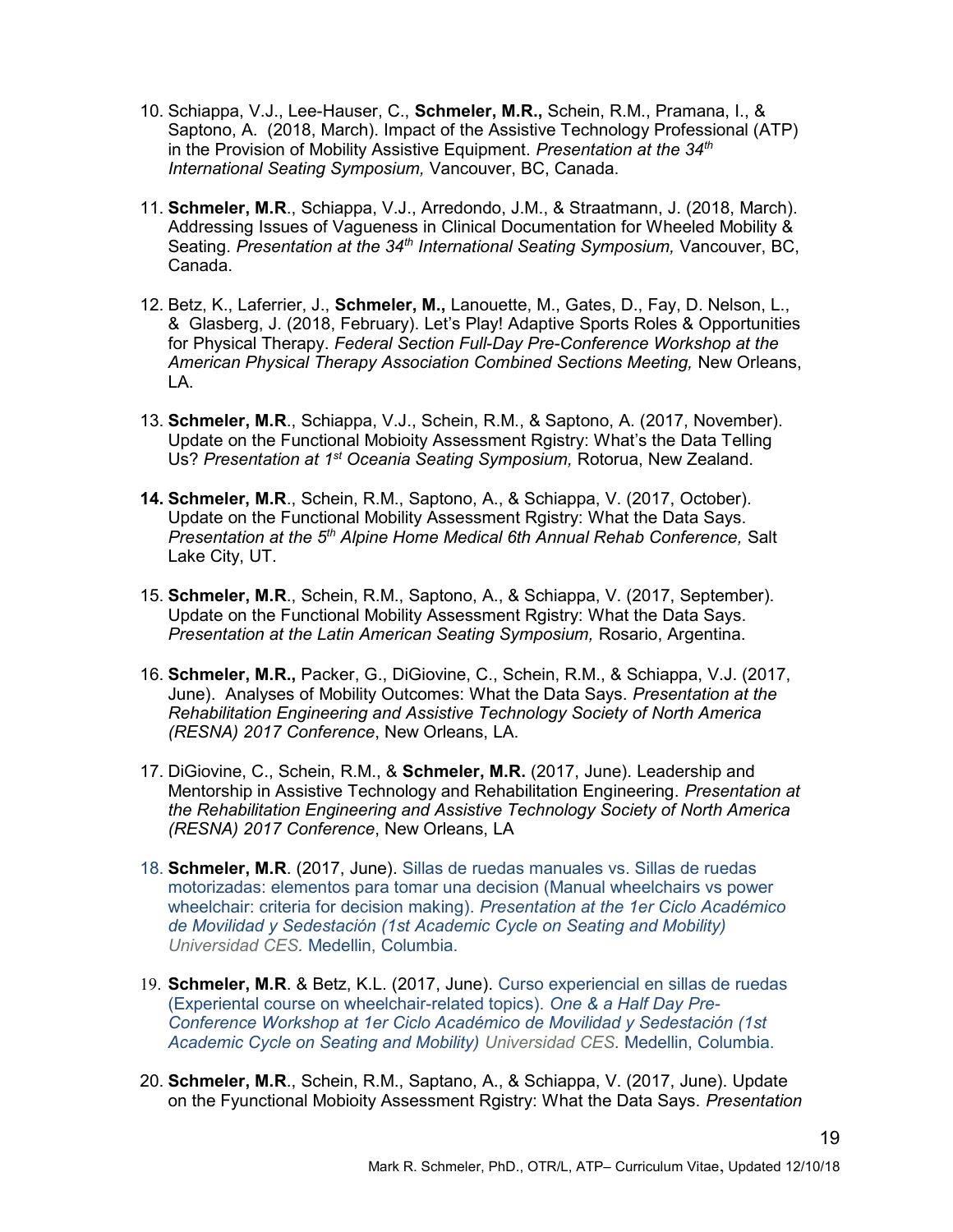at the Van G. Miller Group Heartland Conference, Waterloo, IA.

- 21. Voydetich, D., Ganfield, K., Havran, M., Musson, N., Schmeler, M.R., Schein, R., Hayes, D., & Welp, W. (2017, April). Implementing Telehealth into Home Interdisciplinary Telerehabilitation Team (HITT). Poster Presentation at the 2017 American Occupational Therapy Association Conference & Centennial Celebration, Philadelphia, PA.
- 22. LaMarca, J., Law, E., Lennington, C., Schein, R., & Schmeler, M.R. (2017, April). AOTA Assistive Technology for Functional Mobility: Combining Clinical Practice and Research for Increased Participation and Satisfaction in Occupations. Poster Presentation at the 2017 American Occupational Therapy Association Conference & Centennial Celebration, Philadelphia, PA.
- 23. Schiappa, V., Dicianno, B., Schmeler, M.R., Schein, R.M., Saptano, A., Henderson, G. & Hickey, C. (2017, February). Functional Satisfaction with Power Wheelchair Seat Elevators. Paper Presentation at the 33rd International Seating Symposium, Nashville, TN.
- 24. Schmeler, M.R., Schein, R.M., Schiappa, V.J., DiGiovine, C., Packer, G., Turzy, R., Mahler. K., & Saptano, A. (2017, February). Update on the Functional Mobility Assessment & Uniform Dataset Registry. Presentation at the 33<sup>rd</sup> International Seating Symposium, Nashville, TN.
- 25. Schmeler, M.R., Betz, K.L., Teixeira, E., & Cezar da Cruz, D.M. (2016, September). Importância do Sentar Adequado: da Ciência a Prática (The importance of Seating: From Science to Practice). One-Day Pre-Paralympic Workshop. Sao Paulo, Brazil.
- 26. Schmeler, M.R., DiGiovine, C., Packer, G., Turzy, R., Schein, R.M., Saptano, A., & Schiappa, V. (2016, July). Update on the Functional Mobility Assessment & Uniform Dataset Registry. Presentation at the Rehabilitation Engineering and Assistive Technology Society of North America (RESNA) 2016 Conference, Arlington, VA.
- 27. Schmeler, M.R. (2016, June). Strategies to Improve Our Clinical Quality of Life. Keynote Presentation at the 5<sup>th</sup> European Seating Symposium. Dublin, Ireland.
- 28. Schmeler, M.R., Schein, R.M., Saptano, A. & Schiappa, V.J. (2016, June). Update on the Functional Mobility Assessment Registry: Review & Preliminary Data Analyses. Presentation at the Van G. Miller Group Heartland Conference, Waterloo, IA.
- 29. Schmeler, M.R., Schein, R.M., Saptano, A. Schiappa, V.J., & DiGivione, C. (2016, May). Standardizing Functional Mobility Outcomes: Review & Preliminary Analyses. Presentation at the Canadian Seating & Mobility Conference, Toronto, ON, Canada.
- 30. Schmeler, M.R., Schein, R.M., Saptano, A. & Schiappa, V.J. (2016, April). Functional Mobility Assessment Outcomes Management. Presentation at the Orthotics & Prosthetics Group of America Excellence Conference, San Diego, CA.
- 31. DiGiovine, C., Schmeler, M.R., & Schein, R.M. (2015, November). Rehabilitation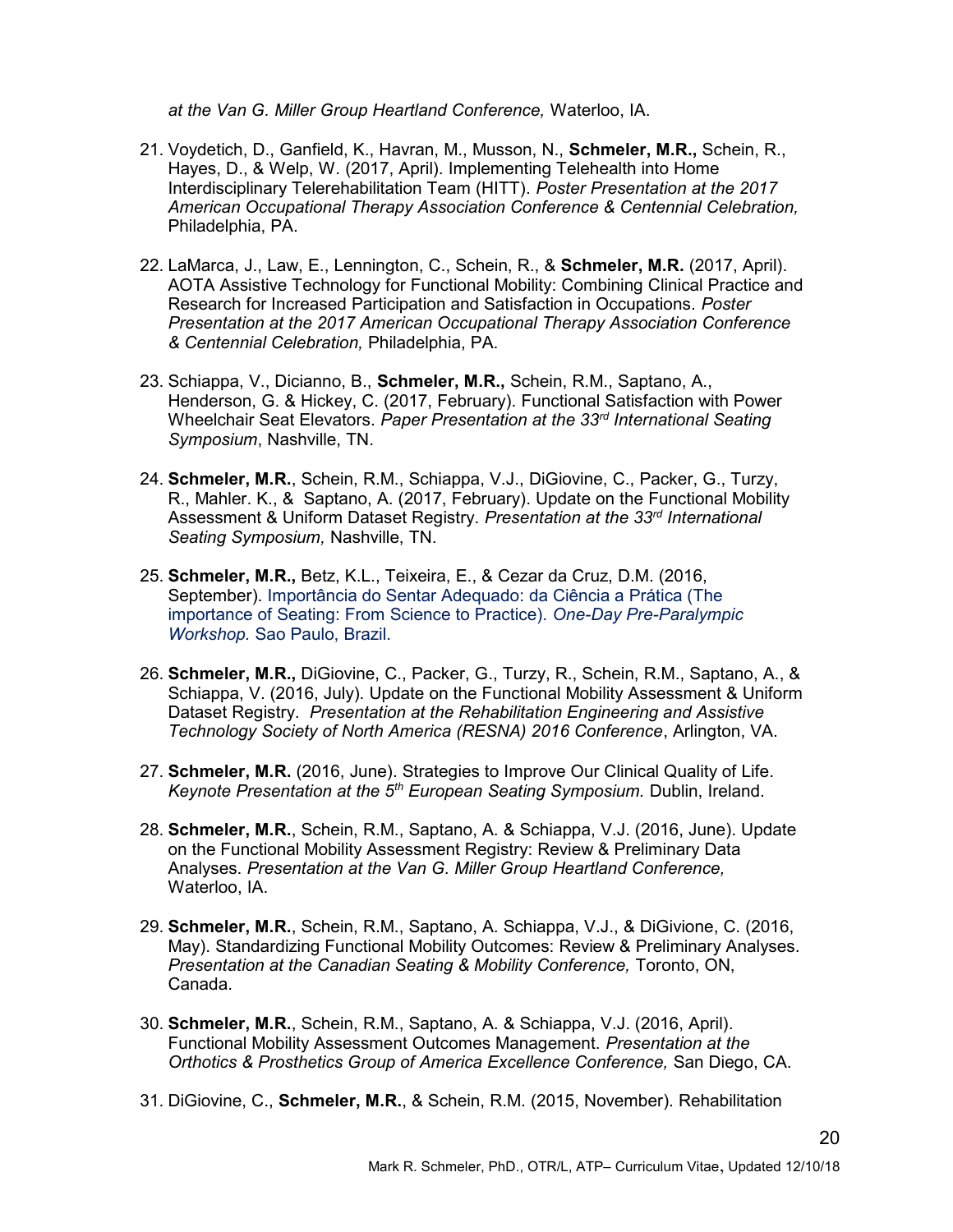Assistive Technology: Professionalism in AT: Education, Ethics and Certification. Virtual Presentation sponsored by the Department of Veterans Affairs, Employee Education System, and the Office of Rehabilitation and Prosthetics Services.

- 32. Schmeler, M.R., Minkel, J., DiGiovine, C., Kwok, S., Glasberg, J., & Nelson, L. (2015, October). Bronx VAMC Wheelchair 'Deep Dive'. Bronx, NY.
- 33. Schmeler, M.R., Schein, R.M., Saptano, A. & Schiappa, V.J. (2015, October). Current Trends in Functional Outcomes for Wheelchair Seating & Mobility. Presentation at Medtrade, Atlanta, GA.
- 34. Schmeler, M.R., Schein, R.M., Saptano, A., & Schiappa, V.J. (2015, October). Functional Mobility Assessment & Strategies to Advance Complex Rehabilitation Technology. Presentation to the Complex Rehab Network, Ontario, CA.
- 35. Schmeler, M.R., Schein, R.M., Saptano, A., & Schiappa, V.J. (2015, September). FMA Outcomes Update & Program Progress. Presentation at the US Rehab Excellence Conference, Lake Tahoe, CA.
- 36. Schmeler, M.R., Schein, R.M., Saptano, A., Schiappa, V.J., & DiGivione, C. (2015, September). Functional Mobility Assessment: Outcomes Management System for Wheeled Mobility Devices. Presentation at the Paralyzed Veterans of America Summit, Jacksonville, FL.
- 37. Schmeler, M.R., Schein, R.M., Betz, K.L., & Jennings, M. (2015, September). Assistive Technology Lab Development: Strategies & Innovation. Presentation at the Paralyzed Veterans of America Summit, Jacksonville, FL.
- 38. Schmeler, M.R. & Betz, K.L. (2015, September). Standardizing Functional Mobility Outcomes: Review & Preliminary Data Analyses. Presentation at the Academy of Spinal Cord Injury Professionals Annual Conference, New Orleans, LA.
- 39. Schmeler, M., Schein, R., Colomo, M.E., Burrola, A.Y., & Goldberg, M. (2015, August). RSTCert Deep Dive' Taller en Asistencias Tecnológicas. Deep Dive in Assistive Technology. Universidad Teletón, Tlalnepantla, Estado de México, Mexico City.
- 40. Schmeler, M.R., Schein, R.M., Saptano, A. Schiappa, V.J., & DiGivione, C. (2015, June). Functional Mobility Assessment: Updated Data Analyses. Presentation at the VGM Heartland Conference, Waterloo, IA.
- 41. Schmeler, M.R. (2015, June). Standardizing Functional Mobility Outcomes. Plenary Session at the 3<sup>rd</sup> Latin American Seating Symposium. Cordoba, Argentina.
- 42. Schmeler, M.R. (2015, June). Overview of the International Society of Wheelchair Professionals (ISWP). Plenary Session at the 3<sup>rd</sup> Latin American Seating Symposium. Cordoba, Argentina.
- 43. Betz, K.L., Coltellaro, J., & Schmeler, M.R. (2015, May). Independent Living with Assistive Technology, Plenary Session at the VA/DoD Federal Advanced Amputation Skills Training Symposium (FAAST). San Antonio Military Medical Center, TX.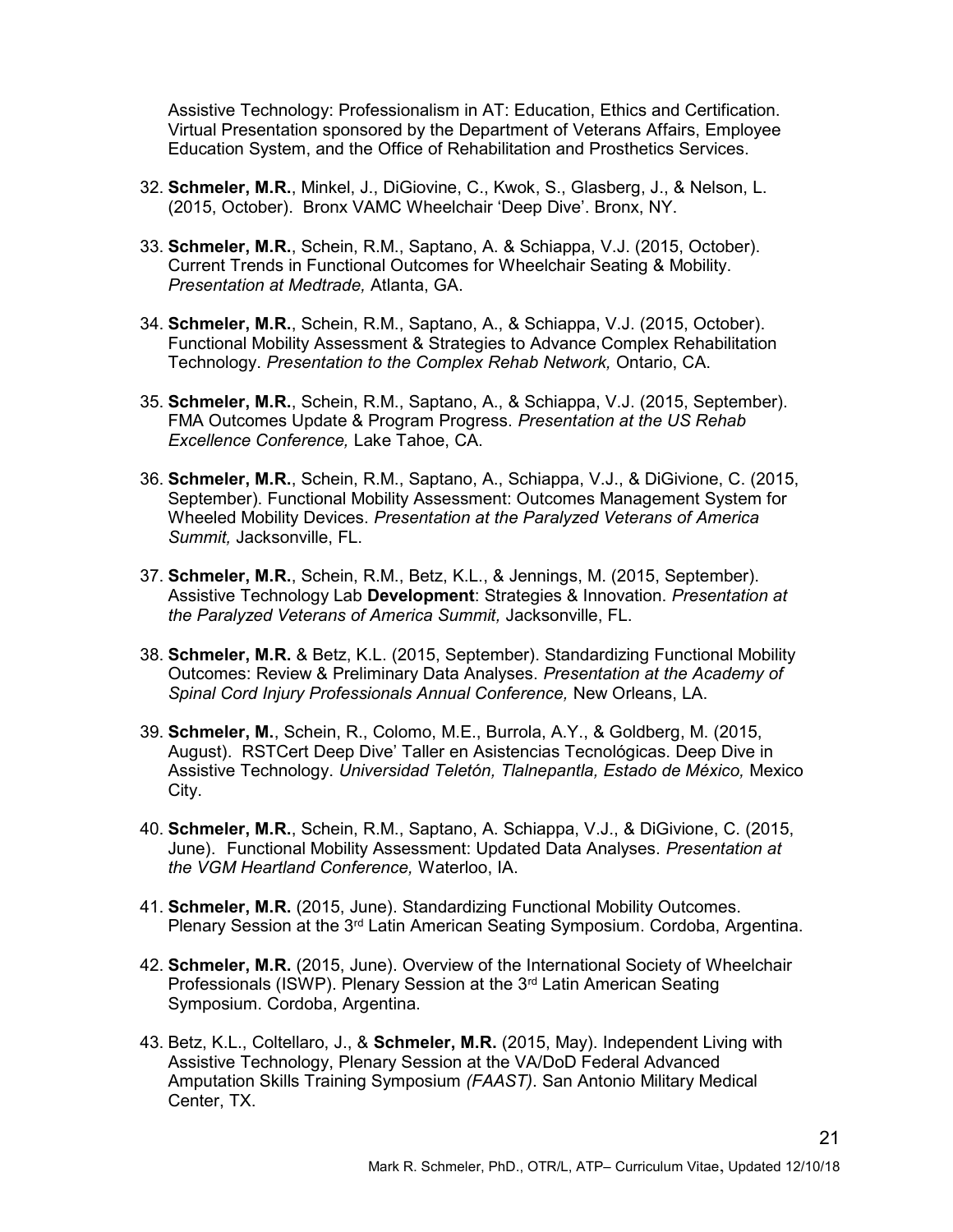- 44. Schmeler, M.R. (2014, November). Current Trends in Functional Outcomes for Wheelchair Seating and Mobility, Presentation at the Complex Care, Equipment, & Outcomes in Catastrophic Injury Rehabilitation Conference, Craig Hospital, Englewood, CO.
- 45. Schmeler, M.R. & Schein, R.M. (November, 2014). Outcome Management and Product Review. Presentation at the Veterans Health Administration Technology in Rehabilitation Hands on Course in Assistive Technology, Tampa, FL.
- 46. Schmeler, M.R., Allegretti, A., & Teixeira, E. (2014, June). Taller Asistencias Tecnologicas; Fundamentals of Wheelchair Seating & Mobility. Two-day workshop to entire medical staff of the Sistema Infantil Teleton. Cancun, Mexico.
- 47. Schmeler, M.R. (2014, May). Improving Patient Experience and Outcome; A Service Delivery Model. Plenary Session at the 1<sup>st</sup> Asia Pacific Region Seating Symposium. Xi'An, China.
- 48. Schmeler, M.R. & Betz, K.L. (2013, November). Overview of Assistive Technology Applications. Grand Rounds presentation to Sistema Infantil Teleton clinical staff. LaPaz, Baja, Mexico.
- 49. Schmeler, M.R. (2013, November). Development of a Consumer-powered Research Network for Wheeled Mobility & Seating. Closing Plenary Session at the 4 th European Seating Symposium. Dublin, Ireland.
- 50. Schmeler, M.R. (2013, November). Up-to-date Research on Advocacy for Assistive Technology. Presentation at the University of North Carolina Health Care's 5<sup>th</sup> Annual Spinal Cord Injury Conference. Chapel Hill, NC.
- 51. Schmeler, M.R. (2013, November). The Right Wheelchair; Update on Best-Practice, Evidence, & Outcomes. Half Day Workshop sponsored by Permobil, Inc. Raleigh-Durham, NC.
- 52. Schmeler, M.R. (2013, October). The Right Wheelchair with Evidence, Outcomes, & Best Practice. Two-Day Workshop sponsored by Fonte Healthcare. Oneida Nation Turning Stone Resort, NY.
- 53. Schmeler, M.R. (2013, June). Moving Forward with Standardized Outcomes Measures. Presentation at the  $1<sup>st</sup>$  Latin American Seating Symposium. Buenos Ares, Argentina.
- 54. Schmeler, M.R. (2013, June). State of the Science in Wheelchair Seating & Mobility. Opening Plenary Session at the 1<sup>st</sup> Latin American Seating Symposium. Buenos Ares, Argentina.
- 55. Schmeler, M.R. (2012, November). Telerehabilitation in Wheeled Mobility & Seating and Online Outcomes Management. Plenary Session at the 1<sup>st</sup> Indian Seating & Mobility Conference. New Delhi, India.
- 56. Schmeler, M.R. (2012, November). Service Delivery: Striving Towards a Standard. Plenary Session at the 1<sup>st</sup> Indian Seating & Mobility Conference. New Delhi, India.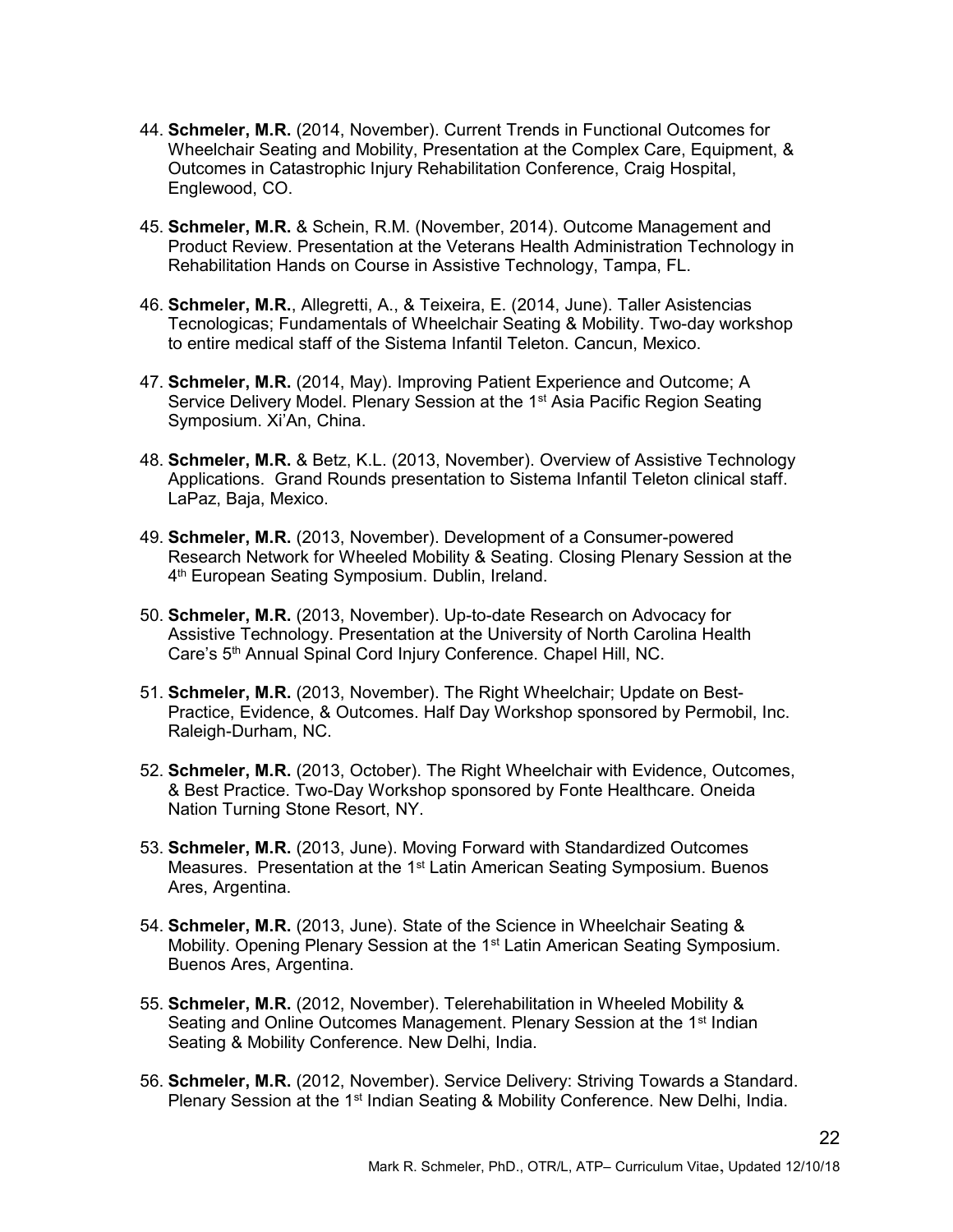- 57. Schmeler, M.R. (2012, September). Overview of VA Polytrauma Assistive Technology Labs. Presentation at the State of the Science Conference at Walter Reed National Military Medical Center, Bethesda, MD.
- 58. Schmeler, M.R. (2012, September). Advocacy Across the Lifespan: The Right Equipment at the Right Time with Evidence & Accountability. Keynote Address at the Academy of Spinal Injury Professionals Annual Conference, Las Vegas, NV.
- 59. DiGiovine, C.P., Schmeler, M.R., Schein, R.M., & Oliver, M. (2012, June). Service Delivery Innovations and Strategies for Assistive Technology Centers, Presentation at the Rehabilitation Engineering and Assistive Technology Society of North America (RESNA) 2012 Conference, Baltimore, MD.
- 60. Schmeler, M.R. (2012, March). Overview of Assistive Technology Assessment & Service Delivery. 12<sup>th</sup> Veterans Administration Polytrauma Rehabilitation Center Assistive Technology Virtual Grand Rounds, Recorded via MediaSite Live, Pittsburgh, PA.
- 61. Schmeler, M.R. (2012, March). Rolling Strong Progress & Opportunities in the Advancement of Wheeled Mobility & Seating. Plenary Session at the 28<sup>th</sup> International Seating Symposium, Vancouver, BC, Canada.
- 62. Schmeler, M.R., Cooper, R.A., & Hall, S. (2011, November). Research, Education, & Practice; The Past, Present, & Future of our Field. Closing Plenary Session at the 3<sup>rd</sup> European Seating Symposium, Dublin, Ireland.
- 63. Schmeler, M.R. (2011, November). Fundamentals of Seating. Presentation at the 3<sup>rd</sup> European Seating Symposium, Dublin, Ireland.
- 64. Schmeler, M.R., Schein, R.M., Saptono, A., Parmanto, B., & Margolis, S. (2011, October). Development of an Outcomes Management Database for Complex Rehabilitation Equipment. Presentation at the Medtrade Conference, Atlanta, GA.
- 65. Schmeler, M.R. & Betz, K.L. (2011, August). Power versus Manual Mobility. Presentation at the 1<sup>st</sup> International Seating Symposium – Argentina, Buenos Aires, Argentina.
- 66. Schmeler, M.R. (2011, August). Rehabilitation Technology Outcomes and Analysis. Presentation at the  $1<sup>st</sup>$  International Seating Symposium – Argentina, Buenos Aires, Argentina.
- 67. Schmeler, M.R., Schein, R.M., & Saptano, A. (2011, April). Assistive Technology Lab Development: Strategies & Innovations. Presentation at the Veterans Administration Polytrauma PRC-PNS Conference: Leading the Way to the Future of Rehabilitation Care, San Antonio, TX.
- 68. Schmeler, M.R. (2011, April). Outcomes Management: The Strive to Prove Complex Rehab Equipment Really Matters. The MED Group Leadership Summit, Las Vegas, NV.
- 69. Schmeler, M.R., Betz, K.L., & Piriano, J. (2011, March). Fundamentals of Wheelchair Seating & Mobility. Full-Day Pre-Conference Workshop at the 27th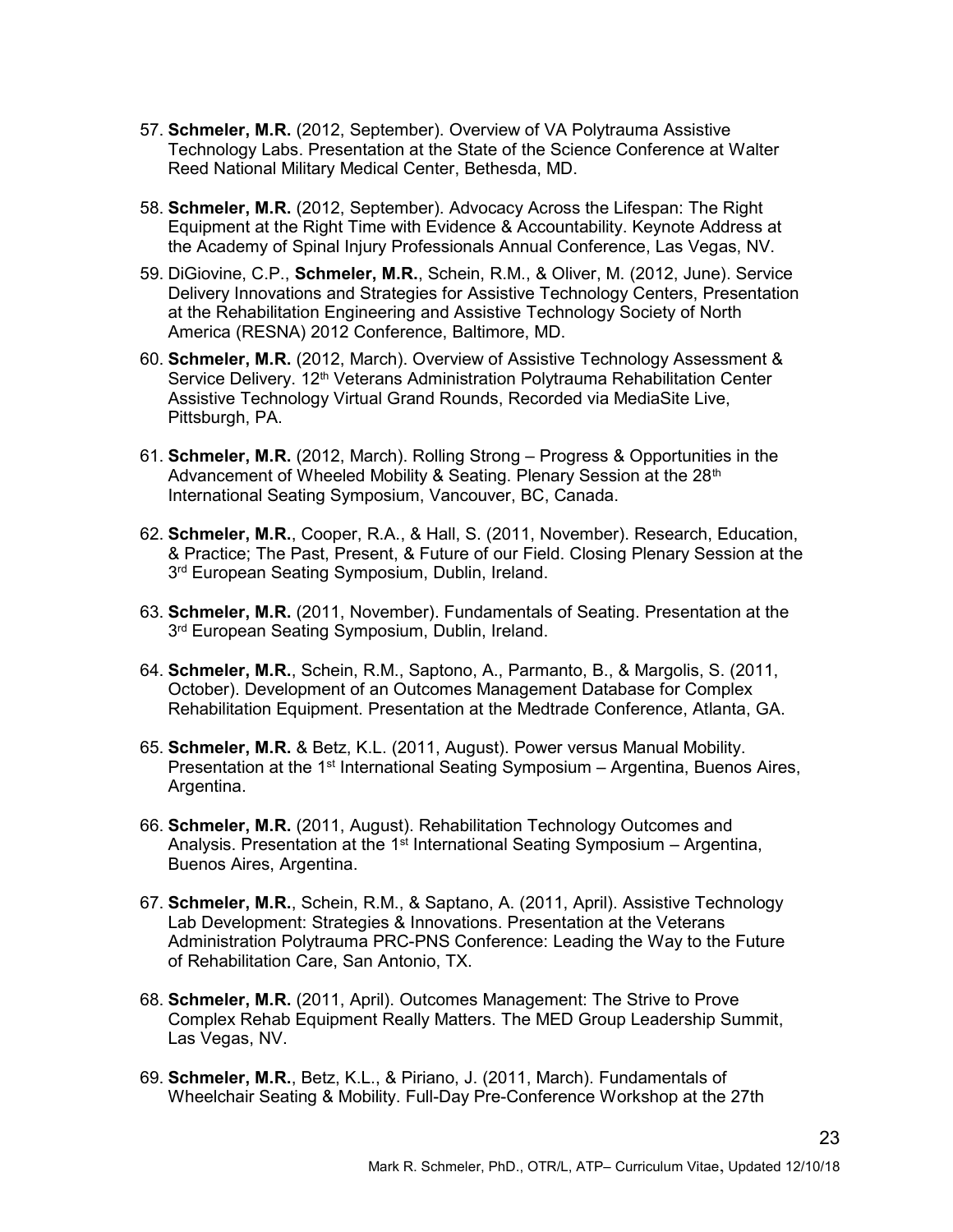International Seating Symposium, Nashville, TN.

- 70. Schmeler, M.R. & O'Connor, R.J. (2010, June). Choosing an Outcome for Your Service. Pre-Conference Workshop at the Mobility 2010 Conference, Glasgow, Scotland.
- 71. Piriano, J., Cohen, L., & Schmeler, M.R. (2010, June). "Prove It!": Documentation Guidelines and Outcome Measures in Seating & Wheeled Mobility. Post-Conference Workshop at the 2010 RESNA Annual Conference, Las Vegas, NV.
- 72. Schmeler, M.R. & McClure, L. (2010, March). Integrating Outcome Measures into the Clinical Routine. Plenary Session at the  $26<sup>th</sup>$  International Seating Symposium, Vancouver, Canada.
- 73. Schmeler, M.R. & Betz, K.L. (2010, February). Assistive Technology in Polytrauma Rehabilitation; Best Practice Recommendations. Veterans Health Affairs and Department of the Army Great Plains Regional Medical Command Traumatic Brain Injury Grand Rounds, Brooke Army Medical Center, San Antonio, TX.
- 74. Schmeler, M.R. (2009, September). Development of the Functioning Every day with a Wheelchair Outcome Measure. Presentation part of a Pre-Symposium Workshop on Outcome Measures and Evidence-Based. 2nd European Seating Symposium. Dublin, Ireland.
- 75. Schmeler, M.R., Blackburn, G., & Hughes, P. (2009, June). Medicare Mobility Policy Vs. Industry Intent and Implementation. Half-Day In-Person & Web-Based Seminar Co-Sponsored by the University of Pittsburgh Department of Rehabilitation Science & Technology Continuing Education Program & the American Association for Homecare, Pittsburgh, PA.
- 76. Schmeler, M.R. (2009, June). Getting the Most Out of Your Therapists. Presentation at the Van G. Miller/US Rehab Heartland Conference. Waterloo, IA.
- 77. Schmeler, M.R. (2009, May). Evidence Based Practice in the Provision of Wheelchair Seating & Mobility. Presentation at the European Seating Symposium Study Day, Paris, France.
- 78. Schmeler, M.R. & Arva, J. (2009, April). Seat Functions & Evidence Based Practice. Closing Plenary Presentation at the Posture Mobility Group Annual Conference, University of Warwick, Coventry, England, UK.
- 79. Schmeler, M.R. (2009, April). Telerehabilitation Clinical Applications. Parallel Presentation at the Posture Mobility Group Annual Conference, University of Warwick, Coventry, England, UK.
- 80. Schmeler, M.R. & Hall, S. (2009, April). Quantifying Functional Outcomes in AT -Wheeled Mobility & Seating. Pre-Conference Half-Day Presentation at the Posture Mobility Group Annual Conference, University of Warwick, Coventry, England, UK.
- 81. Schmeler, M.R., Dicianno, B., Collins, D., & Betz, K. (2009, March). Fundamentals of Wheelchair Seating and Mobility: Evaluation and Intervention. Full-Day Pre-Conference Workshop at the 25<sup>th</sup> International Seating Symposium, Orlando, FL.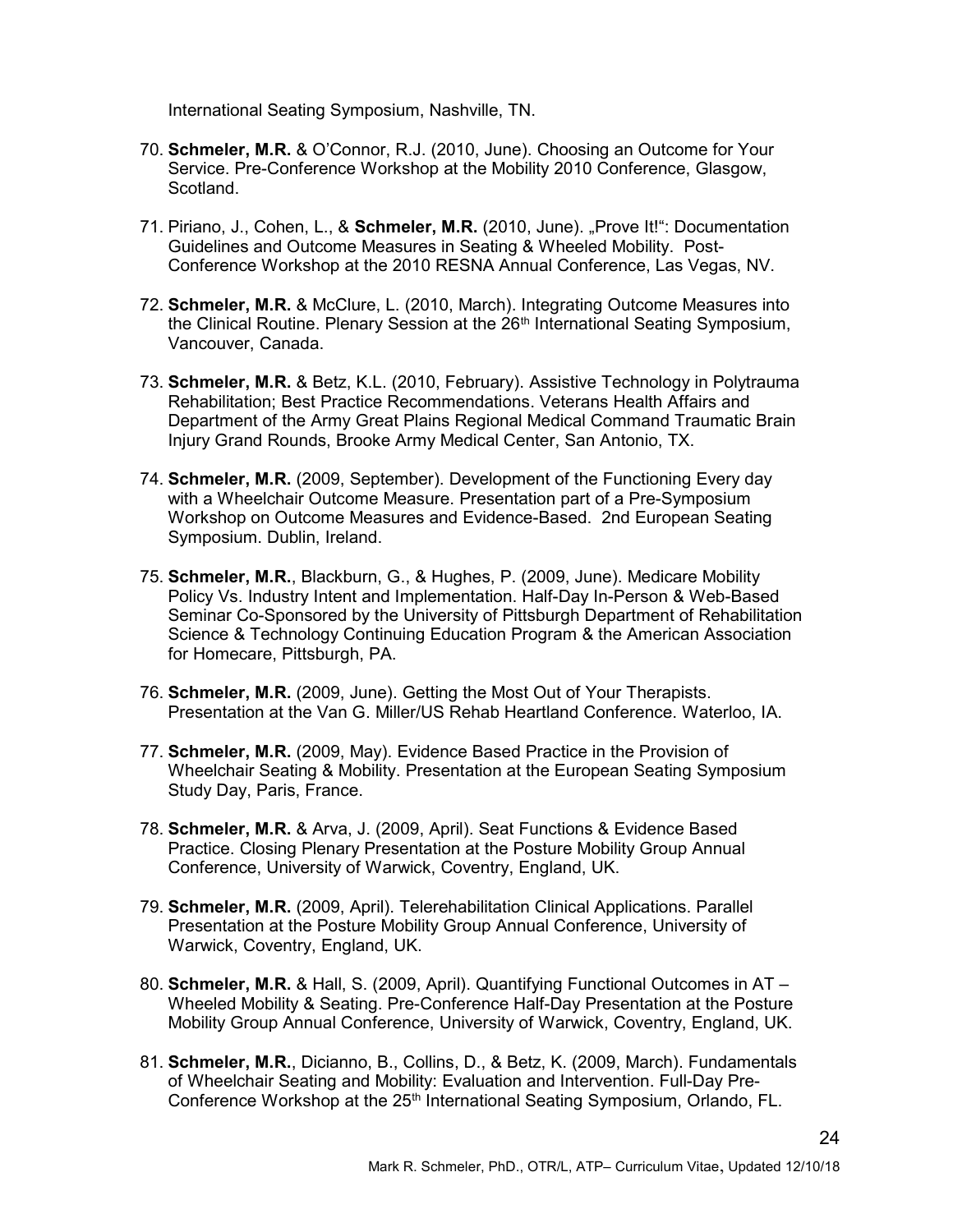- 82. Schmeler, M.R., Peterson, T., Verrett, C., Keiderling, J. Ball, M., Betz, K.L., & Pogir, H. (2008, October). Rehabilitation and Assistive Technology General Session - The Future of Rehab and Assistive Technology: Opportunities and Lingering Threats. Panel Moderator, Medtrade, Atlanta, GA.
- 83. Schmeler, M.R. & Betz, K.L. (2008, October). Push or Power; Indications for Manual Vs. Powered Mobility. Presentation at Medtrade, Atlanta, GA.
- 84. Schmeler, M.R. (2008, October). Overview of Documentation for Mobility Assistive Equipment. Presentation at the American Association for Homecare Continuum of Care Conference, Medtrade, Atlanta, GA.
- 85. Schmeler, M.R. (2008, October). Research and Development in Rehabilitation Science and Technology at the University of Pittsburgh. Presentation to Faculty and Students in Rehabilitation Sciences at the University of Ulster, Belfast, Northern Ireland, UK.
- 86. Schmeler, M.R. (2008, August). Powered Mobility & Seat Functions. Presentation at the 2<sup>nd</sup> Brazilian Seating Symposium, Sao Palo, Brazil.
- 87. Schmeler, M.R., Schein, R.M., Saptono, A., Betz, K., & Fairman, A. (2008, June). Opportunities and Threats to Clinical Application of Telerehabilitation: An Interdisciplinary Discussion. Presentation at the RESNA Annual Conference. Washington, DC.
- 88. Schmeler, M.R., DiGiovine, C., Lenker, J., Berner, T., Kirby, R.L., Smith, C., Rosen, L., & Cooper, R. (2008, June). Clinical Application of Quantitative Measures in the Assessment and Provision of Mobility Assistive Equipment. Full-Day Pre-Conference Workshop at the RESNA Annual Conference, Washington, DC.
- 89. Schmeler, M.R., Dicianno, B.D., Blackburn, G., & Hughes, P. (2008, May). Best-Practices & Clinical Documentation for Mobility Assistive Equipment. Half-Day In-Person & Web-Based Seminar Co-Sponsored by the University of Pittsburgh Department of Rehabilitation Science & Technology Continuing Education Program & the American Association for Homecare, Pittsburgh, PA.
- 90. Schmeler, M.R. (May, 2008). Understanding the New Coverage and Documentation Policies for Wheelchair Seating and Mobility Devices. Plenary Presentation at the Contemporary Forums Conference on Spinal Cord Injuries, San Francisco, CA.
- 91. Betz, K., Schmeler, M.R., & Shaubach, L. (2008, May). Manual Wheelchairs: Selection, Configuration and Skills Training to Optimize Outcomes in Spinal Cord Injuries. Full-Day Preconference Workshop at the Contemporary Forums Conference on Spinal Cord Injuries, San Francisco, CA.
- 92. Schmeler, M.R. (2008, April). Keynote Address at the National Registry of Rehabilitation Technology Suppliers Conference on Continuing Education and Legislative Advocacy (CELA), Washington, DC.
- 93. Schmeler, M.R. (2008, April). Coverage Criteria & Selection of Cushions, Backs,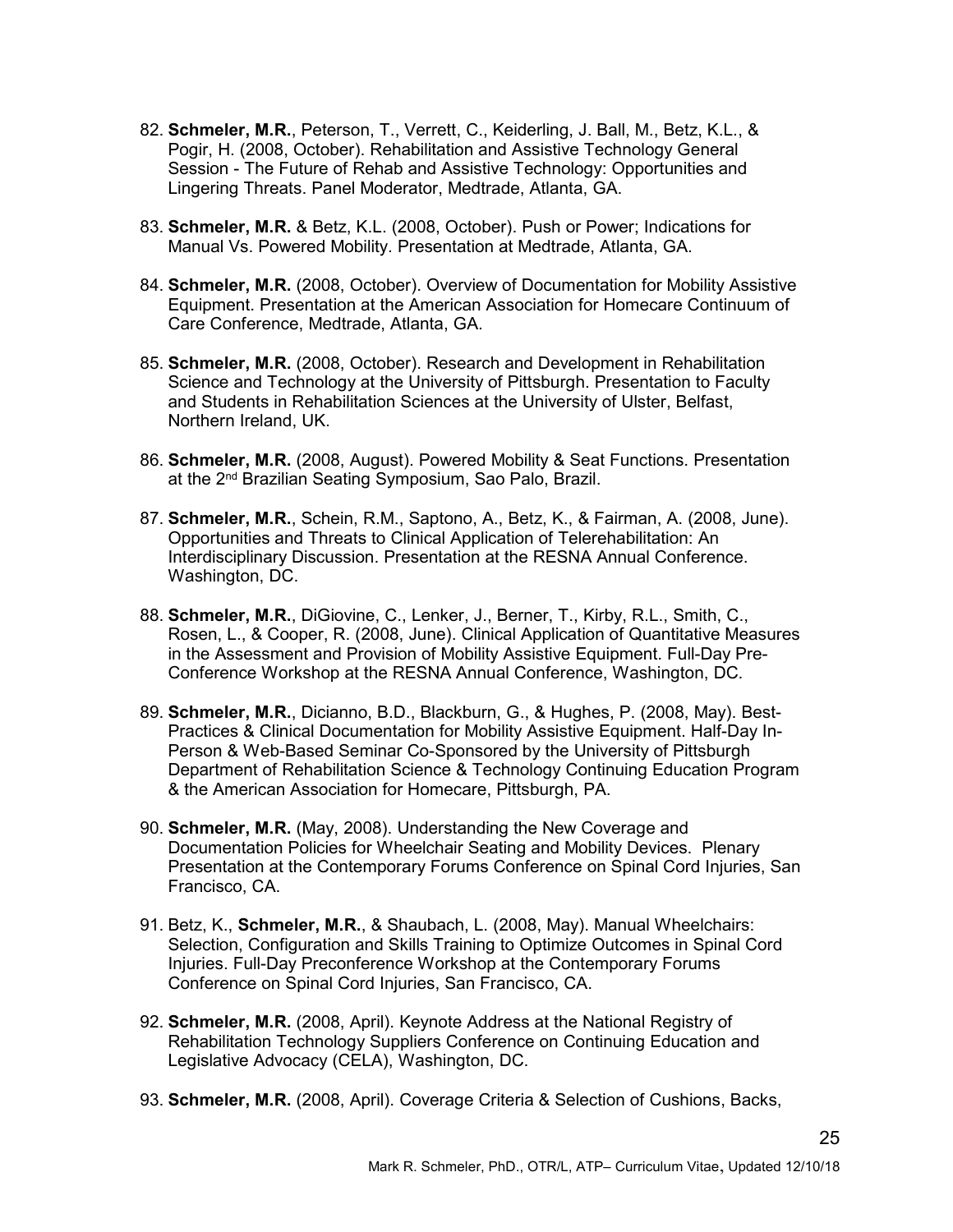and Positioning Accessories. Presentation at the Apria Healthcare Corporation Annual Sales Meeting, Chicago, IL.

- 94. Schein, R.M., Schmeler, M.R., & Brienza, D. (2008, April). Measuring change in function following the provision of a wheeled mobility and seating intervention via telerehabilitation. Panel Presentation at the American Telemedicine Association. Seattle, WA.
- 95. Schmeler, M.R., Betz, K., & Gayton, D. (2008, March). Assistive Technology Review Course. Full-Day Pre-Conference Workshop at the 24<sup>th</sup> International Seating Symposium, Vancouver, Canada.
- 96. Schmeler, M.R., Schein, R.M., Saptono, A., Cohn, E., Brennan, D., & Bendixen, R. (2008, February). Home Telehealth and the Delivery of Remote Rehabilitation Services. Pre-Conference Intensive at the International Conference on Aging, Disability and Independence, St. Petersburg, FL.
- 97. Schmeler, M.R. (2007, December). Clinical Practice Guidelines in the Provision of Seat Functions. Presentation at the European Seating Symposium Study Day, Belfast, Northern Ireland, UK.
- 98. Schmeler, M.R. (2007, August). Functional Outcomes Measures for Wheelchair Users. Presentation at the 3<sup>rd</sup> Annual Conference of the Therapy Leadership Council in Spinal Cord Injury as part of the North American Spinal Cord Injury Conference & Disability Expo, Orlando, FL.
- 99. Schmeler, M.R. (2007, August). The World of Your Therapist. Presentation at the MED Group National Rehab Network Conference, St. Louis, MO.
- 100. McCue, M., van Roosmalen, L., Schmeler, M.R., & Pramuka, M. (2007, June). Clinical Applications of Telerehabilitation. Workshop at the RESNA 2007 Annual Conference, Phoenix, AZ.
- 101. Dickerson, G., Schmeler, M.R., Minkel, J., Cohen, L., Crane, B., Hildebrandt, S., & Hostak, R. (2007, June). Policy and Funding for Mobility Assistive Equipment in the USA. One-Day Pre-Conference Instructional Course at the RESNA 2007 Annual Conference, Phoenix, AZ.
- 102. Schmeler, M.R. (2007, April). Doing It Right: Best-Practice Revisited. Keynote Presentation at the Apria Healthcare Corporation Annual Sales Meeting, St. Louis, MO.
- 103. Schmeler, M.R., Hughes, P., Chovan, C.D., & Blackburn, G. (2006, October). Advanced Seminar: Medicare Mobility Policy, Documentation for Coverage and Compliance. One-day workshop sponsored by the Pennsylvania Association of Medical Suppliers, Pittsburgh, PA.
- 104. Schmeler, M.R. (2006, September). Professional Development for the RTS Value of Certification: Perspectives and Outlooks. Presentation at the MedTrade Conference, Atlanta, GA.
- 105. Schmeler, M.R. (2006, June). Documentation and Outcome of Wheeled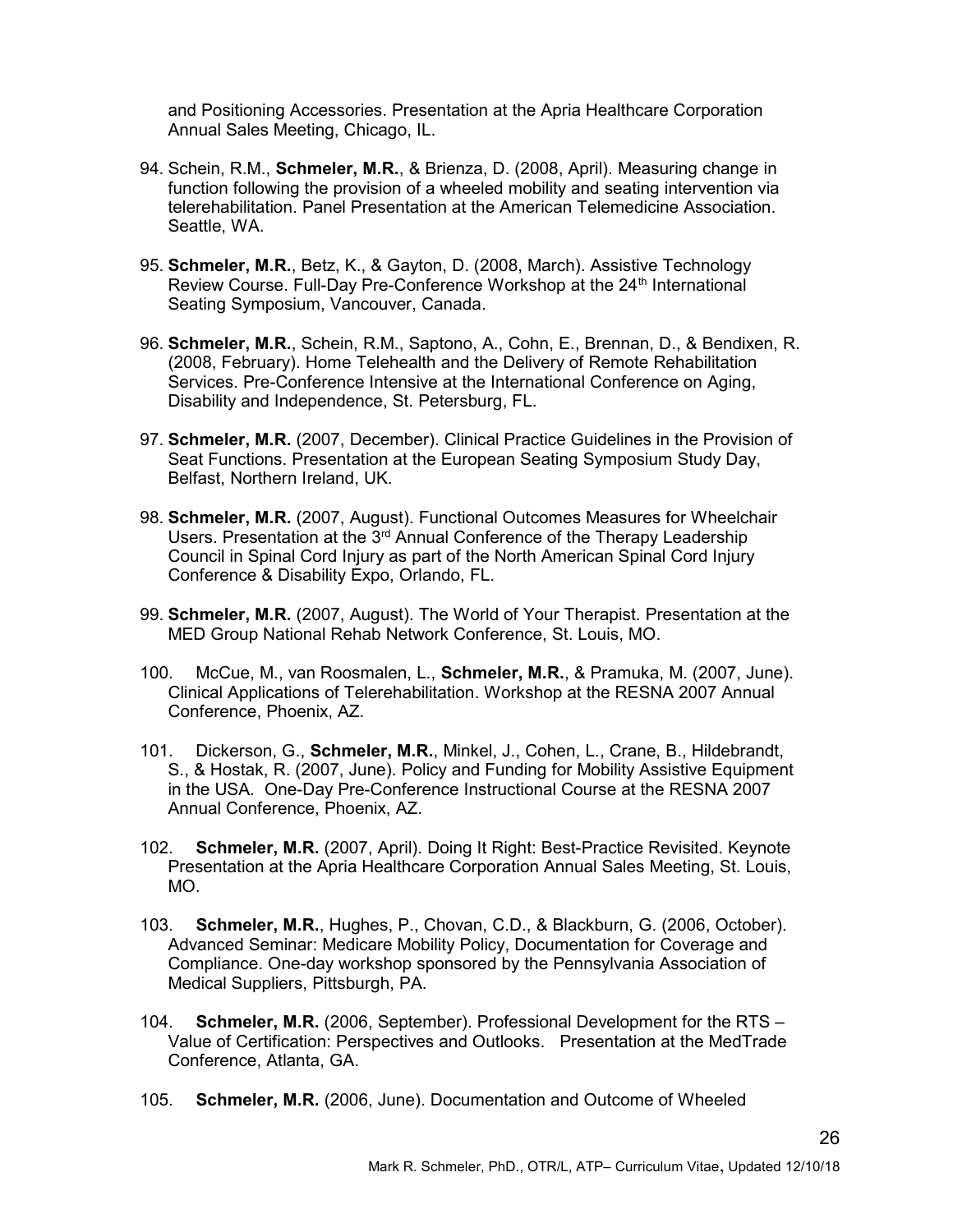Mobility and Seating: Model for Compliance Under New Coverage Policies. Presentation at the Van G. Miller & Associates, Inc. Annual Heartland Conference, Waterloo, IA.

- 106. Schmeler, M.R. (2006, May). Documenting the Need for Mobility Assistive Equipment: Requesting, Interpreting and Determining Compliance with Policy. Presentation at the Pennsylvania Association of Medical Suppliers Annual Conference, Harrisburg, PA.
- 107. Schmeler, M.R. (2006, April). Powered Mobility Policies, Practice, Outcomes, & Documentation. Presentation at the Apria Healthcare Corporation Annual Sales Meeting, St. Louis, MO.
- 108. Schmeler, M.R. (2006, March). New Policies & Documenting the Need for Powered Mobility Devices. Presentation at the American Association for Homecare, Continuum of Care Conference (pre-Conference at Medtrade Spring), Las Vegas, NV.
- 109. Schmeler, M.R. (2005, October). Outcome Measures of Functional Performance Using a Wheelchair. Presentation at the MedTrade Conference, Atlanta, GA.
- 110. Schmeler, M.R. (2005, October). Justifying Powered Mobility Using Best Practice and the New NCD. Presentation at the American Association for Homecare Continuum of Care Conference, Atlanta, GA.
- 111. Schmeler, M.R. (2005, October). Powered Mobility in the USA: From Assessment to Procurement to Outcome Measures. Presentation at the Future Service Conference sponsored by the Central Remedial Clinic, Dublin, Ireland.
- 112. Schmeler, M.R. (2005, June). Systematic Review of Wheelchair Functional Outcome Measures. Presentation at the Van G. Miller & Associates, Inc. Annual Heartland Conference, Waterloo, IA.
- 113. Schmeler, M.R. (2005, May). The State of Our Industry: Who We Are, Where We Are Going, & What We Need to Do. Keynote Lecture at the Apria Healthcare Corporation Annual Sales Meeting, St. Louis, MO.
- 114. Schmeler, M.R. (2005, April). Wheelchair Outcome Measures. Presentation at the MED Group Rehab Summit, Pittsburgh, PA.
- 115. Schmeler, M.R. (2005, April). The State of Evidence on the Use Power Seat Functions. Presentation at the MED Group Rehab Summit, Pittsburgh, PA.
- 116. Horton, J., Boninger, M.L., & Schmeler, M.R. (2004, October). Wheelchair and seating technologies: Evidence-based practice and funding issues. Workshop Presentation at the American Academy of Physical Medicine and Rehabilitation 65<sup>th</sup> Annual Conference, Phoenix, AZ.
- 117. Schmeler, M.R. (2004, September). Powered mobility in children: Review of the current state of evidence-based practice. Presentation at the National Association of Pediatric Occupational Therapists 15<sup>th</sup> Annual Conference, Belfast,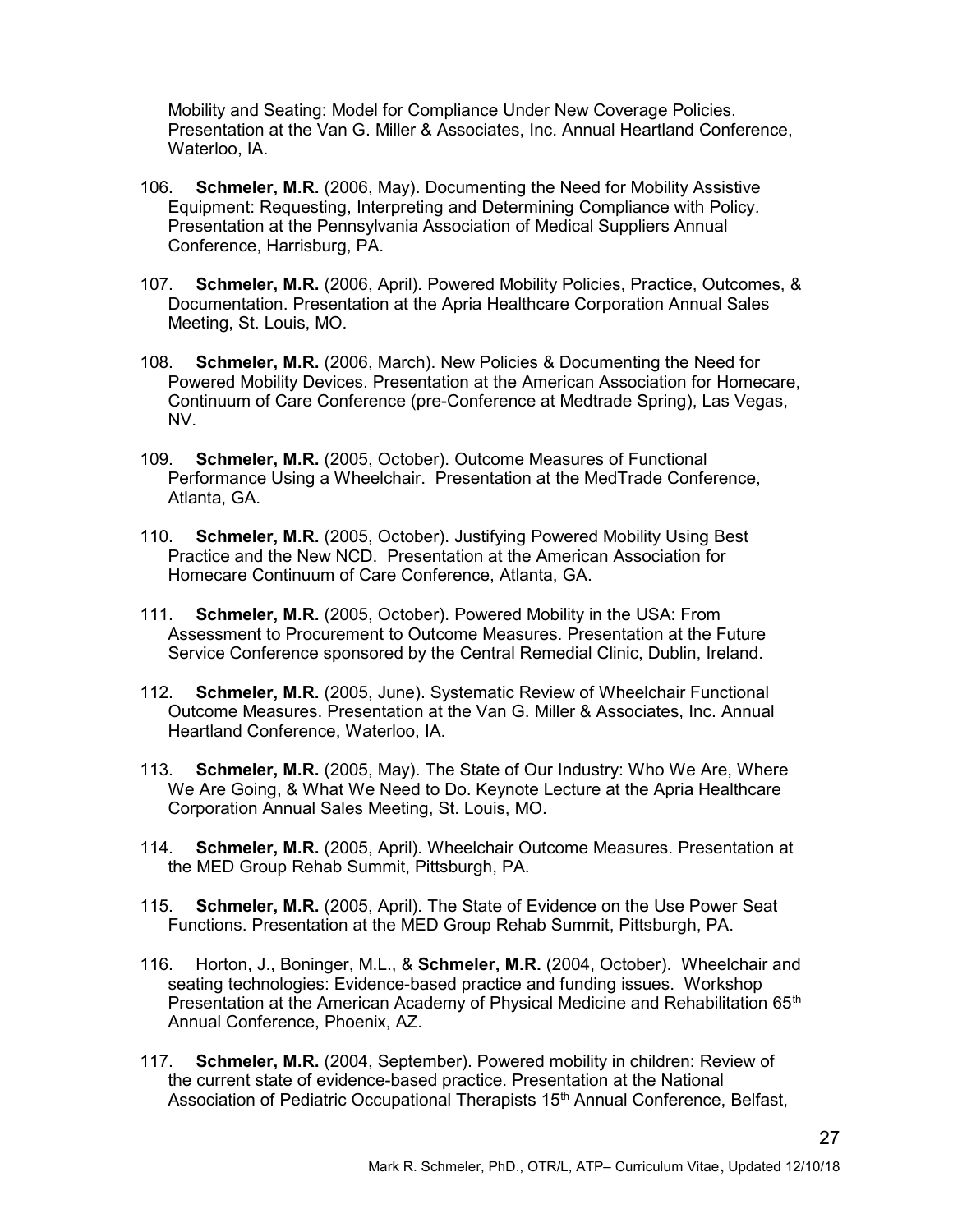Northern Ireland.

- 118. Schmeler, M.R. (2004, September). Vertical mobility: An overlooked necessity. Presentation at the National Association of Pediatric Occupational Therapists  $15<sup>th</sup>$ Annual Conference, Belfast, Northern Ireland.
- 119. Schmeler, M.R., Cohen, L., Chovan, C. & Arva, J. (2004, June). Review of Proposed Position Papers on Wheelchair Seating & Mobility Interventions. RESNA 2004 Conference Workshop, Orlando, FL.
- 120. Schmeler, M.R. (2004, June). Evidence Based Practice, Outcomes Measures, & Policy Interpretations in the Provision of Wheelchair Seating and Mobility Interventions. Half-day workshop at the Van G. Miller & Associates, Inc. Annual Heartland Conference, Waterloo, IA.
- 121. Schmeler, M.R. (2004, May). Overview of Wheelchair Seating & Mobility: Including Policy & Funding Issues. Presentation at the Pennsylvania Occupational Therapy Association District II meeting, Pittsburgh, PA.
- 122. Mills, T., Desai, K., Schmeler, M.R., & Holm, M.B. (2003, October). Wheelchair Seating & Mobility Interventions: An Evidence Based Practice Perspective. Education Session at the 26<sup>th</sup> Annual Pennsylvania Occupational Therapy Association Conferen Pittsburgh, PA.
- 123. Hunt, P.C., Seelman, K.D., Murray, N., Condeluci, A., Richman, E.B., Justesen, T.R., Stemmler, D.J., Liebman, P.A., O'Hanlon, P., Schmeler, M.R., Ferlo, J., Udin, S., Delaney, D., & McManus, D.P. (2003, May). Key Disability Policy Issues: Accessibility, Attitudes, and Assistive Technology. Half-Day Briefing sponsored by University of Pittsburgh Institute on Politics, Health Policy Institute, School of Health & Rehabilitation Sciences, UCLID, & the Disability Initiative Steering Committee, Pittsburgh, PA.
- 124. Schmeler, M.R. (2002, November). Clinical Reasoning and Evidence Based Practice in Wheelchair Seating & Mobility. Keynote at Miller's Assistive Technology Annual Education Seminar, Cleveland, OH.
- 125. Schmeler, M.R. (2002, October). Update on Research & Evidence Based Practice in Wheelchair Seating & Mobility. Presentation at MedTrade 2002, Rehab Training Center - Sponsored by Quantum Rehab, Atlanta, GA.
- 126. Schmeler, M.R. (2000, October). Rehabilitation Science & Assistive Technology. Presentation to the Asa Gray Biological Society, Utica College of Syracuse University, Utica, NY.
- 127. Eubank, A., Dickerson, G., Schmeler, M.R., & Toskos, E.V. (2000, June). The Service Delivery Process – Our Changing Roles, Responsibilities and Expectations in the New Millennium. Concurrent Session at the RESNA 2000 Annual Conference. Orlando, FL.
- 128. Dickerson, G., Schmeler, M.R., Eubank, A. & Toskos, E.V. (2000, February). Funding Dilemma: Individuals with Dual Eligibility (Medicare, Medicaid, and/or Managed Care). Presentation at the 16<sup>th</sup> International Seating Symposium,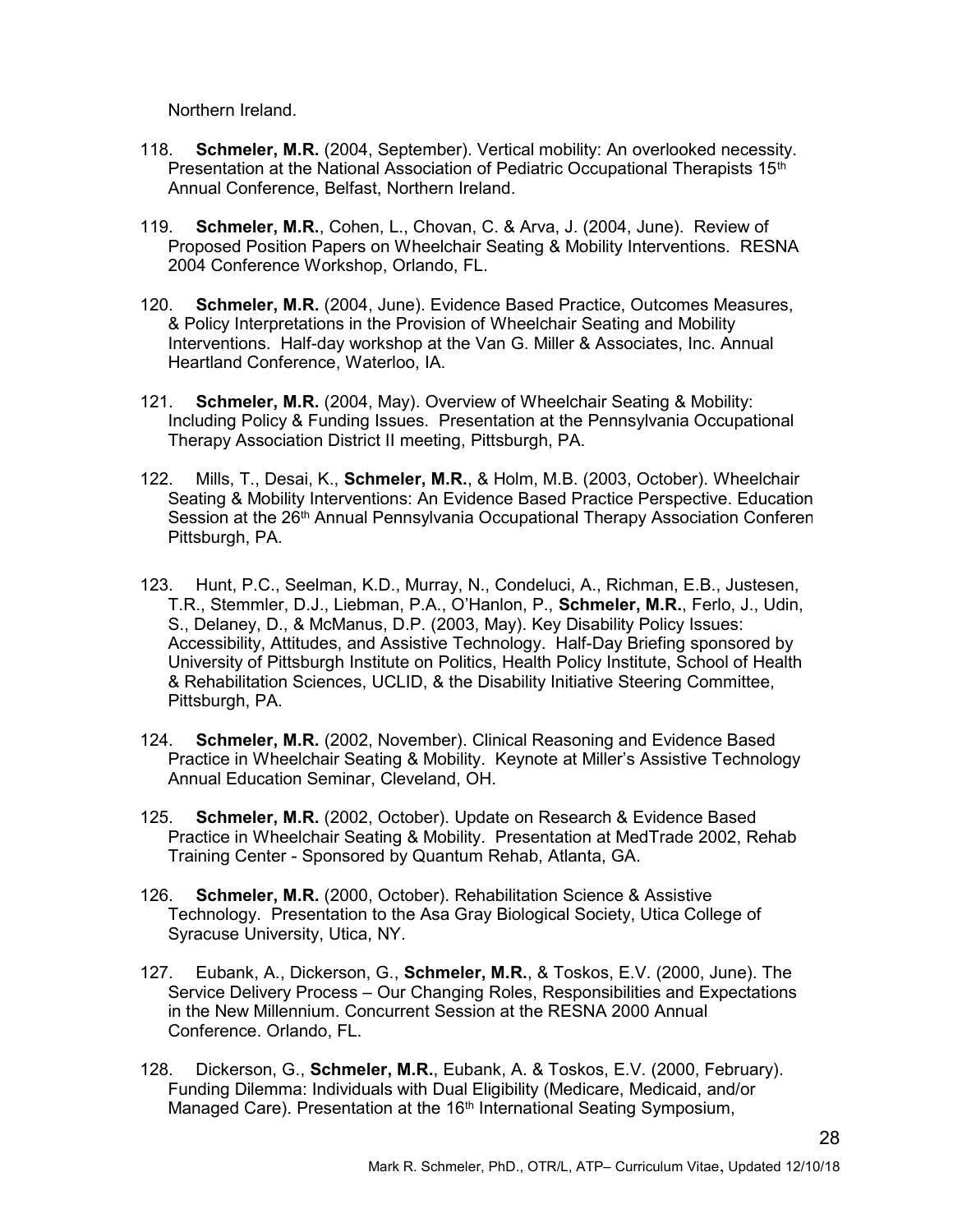Vancouver, Canada.

- 129. Schmeler, M.R., (1999, September). Improving Mobility of Persons with Disabilities at Home and Work. Presentation at the Pennsylvania Association of Rehabilitation Facilities Annual Conference, State College, PA.
- 130. Schmeler, M.R., Dickerson, G., & Eubank, A. (1999, June). Resource Partnerships: ATPs, ATSs, and Manufacturers Working Together. Concurrent Session presentation at the RESNA '99 Annual Conference, Long Beach, CA.
- 131. Schmeler, M.R. (1999, May). Strategies for Documenting the Need for Assistive Technology. Invited presentation at the New Jersey Technology Assistive Resource Program & New Jersey Coalition for the Advancement of Rehabilitation Technology Conference, Princeton, NJ.
- 132. Schmeler, M.R., Shapcott, N.G., & Malagodi, M. (1999, April). Telerehabilitation in the Provision of Assistive Technology and Rehabilitation Services. Invited as the Technology SIS Annual Program at the AOTA 1999 Annual Conference and Exposition, Indianapolis, IN.
- 133. Shapcott, N.G., Schmeler, M.R., Malagodi, M., Bates, J., Dugan, J. Pelleschi, T., Sanna, J. Jinks, A., Whitmyer, J., & Winters, J. (1999, March). TeleRehabilitation: Assistive Technology Service Delivery in Rural Areas. Presentation at the 15<sup>th</sup> International Seating Symposium, Orlando, FL.
- 134. Schmeler, M.R. & Eubank, A. (1999, March). Seating Evaluation Techniques and Tools: Pressure Mapping and Seating Simulators. Presentation at the 15<sup>th</sup> International Seating Symposium, Orlando, FL.
- 135. Schmeler, M.R., Chovan, C.D., & Trefler, E. (1998, September). Positioning: The Use of Evaluation Tools. Workshop presentation at the Canadian Seating & Mobility Conference, Toronto, Canada.
- 136. Schmeler, M.R. & Chovan, C.D. (1998, June). Documenting the Need for Assistive Technology: Procedures and Strategies. Concurrent Session presentation at the RESNA '98 Annual Conference, Minneapolis, MN.
- 137. Malagodi, M., Garand, S., Shapcott, N., Schmeler, M., and Pelleschi, T. (1998, June). Application of Telemedicine for Rural Assistive Technology Service Delivery. Concurrent Session presentation at the RESNA '98 Annual Conference, Minneapolis, MN.
- 138. Schmeler, M.R. & Shapcott, N.G. (1998, February). Telemedicine. Plenary Session Presentation at the 14th International Seating Symposium, Vancouver, British Columbia, Canada.
- 139. Schmeler, M.R., Trefler, E., & Chovan, C. (1997, October). Positioning: The Use of Evaluation Tools. Presentation at the Pennsylvania Occupational Therapy Association 20th Annual Conference, Pittsburgh, PA.
- 140. Schmeler, M.R., Shapcott, N., Dugan, J., Petersen, B., Pelleschi, T., Sanna, J., & Lego, F. (1997, June). Strategies for Providing Model Assistive Technology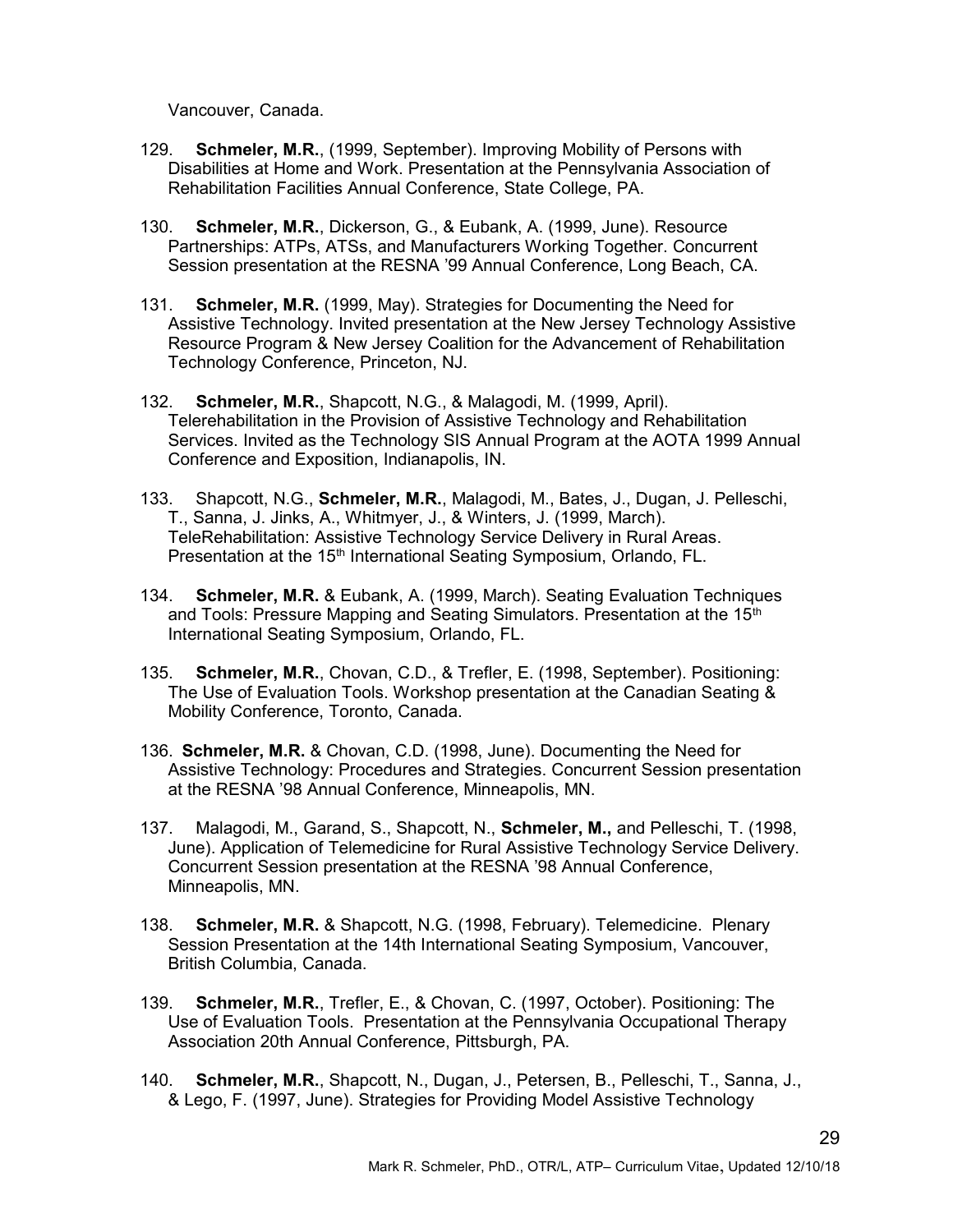Services within Vocational Rehabilitation. Presentation at RESNA '97 Annual Conference, Pittsburgh, PA.

- 141. Schmeler, M.R. & Boninger, M.L. (1997, May). Appropriate Setup and Prescription of Wheelchairs. Presentation at the Shoulder Pain in Wheelchair Users: Prevention, Assessment, & Treatment Conference, Pittsburgh, PA.
- 142. Schmeler, M.R., Angelo, J.A., Doster, S., Larson, B., Ellexson, M., & Armstrong, F. (1997, April). Assistive Technology as a Reasonable Accommodation. Presentation at the AOTA 77th Annual Conference, Orlando, FL.
- 143. Schmeler, M.R. (1996, June). Positions for Function: Seating and workstations in the classroom. Presentation at RESNA '96 Annual Conference, Salt Lake City, UT.
- 144. Schmeler, M.R. & Dickerson, G. (1995, October). Powered mobility: Alternative and integrated controls. Presentation at the NYSOTA Annual Conference '95, Fishkill, NY.
- 145. Schmeler, M.R. (1995, September). Reasonable accommodations: Providing assistive technology assessments and interventions in the workplace. Presentation to the Westchester Consortium of Vocational Counselors, White Plains, NY.
- 146. Schmeler, M.R. & Derrickson, J. (1995, July). Positions for function: Seating & workstation designs in the classroom. Presentation at ConnSENSE '95, Cromwell, CT.
- 147. Schmeler, M.R. & Derrickson, J. (1995, June). Issues and strategies for providing assistive technology team assessments for school-aged children. Presentation at the RESNA '95 Annual Conference, Vancouver, Canada.
- 148. Schmeler, M.R. & Dickerson, G. (1995, April). Powered mobility: Alternative and integrated controls. Presentation at the AOTA 75th Annual Conference, Denver, CO.
- 149. Schmeler, M.R., Derrickson, J. & Garber, S. (1994, June). Innovative teaching methodologies in interdisciplinary pre-service assistive technology education. Presentation at the RESNA '94 Annual Conference, Nashville, TN.
- 150. Schmeler, M.R. (1993, February). The applications of assistive technology. Presentation at the annual NYS OMRDD Senior Day Program Service Providers Conference on Creating Choices for Seniors, Albany, NY.
- 151. Schmeler, M.R. & Bengali, M. (1992, June). The interdisciplinary focus on assistive technology research and development. Presentation at the annual conference on New Horizons in Rehabilitation Equipment and Technology sponsored by Rome DDSO, Utica, NY.

#### Workshops and Other Presentations:

1. Schmeler, M.R. (2012, October). The Right Wheelchair with Evidence, Outcomes, & Best-Practice. Full-Day Workshop at Blackbear Medical Seminar,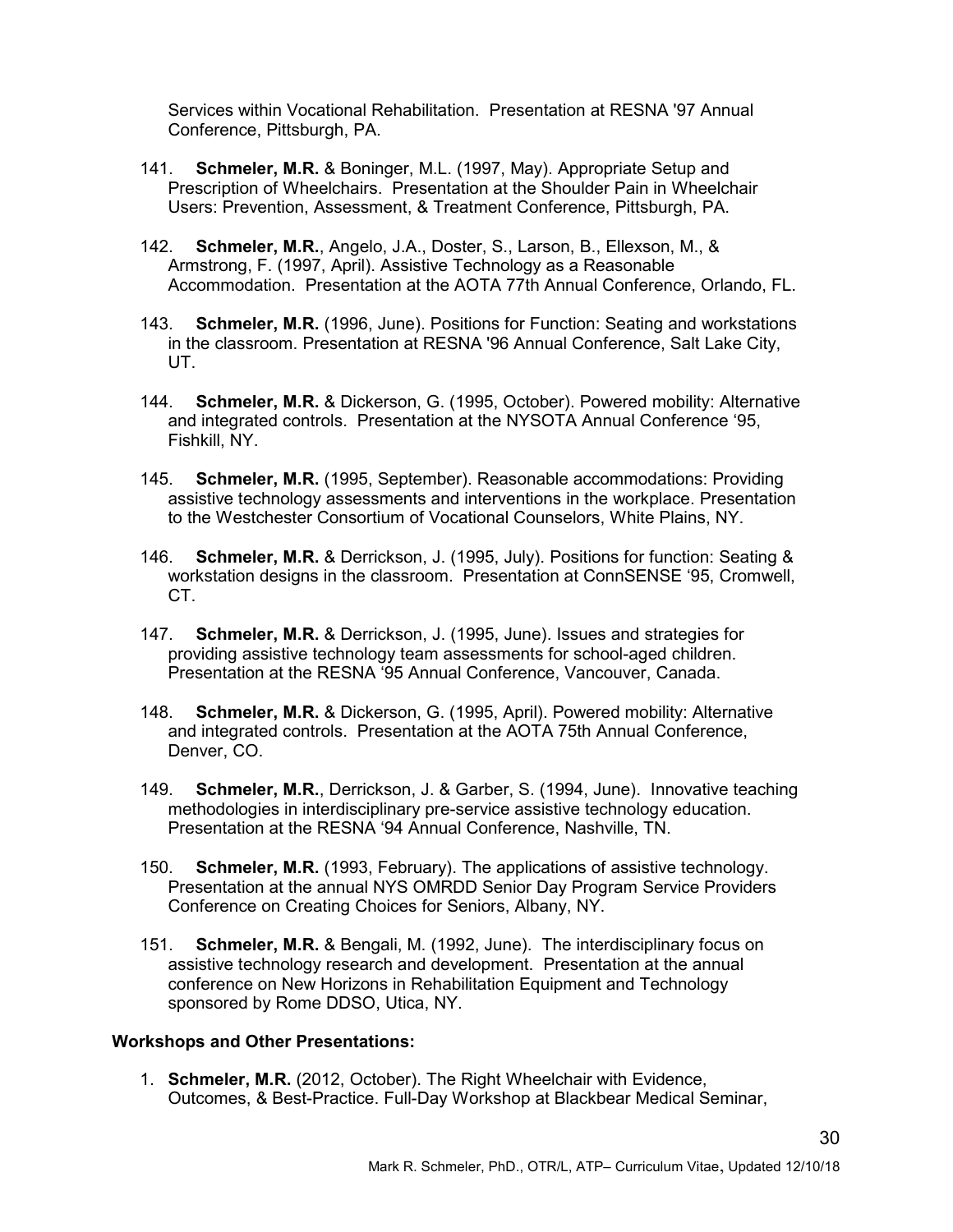Portland, ME.

- 2. Schmeler, M.R. (2010, April). Integrating Outcomes into the Clinical Routine. Presentation at the National Seating & Mobility Annual Sales Meeting. Nashville, TN.
- 3. Schmeler, M.R. & Piriano, J. (2010, April). Outcome Measures and the Clinical Routine. National Registry of Rehabilitation Technology Suppliers Teleseminar.
- 4. Schmeler, M.R. (2009, April). Getting the Most Out of Your Therapists. Presentation at the National Seating & Mobility Annual Sales Meeting. Nashville, TN.
- 5. Schmeler, M.R. (2009, February). Getting the Most Out of Your Therapists. Presentation at the United Seating & Mobility Annual Sales Meeting. Tucson, AZ.
- 6. Schmeler, M.R. (2008, October). Wheelchair Seating 2008 for Adults & Pediatrics; Best-Practice for New Mobility Policy. One-Day Workshop sponsored by Blackbear Medical, Portland, ME.
- 7. Schmeler, M.R. (2008, April). RESNA Exam Q&A. Presentation at the Permobil Power Surge Conference, Nashville, TN.
- 8. Schmeler, M.R. (2008, April). Controlling Our Destiny: Where is the Rehabilitation Technology Profession Headed? Presentation at the Permobil Power Surge Conference, Nashville, TN.
- 9. **Schmeler, M.R.** & Betz, K.L. (2007, April-October). Assistive Technology Review Course. One-Day Course to prepare for the RESNA ATP and ATS Certification Exams, Las Vegas, NV, New York City, NY, Seattle, WA, Carlsbad, CA, & Minneapolis, MN.
- 10. Schmeler, M.R. (2007, October). Seating, Mobility, Outcomes, and Evidence. Workshops Sponsored by Permobil, Inc. Europe, Birmingham, UK and Amsterdam, NL.
- 11. Schmeler, M.R. & Betz, K.L. (2007, July). Assistive Technology Review Course. One-Day Course to prepare for the RESNA ATP and ATS Certification Exams, Pittsburgh, PA (and over the internet using Mediasite Live).
- 12. Betz, K.L. & Schmeler, M.R. (2007, July). Provision & Justification of Optimally Configured Manual Wheelchairs: Application of Published Clinical Practice Guidelines. Web-Based Continuing Education Seminar using Mediasite Live from the University of Pittsburgh, Pittsburgh, PA.
- 13. Schmeler, M.R. (2007, June). Assistive Technology Review Course. One-Day Course to prepare for the RESNA ATP and ATS Certification Exams, Durham, NC.
- 14. Schmeler, M.R. & Hill, K. (2007, June). Assistive Technology Review Course. One-Day Course to prepare for the RESNA ATP and ATS Certification Exams, Johnstown, PA.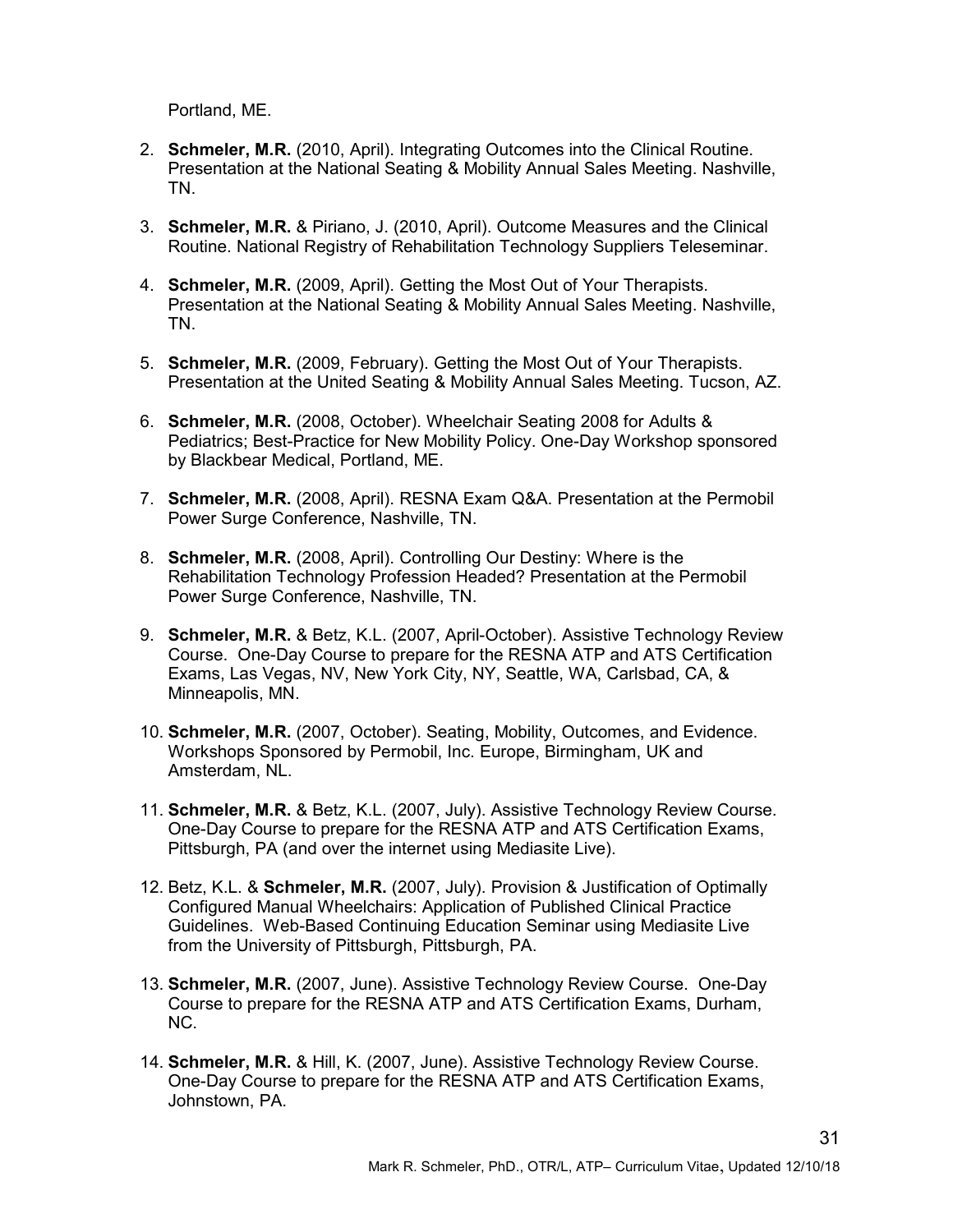- 15. Schmeler, M.R. & Lange, M. (2007, June). Assistive Technology Review Course. One-Day Course to prepare for the RESNA ATP and ATS Certification Exams, Alexandria, LA.
- 16. Arva, J. & Schmeler, M.R. (2007, May). Advocating for Advanced Seating Solutions--Focus on Wheelchair Standers and Seat Elevators. Web-Based Continuing Education Seminar using Mediasite Live from the University of Pittsburgh, Pittsburgh, PA.
- 17. Schmeler, M.R. (2007, May). Therapy Billing for Mobility Assistive Equipment Assessments & Services. Web-Based Continuing Education Seminar using Mediasite Live from the University of Pittsburgh, Pittsburgh, PA.
- 18. Betz, K.L. & Schmeler, M.R. (2007, May). Ultralight/Sports Manual Wheelchairs: Best Clinical Practice for Optimal Client Outcomes. One-Day Pre-Conference Workshop at European Seating Symposium, Dublin, Ireland.
- 19. Schmeler, M.R., Dickerson, G., Minkel, J., Golinker, L., Jernigan, D., Hostak, R., & Hildebrant, S. (2007, March). Policy and Funding for Mobility Assistive Equipment in the USA. One-Day Pre-Conference Workshop at the 23rd International Seating Symposium, Orlando, FL.
- 20. Schmeler, M.R. & Lange, M. (2007, February). Assistive Technology Review Course. One-Day Course to prepare for the RESNA ATP and ATS Certification Exams, Denver, CO.
- 21. Schmeler, M.R. (2007, February). Navigating the New Medicare Coverage Determinations for Powered Mobility Devices: Implications for Clinical Practice, Documentation, & Suppliers. Web-Based Continuing Education Seminar using Mediasite Live from the University of Pittsburgh, Pittsburgh, PA.
- 22. Schmeler, M.R. (2006, March to November). Evaluation, Provision, & Funding Rehab Equipment in the New Age of Coverage Policies. Permobil 2006 Education Series, Lansing, MI, Boston, MA, Baltimore, MD, Las Vegas, NV, Orlando, FL, Newark, NJ.
- 23. Schmeler, M.R. & Mills, T. (2006, June). Application of the Functioning Every day with a Wheelchair Outcome Measurement. One-Day Preconference Workshop at the RESNA 2006 Annual Conference. Atlanta, GA.
- 24. Schmeler, M.R. & Chovan, C.D. (2006, May). Occupation Based Wheelchair Seating Mobility. Two-day workshop co-sponsored by the American Occupational Therapy Association and the University of Pittsburgh. Pittsburgh, PA.
- 25. Schmeler, M.R. & Chovan, C.D. (2006, April). Introduction to the Provision of Wheelchair Seating & Mobility Interventions. Full-Day Preconference Workshop at the 86<sup>th</sup> Annual American Occupational Therapy Association Conference. Charlotte, NC.
- 26. Schmeler, M.R. (2006, March to November). Evaluation, Provision, & Funding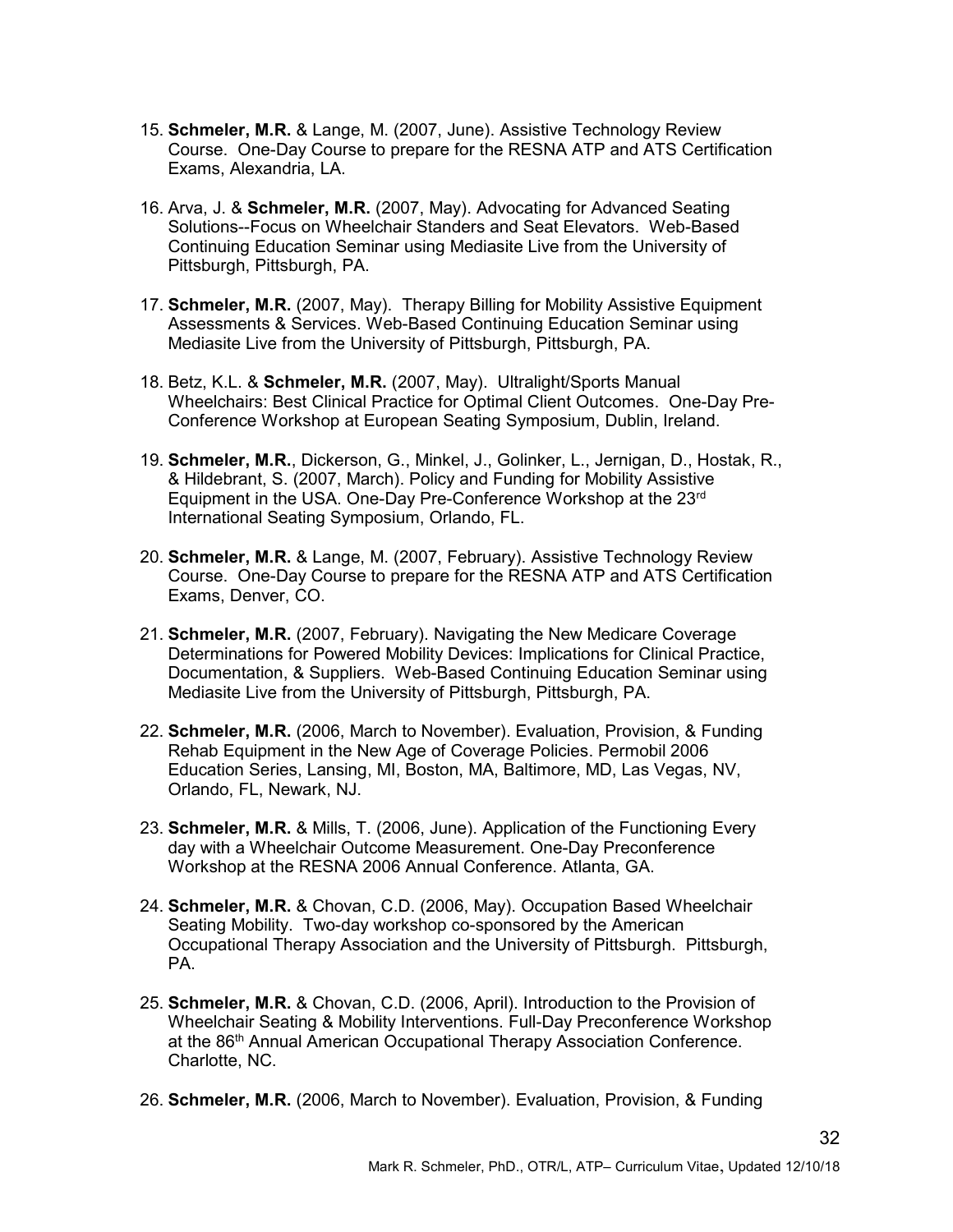Rehab Equipment in the New Age of Coverage Policies. Permobil 2006 Education Series. Lansing, MI, Boston, MA, Baltimore, MD, Columbia, SC, Las Vegas, NV, Orlando, FL, Newark, NJ.

- 27. Schmeler, M.R. (2005, August). Seating & Positioning Continuing Education Seminars. One-day workshops sponsored by Quantum Rehab/Pride Mobility. Toledo, OH & Pittsburgh, PA.
- 28. Schmeler, M.R. (2005, April to November). Shifting Paradigms in Rehabilitation Technology. Permobil 2005 Advanced Education Series. Chicago, IL, Seattle, WA, Raleigh-Durham, NC, Rochester, NY, Dallas, TX, & Cincinnati, OH.
- 29. Schmeler, M.R. (2004, June). Assistive Technology Review Course. Full-day workshop at the Van G. Miller & Associates, Inc. Annual Heartland Conference. Waterloo, IA.
- 30. Schmeler, M.R. (2004, April). Wheelchair seating & mobility: Practice based on evidence. Full-day workshop at Chair & Equipment Sales & Service, Inc. Annual Expo, Charlotte, NC.
- 31. Schmeler, M.R. (2004, April). Evidence Based Practice, Outcomes Measures, & Policy Interpretations in the Provision of Wheelchair Seating and Mobility Interventions (morning session) and, Clinical Decision Making and the Justification of Wheelchair Seating & Mobility Interventions Based on Evidence: Case Series (afternoon session). Full-day workshop at Connecticut Rehab Annual Expo, Cromwell, CT.
- 32. Schmeler, M.R. (2004, February to November). Shifting Paradigms in Rehabilitation Technology. Permobil 2004 Advanced Education Series. Austin, TX, Cleveland, OH, St. Louis, MO, San Francisco, CA, Orlando, FL, Denver, CO.
- 33. Schmeler, M.R. & Arva, J. (2003, June). Wheelchair Seating and Mobility: Rethink Function & Practice Based on Evidence. Full-Day Pre-Conference workshop at the American Occupational Therapy Association Annual Conference, Washington, DC.
- 34. Schmeler, M.R. (2003, May). Applying Evidence Based Practice in Wheelchair Seating & Mobility. Half-Day Presentation at the Van G. Miller & Associates Annual Heartland Conference, Waterloo, IA.
- 35. Schmeler, M.R. & Arva, J. (2003, May). Wheelchair Seating & Mobility Seminar. Full-Day Workshop at the Pennsylvania Association of Medical Equipment Suppliers– Sponsored by Permobil, Inc., Harrisburg, PA.
- 36. Schmeler, M.R. with translation by Allegretti, A.L. (2003, March-April). Postural para usuários de cadeira de rodas Adequação (Seating for person with disability). Four-Day Workshop sponsored by Associação de Assistência à criança deficiente (AACD), São Paulo, Brasil.
- 37. Toskos, E.V., Schmeler, M.R., Cooper, R.A., Jernigan, D., Dickerson, G., & Levy, B. (2003, February). Funding Dilemma: The Buck Stops Here. Full-Day Pre-Conference Workshop at the 19<sup>th</sup> International Seating Symposium, Orlando, FL.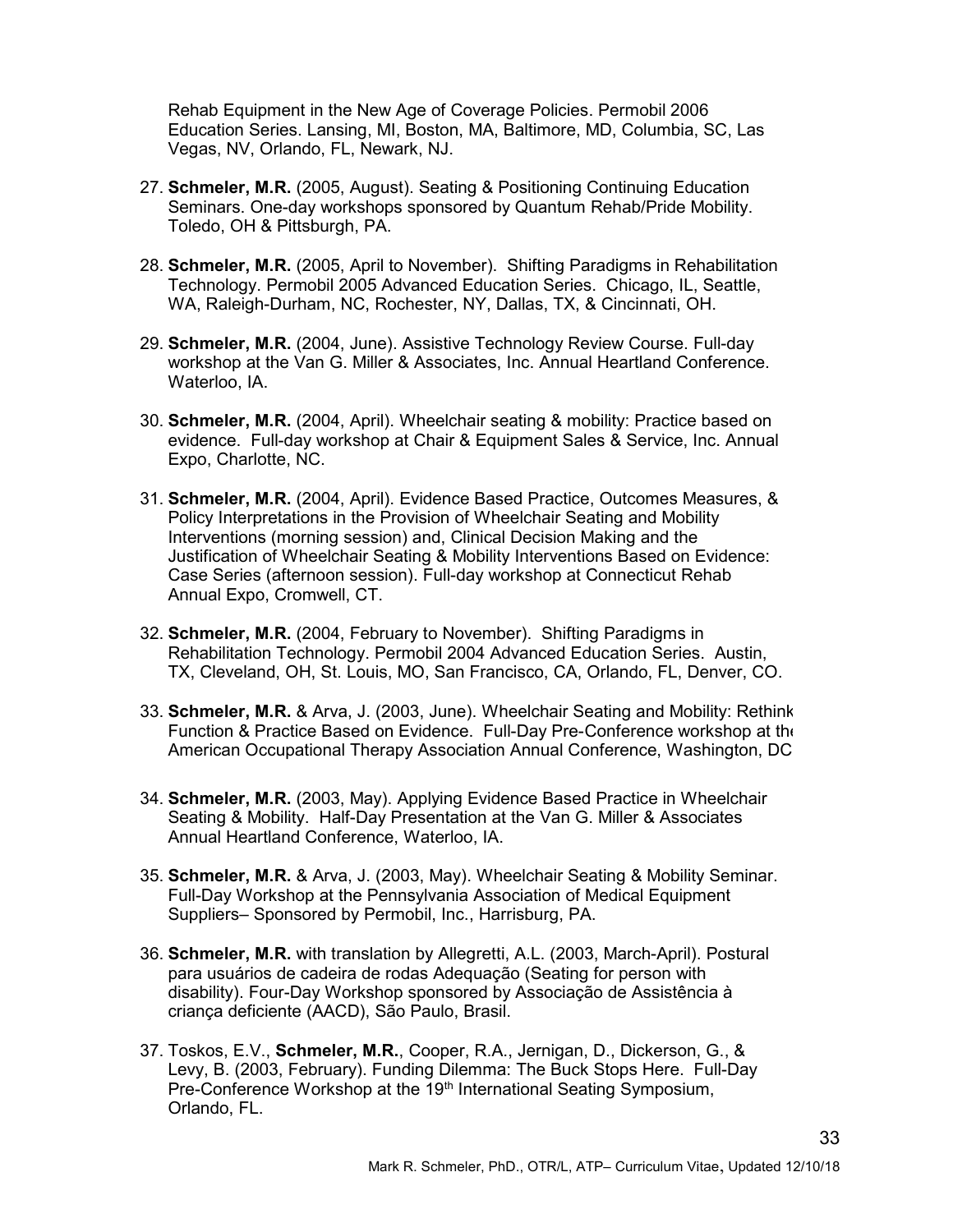- 38. Cooper, R.A., Boninger, M.L., Schmeler, M.R., Koontz, A., & Cooper, R. (2003, February). Applying Research to Daily Practice: An Update on Manual Wheelchair Selection, Configuration, and Training (ARDP). Full-Day Pre-Conference Workshop at the 19<sup>th</sup> International Seating Symposium, Orlando, FL.
- 39. Schmeler, M.R. (2002, February-October). Otto Bock Health Care: Seating and Positioning Advanced Education Series on Custom Seating One day workshops, San Francisco, Houston, Cincinnati, Norfolk, VA, Philadelphia, Seattle, Columbia, MO, Milwaukee, Rochester, NY.
- 40. Schmeler, M.R. (2001, May-September). Otto Bock Health Group: Seating and Positioning Advanced Education Series. One day workshops, Denver, Anaheim, Buffalo, New Orleans.
- 41. Schmeler, M.R., Cooper, R.A., Eubank, A., Dickerson, G., Levy, B., Szmal, M., Toskos, E.V., Saunders, J. (2001, February). Funding Wheelchair Seating & Mobility Technology & Services. Full-Day Pre-Conference Workshop at the 17<sup>th</sup> International Seating Symposium, Orlando, FL.
- 42. Schmeler, M.R. (2000, March-August). Otto Bock Rehab: Seating and Positioning Advanced Education Series. One day workshops, Minneapolis, Richmond, Anaheim, Boston, New York.
- 43. Schmeler, M.R. (2000, July). Supracor, Inc. Principles of Wheeled Mobility and Seating Workshop. Philadelphia, PA.
- 44. Schmeler, M.R. (2000). April). Chair & Equipment Rentals and Sales, Inc. Medical Equipment Expo 2000. Full-Day Wheelchair Seating & Positioning Seminar. Charlotte, NC.
- 45. Schmeler, M.R. (1999, September & October). Otto Bock Rehab: Seating and Positioning Advanced Education Series. One day workshops, Detroit, MI, & San Francisco, CA.
- 46. Schmeler, M.R., Taylor, S.J., & Chovan, C.D. (1999, April). Fundamentals of Wheelchair Seating and Mobility for the Adult: Functional Considerations. Full Day Institute at the AOTA 1999 Annual Conference and Exposition, Indianapolis, IN.
- 47. Schmeler, M.R. & Joseph, R.D. (1997, November). Wheelchair Seating & Mobility Workshop. Presentation at the 2nd Annual American Occupational Therapy Association Practice Conference, Phoenix, AZ.
- 48. Schmeler, M.R. (1997, August). Course Director: Seating for Independence. Presentation by Bengt Engstrom of Stockholm, Sweden. Pittsburgh, PA.
- 49. Schmeler, M.R. (1997, May). Wheelchair seating and mobility in long-term care facilities. Workshop presentation to Vencor Inc. therapists and rehabilitation managers, Clarkston, WA & Nampa, ID.
- 50. Schmeler, M.R. et al. (1997, March). Rehabilitation Technology Supplier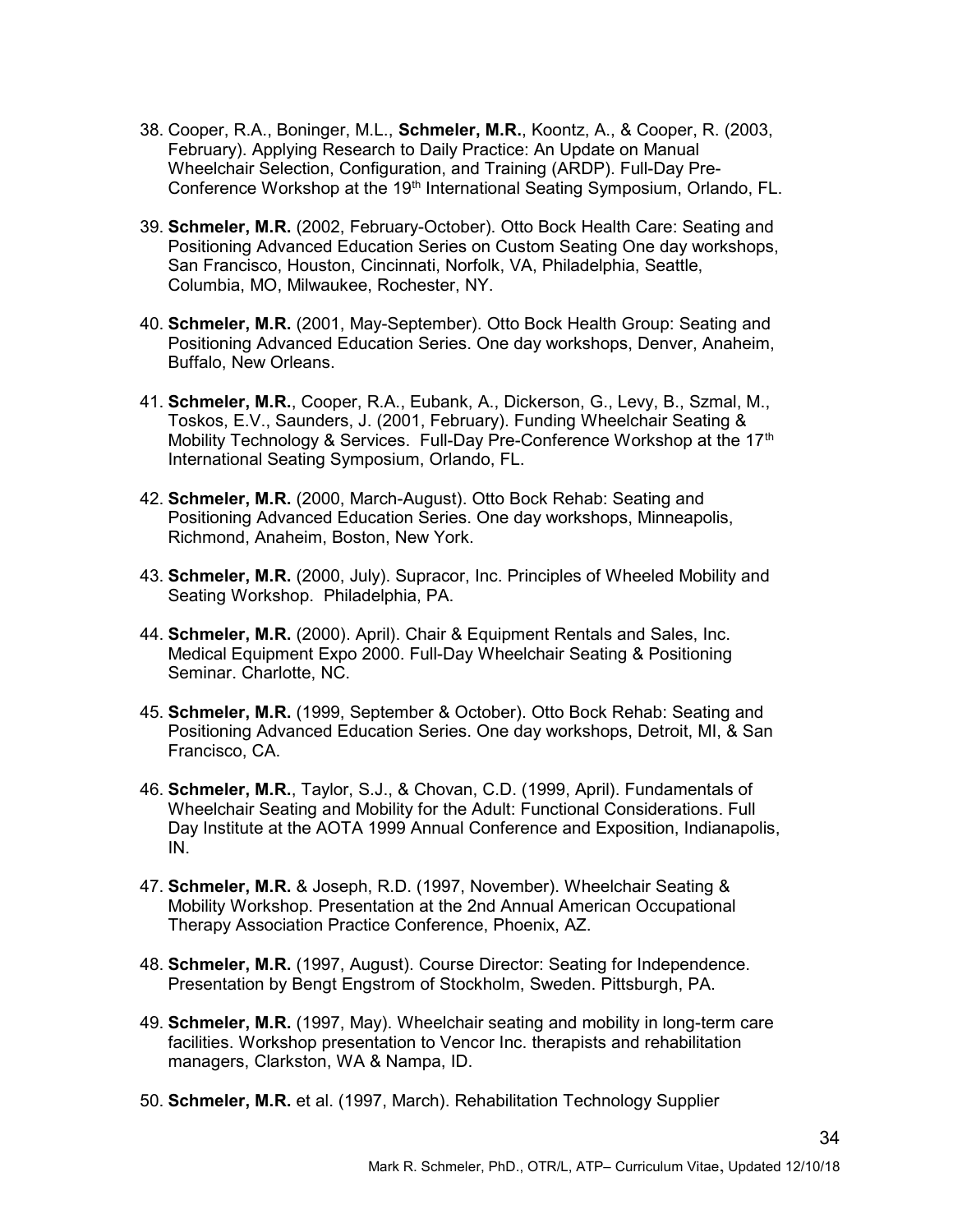Modular Training Course. University of Pittsburgh, Pittsburgh, PA.

- 51. Schmeler, M.R. et al. (1997, January). Introduction to wheelchair seating and mobility. Pre-conference workshop, Thirteenth International Seating Symposium, Pittsburgh, PA.
- 52. Schmeler, M.R., Brienza, D., & Shapcott, N. (1996, November). Wheelchair seating; Seat cushion selection. Workshop presentation at RESNA Mid-Atlantic Regional Conference, Philadelphia, PA.
- 53. Schmeler, M.R. (1996, October). Wheelchair seating and mobility. Workshop presentation to Beverly Health Systems rehabilitation managers, Spokane, WA.
- 54. Schmeler, M.R., Shapcott, N., Pelleschi, T., & Dugan, J. (1996, August). Assistive technology service delivery. Presentation to Mt. Aloysius College OT/PT faculty, Cresson, PA.
- 55. Schmeler, M.R. & Derrickson, J. (1994, May). Assistive technology and environmental modifications for older adults with developmental disabilities. Workshop presentation to service and care providers from multiple agencies in the downstate New York region, Valhalla, NY.
- 56. Schmeler, M.R. Nochajski. S. & Hurren, D. (1993, March). Assistive technology and environmental interventions for older persons. Two-day workshop presentation to the Iowa Project on Assistive Technology, Des Moines, IA.
- 57. Schmeler, M.R. & Davies, W. (1993, January). Specialized wheelchair seating. Workshop presentation to physiotherapy students at Ely Hospital, Cardiff, Wales.
- 58. Schmeler, M.R. & Folan, P. (1990, December). New perspectives in the treatment of amputee patients: Acute care through rehabilitation. Presentation to health professionals involved in the treatment of individuals with amputations, Portsmouth, NH.

# LIST of CURRENT RESEARCH INTERESTS:

- Assistive Technology
- Wheelchair Seating & Mobility
- Health Policy & Management
- Outcome Measures / Large Data
- Telerehabilitation / Telehealth
- Service Delivery / Standards of Practice
- Continuing Education
- Online Education
- Product development & Testing

# SERVICE:

## Service to the School of Health and Rehabilitation Sciences:

1998-present RST Representative to the Committee for Professional Entry Level Education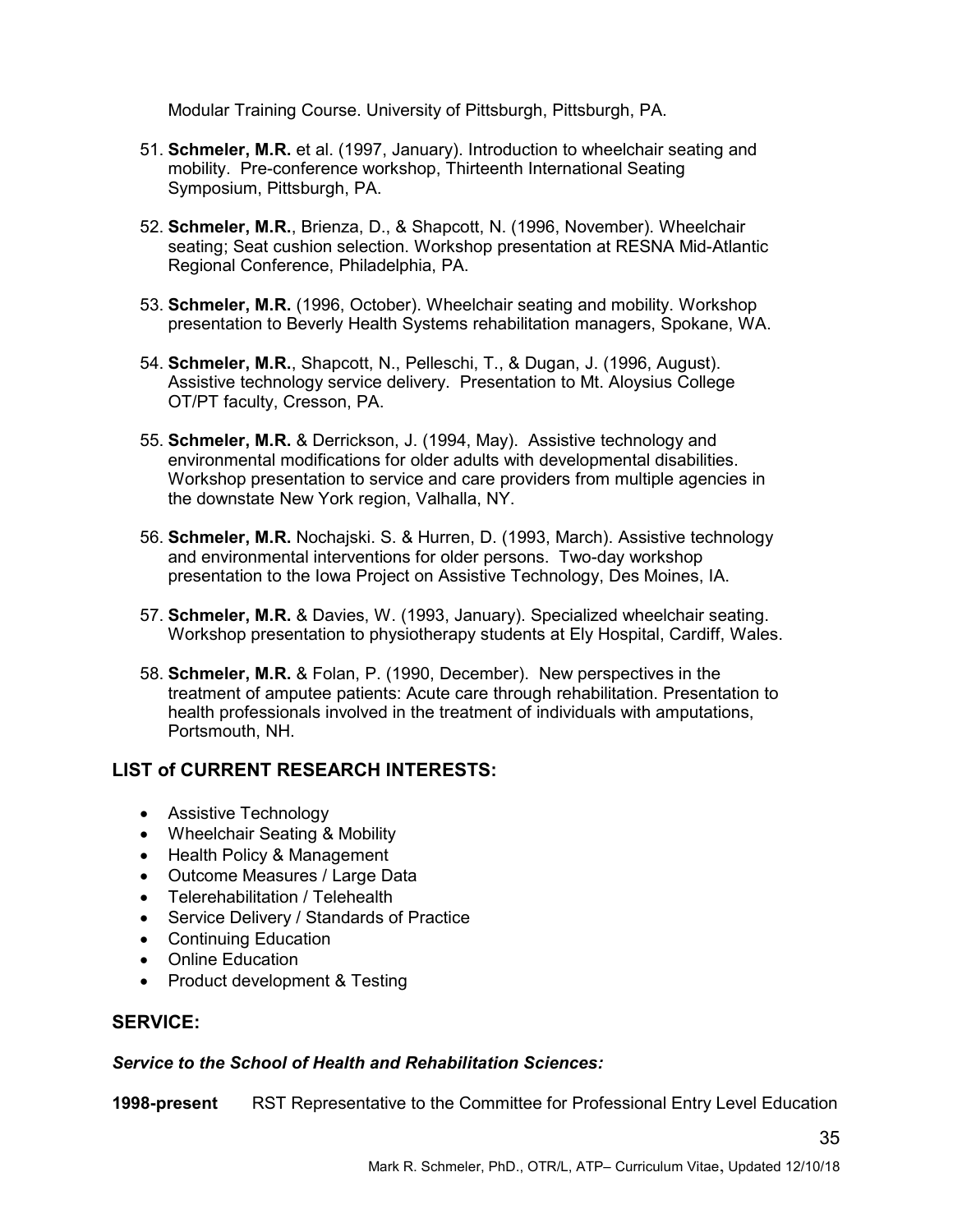#### 2005 RST Representative to the SHRS Recruitment Committee

#### Service to the Department of Rehabilitation Science and Technology:

|              | 2013 to present RST Doctoral Application Review Committee |
|--------------|-----------------------------------------------------------|
|              | <b>1999 to present</b> RST Curriculum Committee           |
| 1998 to 2005 | Coordinated review of RST paper competition.              |

#### Editorial Boards and Editorialships:

| 2004-2009 | Associate Editor: Assistive Technology Journal.            |
|-----------|------------------------------------------------------------|
| 1995-1998 | Editor: AOTA Technology Special Interest Section Quarterly |

#### Manuscript and Other Document/Publication Review:

| 2007-present | Disability & Rehabilitation: Assistive Technology, Reviewer                                         |
|--------------|-----------------------------------------------------------------------------------------------------|
| 2006-present | European Seating Symposium, Abstract Proposal Reviewer                                              |
| 2005-present | Journal of Rehabilitation Research and Development, Reviewer                                        |
| 2006         | Archives of Physical Medicine and Rehabilitation, Reviewer                                          |
| 2005         | International Journal of Multiple Sclerosis Care, Reviewer                                          |
| 2003-present | Assistive Technology Journal, Reviewer                                                              |
| 2000 & 2001  | RESNA SIG-09 Review Coordinator for papers, special sessions and<br>instructional courses.          |
| 1998-present | International Seating Symposium Reviewer of conference session<br>abstract proposals and workshops. |

## Leadership in Professional Organizations and Honary Societies:

#### Durable Medical Equipment Repair Technician (DMERT)

2017-present Board of Directors. DMERT is an ornization that develops, deploys, and promotes the certification of repair technicians in the field of durable medical equipment and complex rehabilitation technology. This to ensure consumers are provided with high quality service on their equipment and assure payers receive value for repair and maintenance services.

#### Rehabilitation & Assistive Technology Society of North America (RESNA)

- 2010-2013 Board of Directors.
- 2006-2008 Chair: Wheeled Mobility & Seating Special Interest Group (SIG-09).
- 2006-2007 Chair: Ad Hoc Committee for the development of a portfolio-based specialty credential for Seating and Mobility.
- 2004-2008 Co-Coordinator: SIG-09 Position Papers on wheeled mobility and seating interventions.
- 1999-2002 Vice-Chair: Wheeled Mobility & Seating Special Interest Group (SIG-09)

## American Occupational Therapy Association, Inc. (AOTA)

- 2004-2005 Member: Ad Hoc Committee to develop AOTA Position Paper on **Telerehabilitation**
- 1995-1998 Member: Technology Special Interest Section Standing Committee.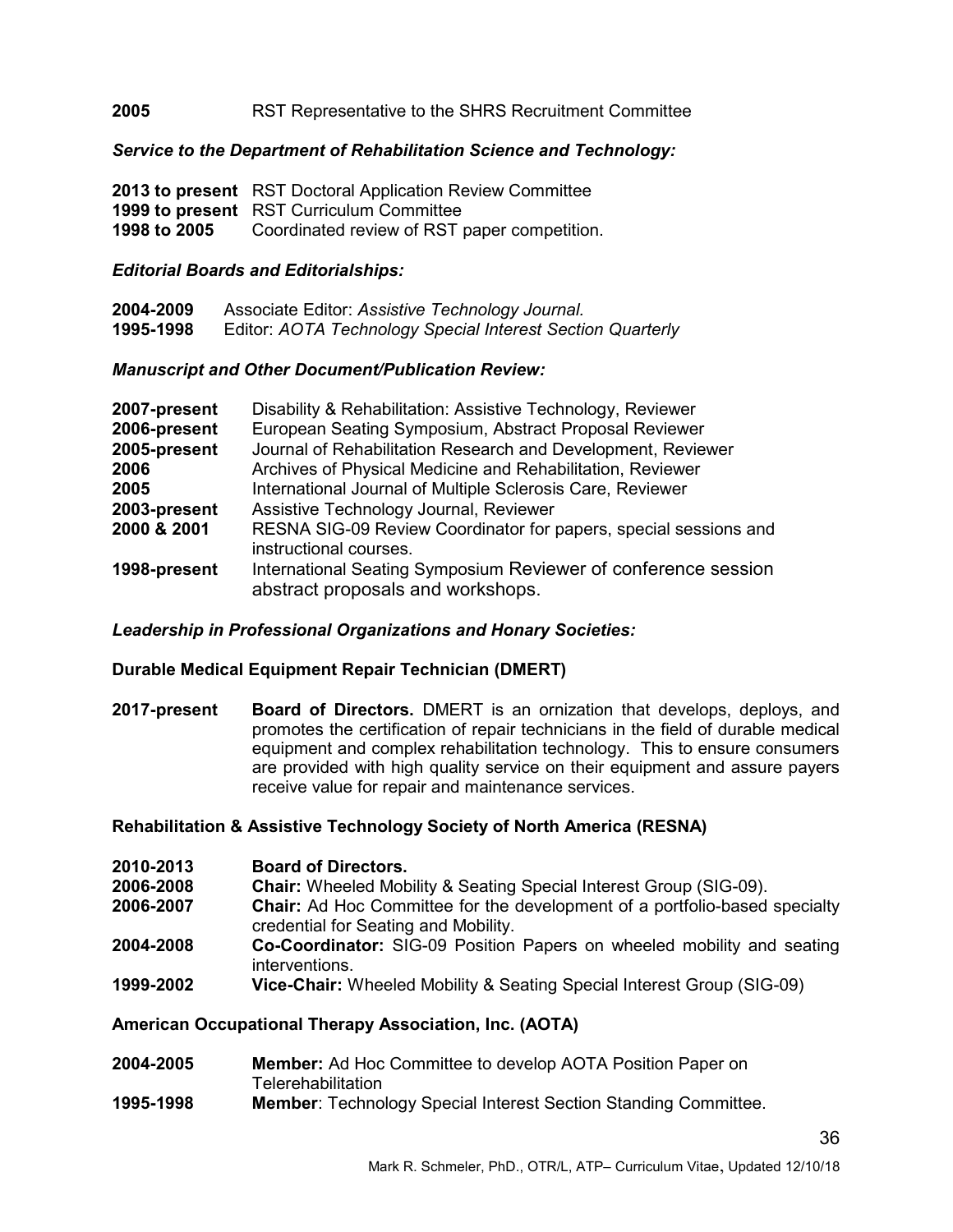1997 AOTA Representative: Health Industries Manufacturers Association (HIMA) Seating & Positioning Coding and Coverage Proposal to the Health Care Finance Administration.

## National Registry of Rehabilitation Technology Suppliers (NRRTS)

2004-present Friend of NRRTS: Review and certify continuing education content for members to ensure content reflects best-practice, evidence-based, balanced, and unbiased.

## Clinician Task Force (CTF)

2004-2012 Founding Member: A coalition of national expert clinicians to modernize Medicare coverage for mobility devices by providing written comments and testifying to CMS related to National Coverage Determinations and other proposed policies.

#### American Association for Homecare, Rehabilitation and Assistive Technology Council

2002-2003 Voluntary Consultant: Development of new proposed CMS coding system for powered mobility devices.

#### Medtrade

2008-2015 Board Member: Education Advisory Board for planning of Medtrade and Medtrade Spring Expositions.

#### Service to Community-Based Organizations:

| 2007-present | <b>National Veterans Winter Sports Clinic (NVWSC)</b><br>Volunteer: Sports Plus Team - Adapt sports and recreation equipment<br>specific to individual disability needs for a week annually in March/April,<br>Snowmass, CO. |
|--------------|------------------------------------------------------------------------------------------------------------------------------------------------------------------------------------------------------------------------------|
| 2015-present | <b>Board of Directors</b> – Three Rivers Adaptive Sports (TRAS)                                                                                                                                                              |
| 2015-present | Board of Directors - United Spinal Association of Western Pennsylvania                                                                                                                                                       |
| 2013-2014    | City of Pittsburgh Mayor-Elect William Peduto's Transition                                                                                                                                                                   |
|              | <b>Committee: Sub-Committee on Mobility</b>                                                                                                                                                                                  |
|              | Volunteer: Represented needs of persons with disabilities in transition<br>report.                                                                                                                                           |
| 2009-2011    | <b>National Veterans Summer Sports Clinic (NVSSC)</b>                                                                                                                                                                        |
|              | <b>Volunteer:</b> Sports Plus Team – Adapt sports and recreation equipment<br>specific to individual disability needs for a week annually in September,<br>San Diego, CA.                                                    |
| 1999-2003    | Variety Club of Pittsburgh. Kids On the Go Program.<br>Reviewed requests for mobility devices, home modifications, and vehicle<br>modifications for appropriateness to ensure good stewardship of<br>charitable funds.       |

#### Service to Government Agencies:

2016 National Academy of Science, Engineering, & Medicine (NAS)